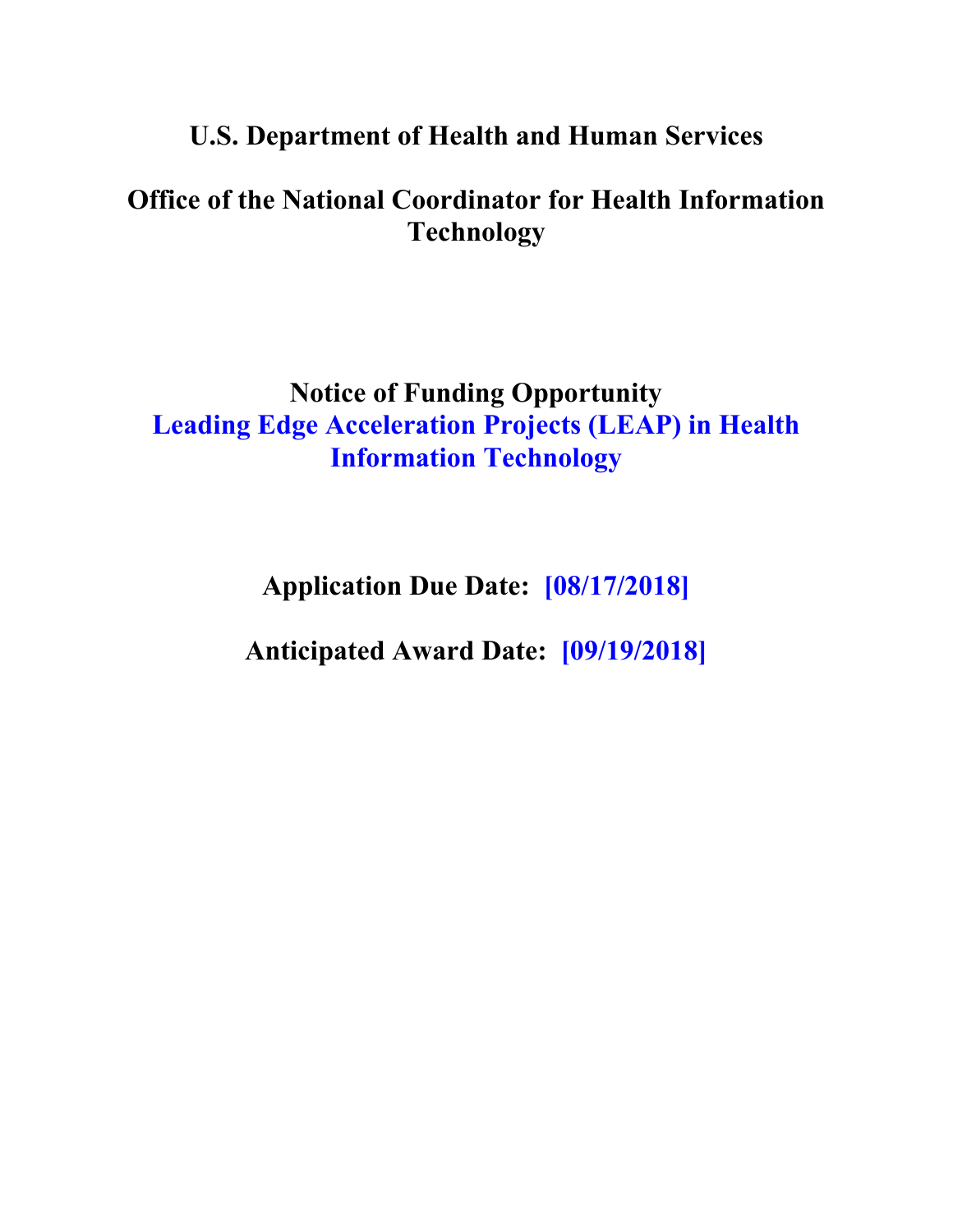# **Table of Contents**

#### [Executive Summary](#page-2-0)

- A. [Funding Opportunity](#page-3-1) Description [Background](#page-3-0)  [Purpose](#page-4-0)  [Project Approach](#page-4-1)  [Project Activities](#page-9-0) [Performance Goals](#page-10-0) and Milestones
- [B. Funding Opportunity Award Information](#page-12-0) [Key Award Parameters](#page-12-0) [Key Dates](#page-14-0) [Roles and Responsibilities Under a Cooperative Agreement](#page-14-0)  [Informational Session](#page-15-0) [Notice of Intent](#page-15-0)
- [C. Eligibility Information](#page-16-0)
- D. [Application and Submission Information](#page-17-0) [Application Package](#page-17-0)  [Application Submission Instructions](#page-24-0)  [Restrictions on Oral Conversations](#page-25-0)
- E. [Application Review Information](#page-26-0) [Screening Review](#page-26-0) [Merit Review](#page-26-0) [Pre-Award Risk Assessment](#page-29-0)
- F. [Federal Award Administration Information](#page-30-0) [Award Decisions](#page-30-0) [Notice of Grant Award](#page-30-0) [Terms and Conditions](#page-31-0)
- G. [Points of Contact](#page-37-0)
- [Appendix A Tips for Writing a Strong Application](#page-39-0)
- [Appendix B Instructions SF-424 Application for Federal Assistance](#page-40-0)
- [Appendix C Instructions SF-424A, Budget Information for Non-Construction Programs](#page-44-0)
- [Appendix D Budget Narrative/Justification Template](#page-49-0)
- [Appendix E Letter of Commitment Template](#page-52-0)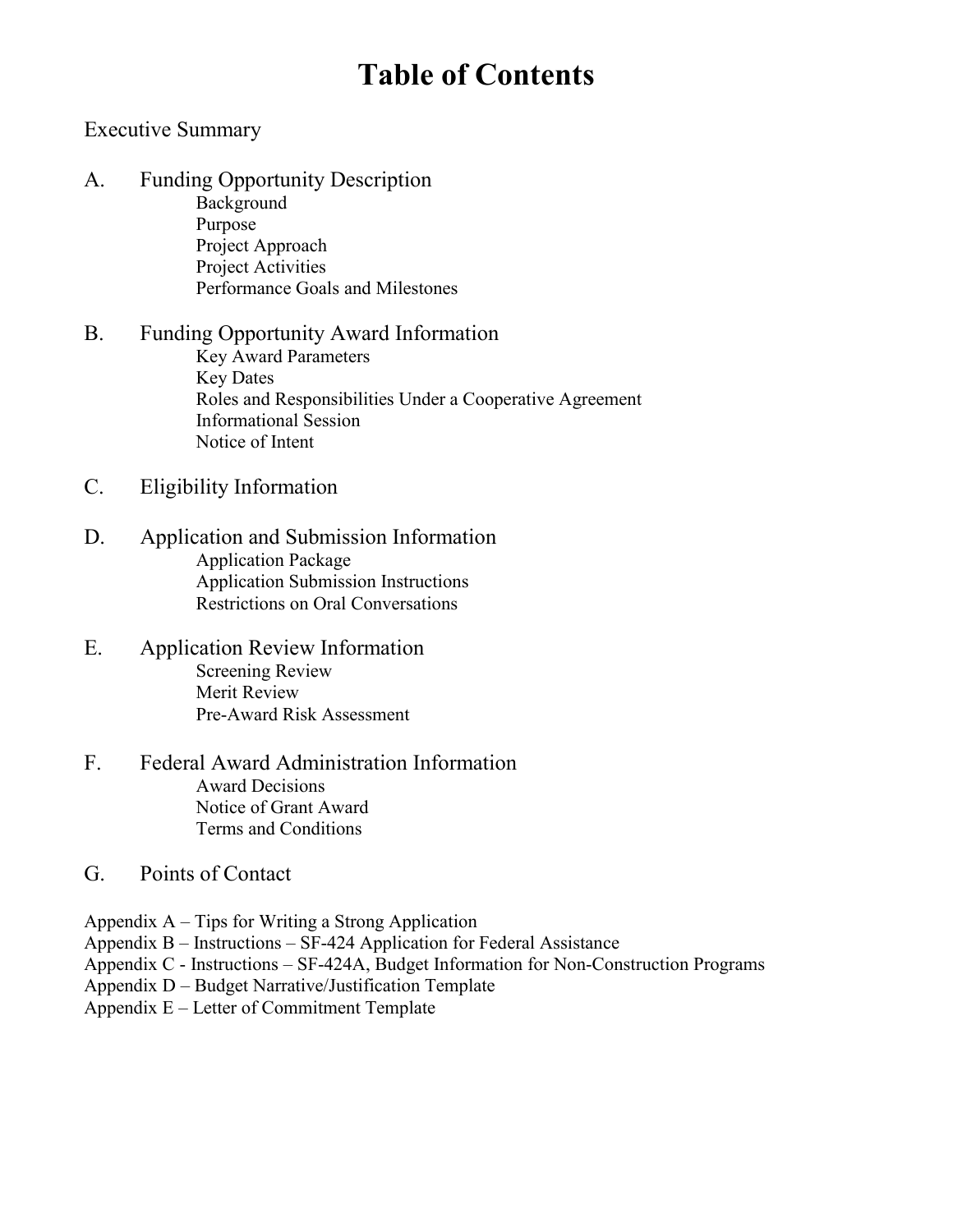# <span id="page-2-0"></span>**Executive Summary**

This Notice of Funding Opportunity (NOFO) seeks Leading Edge Acceleration Projects (LEAP) in Health Information Technology (Health IT) to address well-documented and fast emerging challenges inhibiting the development, use, and/or advancement of well-designed, interoperable health IT, which is scalable across the health care industry. Solutions are expected to further a new generation of health IT research and inform the development, implementation, and refinement of standards, methods, and techniques for overcoming major barriers and challenges in an innovative fashion as they are identified. It is critical that the field of health care innovate and leverage the latest technological advancements and breakthroughs far quicker than it currently does to optimize real-time solutions, especially in areas which are ripe for acceleration.

This funding opportunity is specifically interested in innovative solutions and breakthrough advances in the following areas of interest:

- Expanding the scope, scale, and utility of population-level data-focused application programming interfaces (APIs); and
- Advancing clinical knowledge at the point of care.

ONC anticipates issuing one award per area of interest (for a total of 2 recipients), up to \$1 Million per recipient (for a total of up to \$2 Million in funding in fiscal year 2018). These awards will have a 2-year project and budget period at initial award. However, applicants are encouraged to submit their responses based on a 5-year project and budget period. Additional funding for out years 3-5 may be provided; contingent on availability of funds and meaningful progress.

This funding opportunity will have a 3-year open application period. ONC may issue future awards under this NOFO to other eligible applicants for future priority areas of interest. This is contingent on the availability of funds and ONC priorities.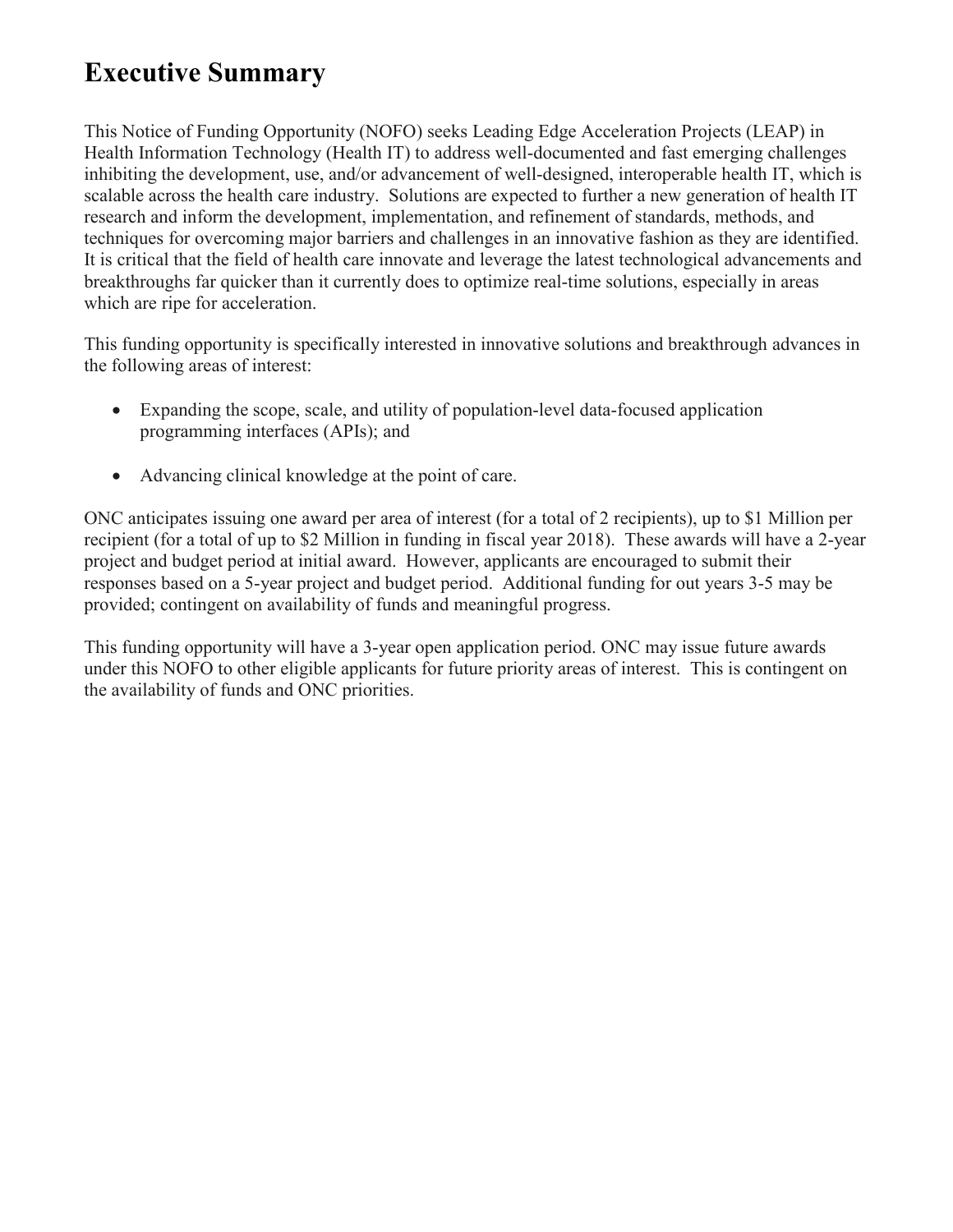# <span id="page-3-1"></span>**A. Funding Opportunity Description**

## <span id="page-3-0"></span>**1. Background**

The Office of the National Coordinator for Health Information Technology (ONC) is the principal federal entity charged with coordination of nationwide efforts to implement and use the most advanced health IT and the electronic exchange of health information. Created in 2004 through Executive Order [1](#page-3-2)3335<sup>1</sup> and statutorily authorized by the Health Information Technology for Economic and Clinical Health (HITECH) Act of 2009, ONC is at the forefront of the federal government's health IT efforts and is a resource to the entire health system to support the adoption of health IT and the promotion of nationwide health information exchange to improve health care.

In 2010, through the HITECH Act, ONC created the Strategic Health Information Technology Advanced Research Projects (SHARP) cooperative agreement program [2](#page-3-3) to close the gap between the promise of health IT and its realized benefits. Specifically, SHARP funded projects to create a more robust research infrastructure, achieve breakthrough advances needed to address well-documented problems that have impeded the adoption of health IT, and accelerate progress towards achieving nationwide use of health IT in support of a high-performing health care system.

Since then, the health care ecosystem and technology supporting it have rapidly evolved. More providers than ever have implemented electronic health record (EHR) systems<sup>[3](#page-3-4)</sup> and sophisticated health IT tools and applications are quickly coming to market. As the electronic exchange of health information has matured, the amount and types of health data available has expanded. Data standards such as Health Level 7 International (HL7®)'s Fast Healthcare Interoperability Resources (FHIR®)<sup>[4](#page-3-5)</sup> and APIs are making it easier for consumers to seamlessly access and share their health data with providers and for health systems to integrate disparate data sources.

Passage of the 21st Century Cures Act<sup>[5](#page-3-6)</sup> (Cures Act) in 2016 strengthened ONC's mandate to improve the interoperability of health information, facilitate information exchange, address barriers to interoperability, and reduce provider burden of using EHRs.

While working to implement Cures Act provisions, ONC has identified gaps with respect to leveraging EHR data to support population-level analyses and services as well as integrating clinical knowledge into routine clinical practice. [6](#page-3-7) The reasons for these gaps range from data standards and interoperability, and digitization, integration, and presentation of new evidence into clinical workflows in safe, useful, and useable ways. These challenges could compound as we move into the era of precision medicine defined by an ever-growing corpus of data and findings.

Therefore, this funding opportunity will support innovative and breakthrough solutions critical to maximize the potential of health IT and achieve the goal of a transformed health care delivery system by:

• Exploring and defining fundamental research questions within an identified set of high-priority

 $\overline{\phantom{a}}$ 

<span id="page-3-2"></span><https://www.gpo.gov/fdsys/pkg/FR-2004-04-30/pdf/04-10024.pdf><br>https://www.healthit.gov/buzz-blog/sharp/health-it-challenges-and-the-future-of-healthcare/<br>https://www.healthit.gov/sites/default/files/2016 report to congress

<span id="page-3-4"></span><span id="page-3-3"></span>

<span id="page-3-7"></span><span id="page-3-6"></span>

<span id="page-3-5"></span> $\frac{4 \text{ http://www.hl7.org/fhir/}}{21 \text{st}$  $\frac{4 \text{ http://www.hl7.org/fhir/}}{21 \text{st}$  $\frac{4 \text{ http://www.hl7.org/fhir/}}{21 \text{st}$  Century Cures Act, Pub. L. No. 114-255 Stat. 130 (December 13, 2016).<br>  $\frac{6 \text{ https://www.healthit.gov/sites/default/files/jsr-17-task-002} \text{ aiforhealthandhealthcare12122017.pdf}}{21 \text{st} \cdot \text{few} \cdot \text{healtht.gov/sites/default/files/jsr-17-task-002} \cdot \text{aiforhealthandhealthcare121220$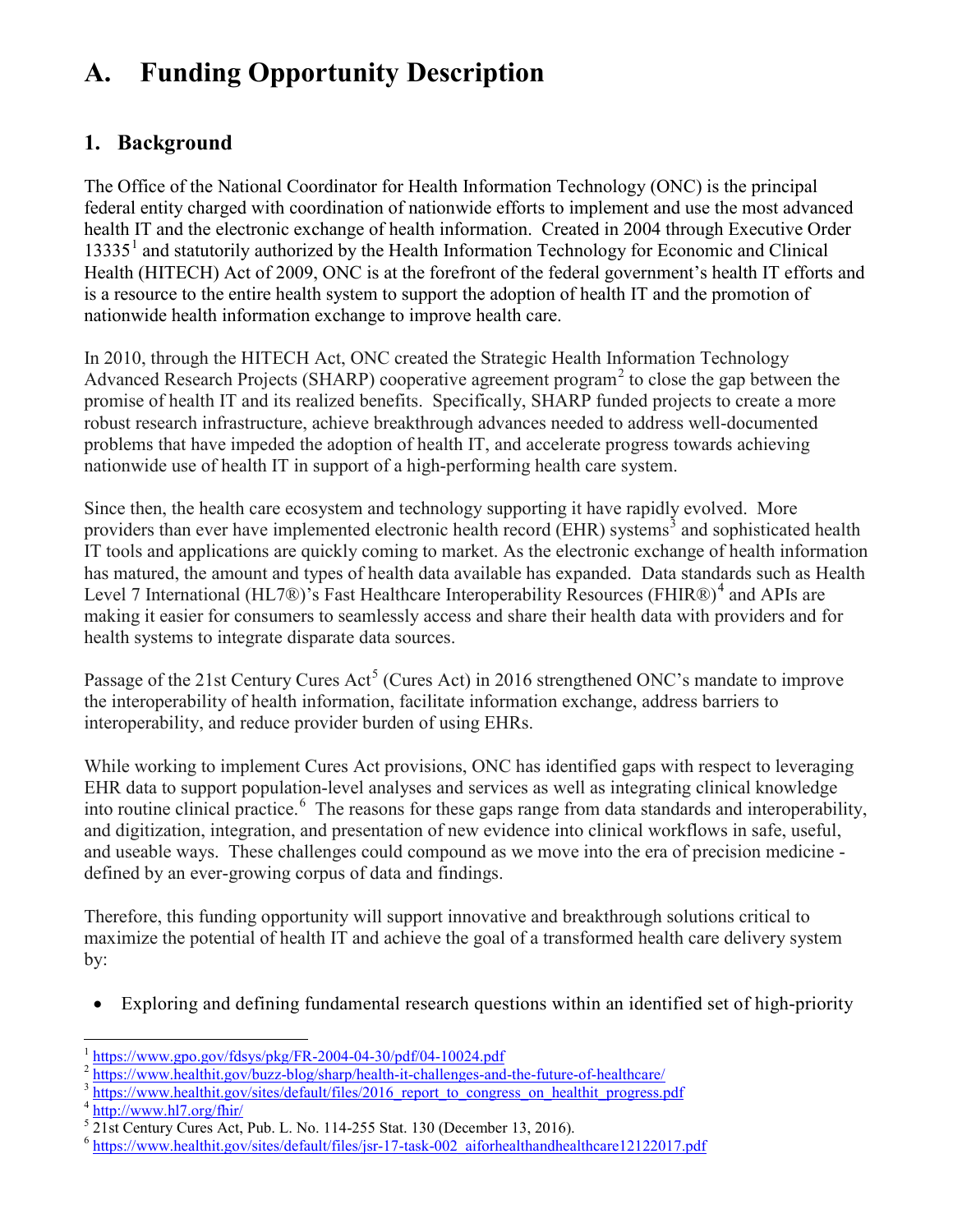areas; answers to these research questions will address barriers to the nationwide electronic exchange and use of health information in a secure, private, and accurate manner;

- Providing opportunities for relevant academic and industrial researchers, health IT developers and implementers, health care providers and delivery system researchers, and other stakeholders to cooperate for the purpose of stimulating innovation and incorporating the results of research into health IT products;
- Creating breakthrough approaches, prototype(s), and/or enhancements, which may be applied in health IT in the near- and long-term, and which address identified challenges and opportunities relevant to the use of health IT;
- Identifying a range of approaches that serve as motivating and unifying forces to drive fundamental research in health IT; and
- Encouraging effective use of health IT through rapid dissemination of findings on innovations to developers and purchasers of health IT.

Taken together, these activities will significantly enhance the performance of health IT solutions to support care and research.

## <span id="page-4-0"></span>**2. Purpose**

Through the proliferation of new methods and advanced solution that are scalable across the health care industry, this funding opportunity will address well-documented and fast emerging challenges which inhibit the development, use, and/or advancement of well-designed, interoperable health IT.

New approaches are expected to further a new generation of health IT development and inform the implementation and refinement of standards, methods, and techniques for overcoming major barriers and challenges in an innovative fashion as they are identified. It is critical that the field of health care innovate and leverage the latest technological advancements and breakthroughs far quicker than it currently does to optimize real-time solutions, especially in areas which are ripe for acceleration.

This funding opportunity is specifically interested in innovative solutions and breakthrough advances in the following areas of interest:

- Expanding the scope, scale, and utility of population-level data-focused APIs; and
- Advancing clinical knowledge at the point of care.

ONC anticipates issuing one award per area of interest (for a total of 2 recipients), up to \$1Million per recipient (for a total of up to \$2Million in funding in fiscal year 2018). These awards will have a 2-year project and budget period at initial award. However, applicants are encouraged to submit their responses based on a 5-year project and budget period. Additional funding for out years 3-5 may be provided; contingent on availability of funds and meaningful progress.

This funding opportunity will have a 3-year open application period. ONC may issue future awards under this NOFO to other eligible applicants for future priority areas of interest. This will be contingent on the availability of funds and ONC priorities.

## <span id="page-4-1"></span>**3. Approach**

ONC expects to award two cooperative agreements to support establishment of LEAP in Health IT, each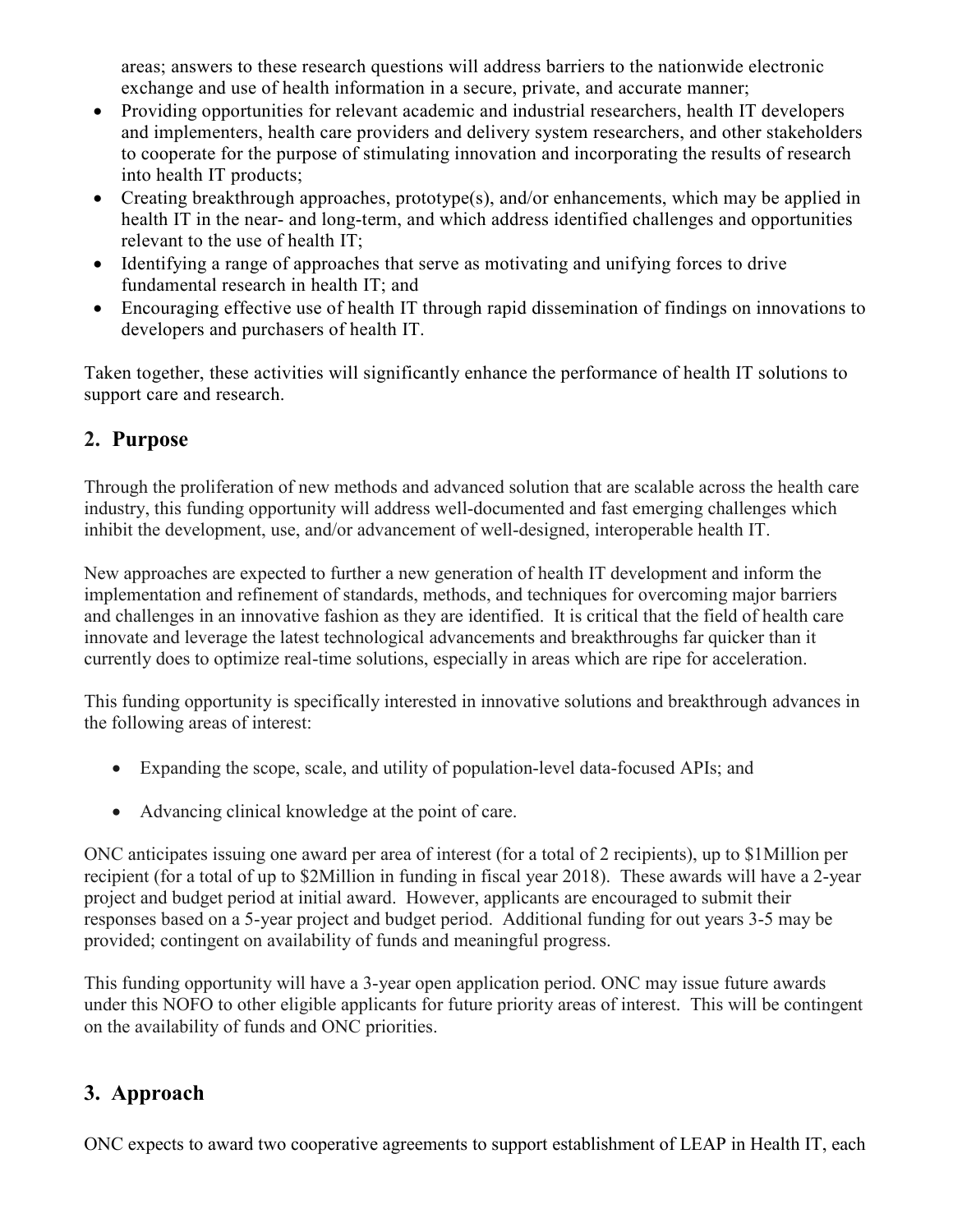for a project period of 2 years. Each recipient will focus on areas where breakthrough improvements are needed to address problems that have impeded the innovative use of health IT and thereby accelerate progress in the areas identified. Each recipient will implement a cooperative, inter-disciplinary research project addressing one of the specific areas of interest listed below.

#### **Areas of Interest**

l

The two areas of interest identified below will be addressed by this NOFO. The areas have been assigned numbers for ease of reference, not for prioritization. While there are many challenges associated with the use of health IT, these two areas of interest were identified as critical areas of investigation, presenting both short-term and long-term opportunities for study and innovation.

## *Area 1. Expanding the scope, scale, and utility of population-level data-focused APIs*

The rapid adoption of EHRs over the past several years has resulted in an ever-expanding amount of digitally available data on patients. Yet at the same time, the ease of getting data out of EHRs to inform population-level analyses (such as quality measurement by providers for their own use and assessments by payors and registries) has proven difficult. As such, there is a growing interest in the health IT community to use standardized, FHIR-based APIs to support the availability of and access to defined groups of patient data.<sup>[7](#page-5-0)</sup>

More specifically, the goal of this area of interest is for the recipient to discover and document the limitations of existing FHIR, data format, and associated security specifications designed to support population-level services; propose enhancements to such specifications in consultation with relevant standards development organizations; and test the feasibility of such enhancements by developing of one or more working prototypes. After receiving ONC's approval, these prototypes will be made publically accessible by the recipient upon completion at no cost to the general public. Further, the recipient will also need to assess the expected legal and policy landscapes in which these population services would be deployed and determine whether any such legal and policy limits would need be factored into the technology capabilities to make it easier for future users to configure/tailor their technology to applicable compliance requirements. In so doing, the recipient is expected to focus on specific objectives:

- 1. Reducing provider burdens associated with reporting through this technology;
- 2. Investigating and assessing trade-offs associated with various big data formats; and
- 3. Technical and legal/policy challenges to the scope and scale of FHIR-based APIs for these purposes.

Objective One envisions a future where health care providers can simply use their health IT for clinical care without the need to proactively "report" to any organization or program. Instead, via populationlevel API services, health care providers would be empowered to enable entities to connect their health IT to query the applicable data that would have otherwise been reported. Thus, the recipient will focus on how to fundamentally transform the current "provider reports to…" paradigm. The recipient will demonstrate through one or more working prototypes that this could be accomplished and how the applicable scope(s) of data for different requestors can be limited/compartmentalized. Ultimately, this kind of "reporting" could prove to be a valuable option in the future to help providers avoid having to invest resources to specially develop reports for the myriad of external entities to whom they must report. Examples of such reporting include, but are not limited to, federal government programs, state programs, health insurers, and accreditors.

<span id="page-5-0"></span> $^7$  https://www.healthit.gov/topic/interoperability/population-level-data-export-meeting-report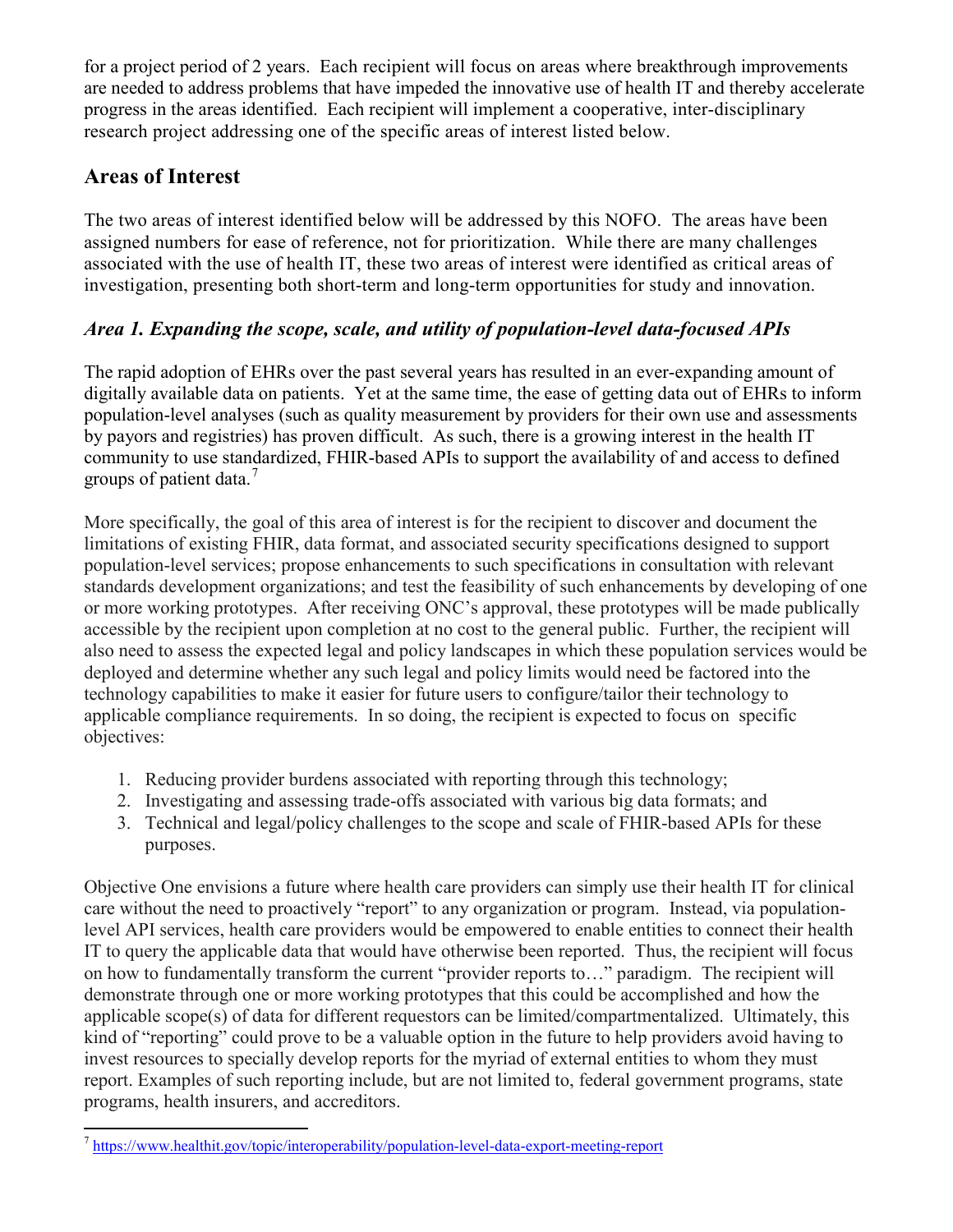For Objectives Two and Three, the recipient will need to research and evaluate what an ideal state and functionality set would entail in the health care setting. The current state of population health APIs (as described in more detail below) has evolved in conjunction with the development of APIs that apply to single patients. However, an entirely new approach untethered from the needs of single-patient data has been identified only to a limited extent, and would provide a new, more appropriate target state. Further, the scope, scale, speed, and practical and engineering limits of FHIR-based APIs handling massive data sets has not yet been fully explored. Thus, the recipient will investigate various approaches to the population-level services FHIR APIs that explores how current and future FHIR-based APIs could lead to the ideal state identified in objective one as well as the legal/policy paradigms that could impact the scope of data that is accessible.

Before tackling the stated three primary objectives, the recipient will familiarize itself with the current state of the larger landscape of population health APIs. However, considering the resources cited within this NOFO, a full environmental scan is unnecessary. Instead, the recipient will assess the current limitations of existing technology and the pros and cons of the current alternatives.

#### **Population health API – current state**

While FHIR-based APIs allow access to data from multiple patients at a time, most of the implementations are constrained to single-patient access and typically require human-mediated login.

Providers and organizations accountable for managing the health of large numbers of patients often need to efficiently access large amounts of information on a group of patients in order to calculate, for example, quality measures for reporting to payer organizations. This is often done as a custom software solution for each type of data access need, which perpetuates inefficiencies for health IT developers and yields substantial costs to health care providers and inefficiencies.

The health IT stakeholder community recognized the need to provide a more efficient population-level API service based on the FHIR standard and has developed a draft specification, the FHIR Bulk Data Export API Proposal,<sup>[8](#page-6-0)</sup> to support access and transfer of large amounts of data on groups of individuals in a scalable and secure manner. The draft specification is currently being piloted in environments using test data.

The draft specification currently supports asynchronous generation of data files for all patients or groups of patients contained in the FHIR server. The specification also contains APIs for only accessing data updated after a certain period and limiting the types of data that are primarily designed to make the APIs run efficiently and reduce infrastructure load. However, there have not been large scale efforts carried out to test that the APIs would work as designed in a production setting.

The use of the ndjson<sup>[9](#page-6-1)</sup> data format, which separates data into multiple files based on FHIR resources, is also an area for potential enhancement. While these changes were geared towards use of modern computational techniques such as parallel computing and the MapReduce<sup>10</sup> programming model, more analysis is needed to ensure that the data formats and file structures would indeed provide sufficient efficiencies for big data analytics.

l

<span id="page-6-0"></span>https://github.com/smart-on-fhir/fhir-bulk-data-docs<br><http://ndjson.org/>

<span id="page-6-1"></span>

<span id="page-6-2"></span><sup>&</sup>lt;sup>10</sup> <https://en.wikipedia.org/wiki/MapReduce>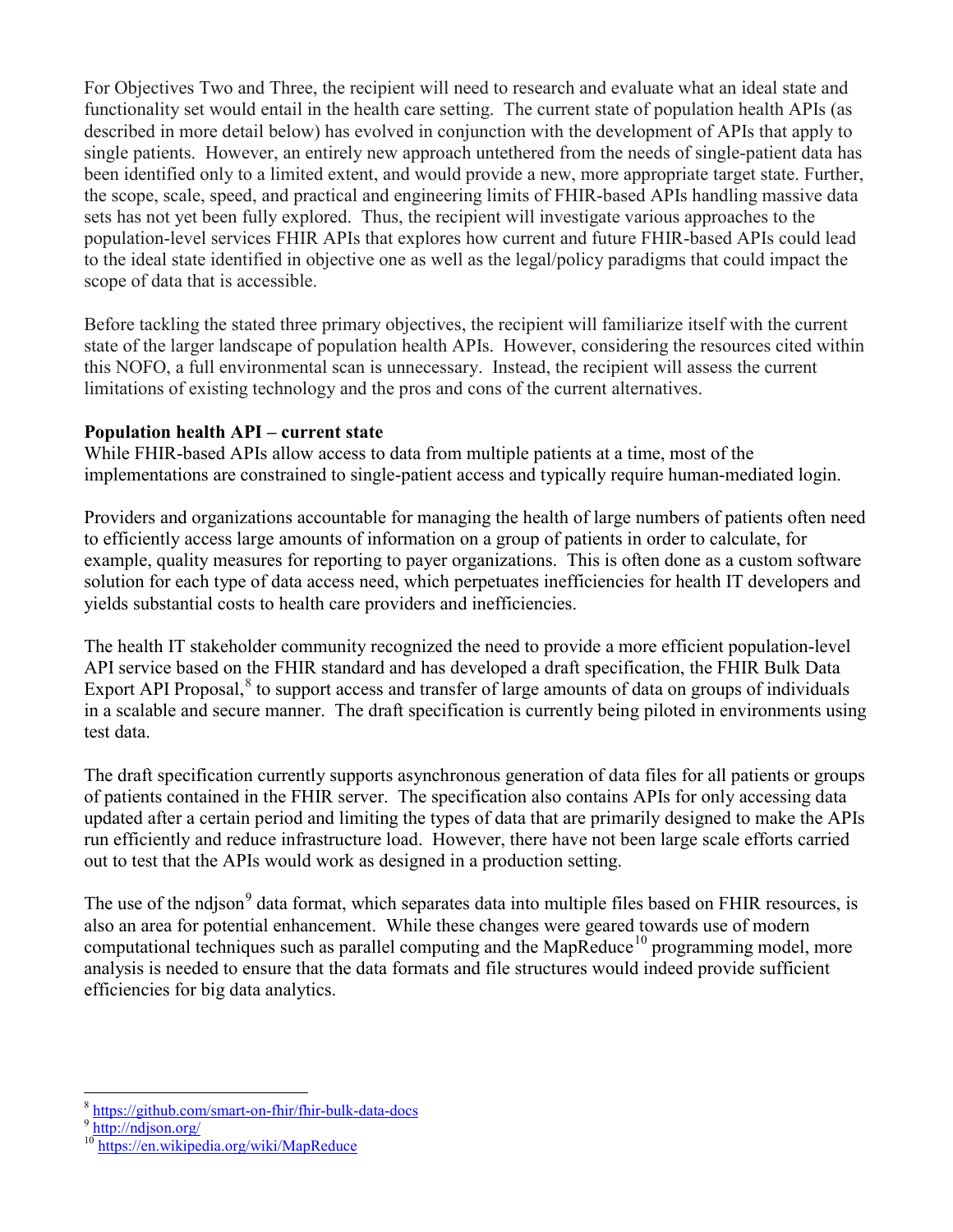Finally, the security model that has been developed for the use of the population-level API is based on a profile of OAuth2, called "SMART Backend Services: Authorization Guide".<sup>11</sup> It uses public key infrastructure (PKI) and JSON Web Tokens  $(JWT)^{12}$  $(JWT)^{12}$  $(JWT)^{12}$  as a means of providing access to the API. While the underlying security model is based on a robust industry standards, the security technologies have not undergone sufficient testing to support large scale adoption.

#### *Area 2. Advancing clinical knowledge at the point of care*

The volume and rate at which new clinical evidence is produced is difficult for clinicians to stay abreast of and implement into clinical practice to deliver effective care.[13](#page-7-2) The expectation that this will increase in size and complexity with the advent of precision medicine only intensifies the need for new, innovative health IT solutions and appropaches for integrating evidence in an easy to use and useful way to deliver clinical knowledge at the point of care. The goal of this area of interest is to advance clinical knowledge into the health care setting via innovative health IT tools and approaches. More specifically:

- Researching and identifying new methods to create resources or tools that will, through their incorporation into deployed technology(ies), enhance delivery of new evidence into practice, while understanding: end-user needs, workflows, data integration, and data-visualization and cognitive support. In doing so, the recipient under this area of interest will, in critical areas, close the gap between the promise of data-driven infrastructure supporting clinical knowledge precision medicine, and health IT, and its realized benefits.
- Supporting a data-driven infrastructure for improving optimal patient-specific models for improving diagnoses, interventions and outcomes that are accurate, objective, and reliable.
- Implementing new techniques and methods to incorporate and synthesize disparate but relevant data streams and evidence to advance clinical knowledge at the point of care that are accurate, objective, and reliable.

This area of interest has the following four objectives:

#### *1. Emerging Innovations in Clinical Medicine*

Investigate new and emerging methods to create data-driven resources or tools necessary to advance evidence delivery to inform clinical knowledge at the point of care. Explore the gaps and barriers inhibiting innovative approaches from advancing evidence via datadriven resources and tools to support clinical knowledge at the point of care.

Investigate clinicians from diverse care settings and backgrounds to learn what would legitimately improve their point of care decision-making using data driven tools and approaches, while considering workflows and end-user design.

#### *2. Data-driven Medicine Infrastructure*

Investigate approaches to create high quality training data sets that enable advanced analytics—clinical data combined with other data types, which are contextually relevant

<span id="page-7-0"></span><sup>&</sup>lt;sup>11</sup> https://github.com/smart-on-fhir/fhir-bulk-data-docs/blob/master/authorization.md

<span id="page-7-2"></span><span id="page-7-1"></span><sup>&</sup>lt;sup>12</sup> <https://tools.ietf.org/html/rfc7523><br><sup>13</sup> Bastian H, Glasziou P, Chalmers I. Seventy-five trials and eleven systematic reviews a day: how will we ever keep up? PLoS Med2010;7:e1000326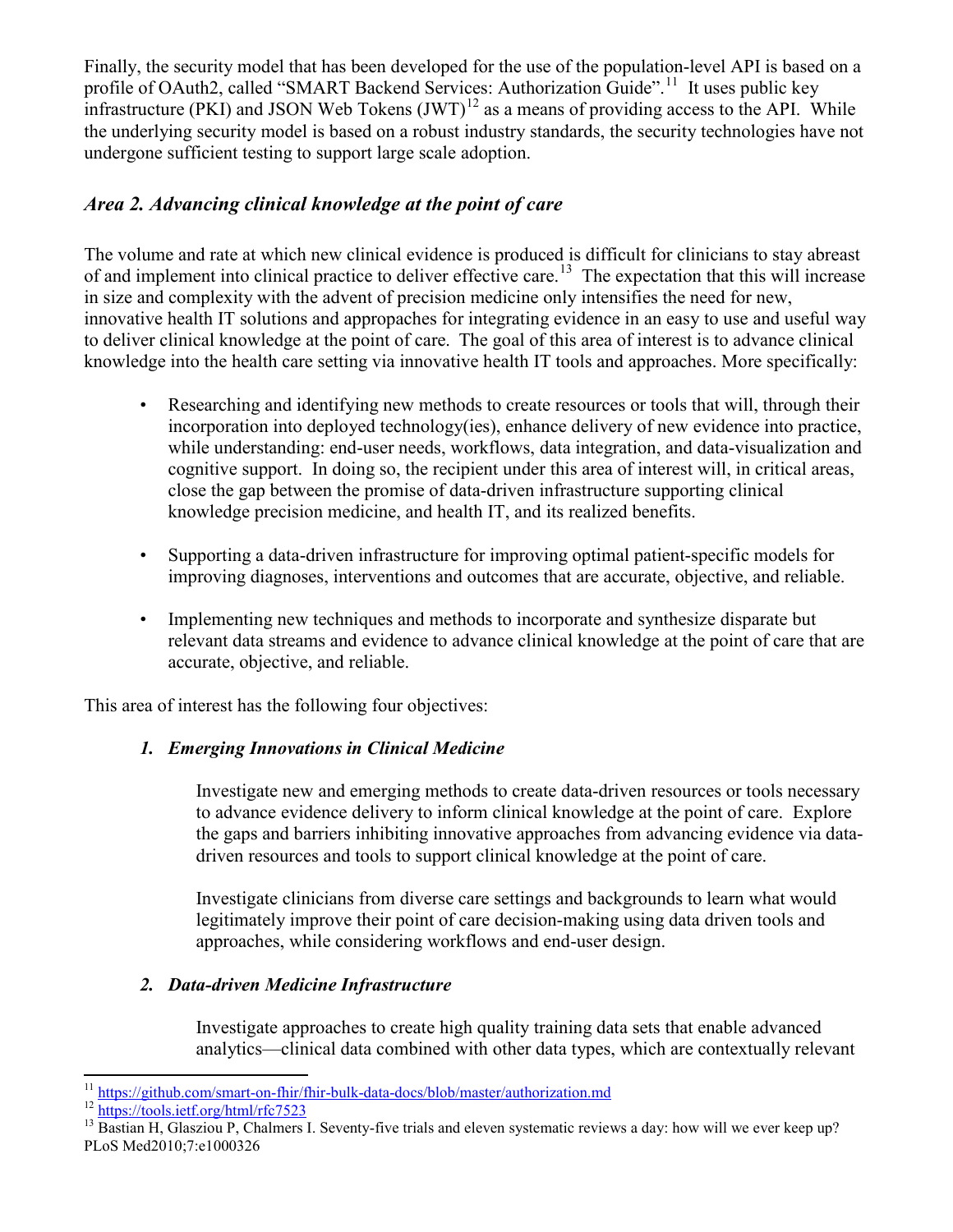and are accurate, objective, and reliable.

- Investigate testing and validation approaches for advanced data science algorithms to evaluate performance of the algorithms under conditions that differ from the training set.
- Consider approaches to ensure privacy and transparency of data use.
- Support research to characterize the tradeoffs between data quality, information content (complexity and diversity) and sample size, with the goal of enabling quantitative prediction of the quantity and quality of data needed to support a given application.

Investigate and develop data infrastructures and standards necessary to extrapolate clinical and/or contextually relevant data to be leveraged by health IT tools and capabilities:

- Clinically relevant data can include but are not limited to:
	- Electronic health record data
	- Laboratory results
	- Genomic information
	- Medical images
	- **Prescription information**
	- Claims data
- Contextual relevant data derived from the patient can include but are not limited to:
	- Data from wearables, medical devices, smart devices, or sensors
	- Patient reported outcomes

Investigate protocols and IT capabilities to collect and integrate diverse data sets.

Investigate, develop, adopt, and demonstrate transparent processes and policies to ensure reproducibility for large-scale computational models.

Investigate and develop data infrastructures to capture and integrate data generated from smart devices, such as wearables and support advanced data science applications.

#### *3. Integrating Knowledge at Point of Care*

Utilize innovative tools and methods to rapidly synthesize disparate but relevant data and evidence into the point of care that is innovative and usable, while taking into account the needs of end-users, workflows, cognitive support, data-integration barriers, and enhanced data visualization requirements;

- Clinically relevant data can include but are not limited to:
	- Electronic health record data
	- Laboratory results
	- Genomic information
	- Medical images
	- Prescription information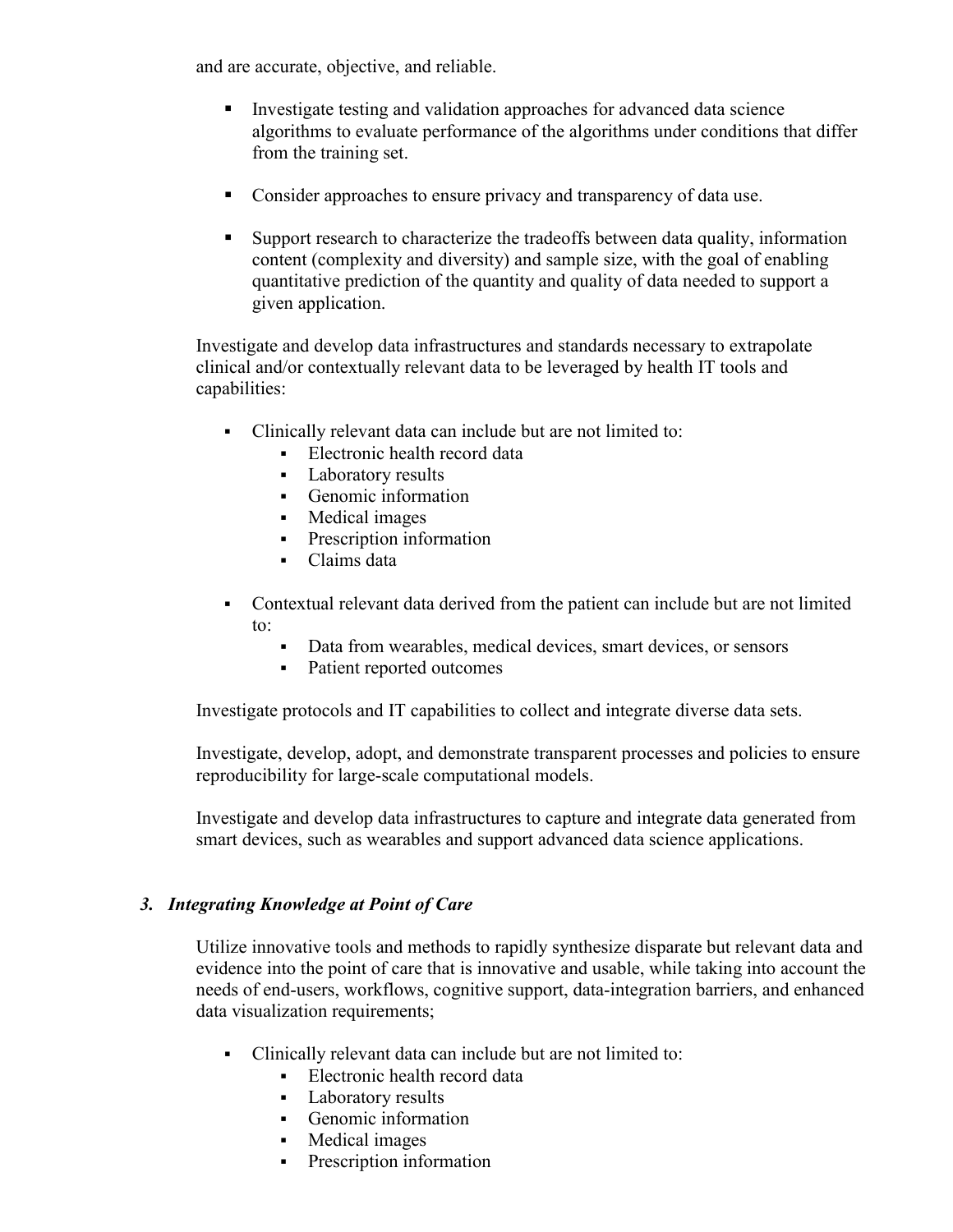- Claims data
- <span id="page-9-0"></span> Contextual relevant data derived from the patient can include but are not limited to:
	- Data from wearables, medical devices, smart devices, or sensors
	- Patient reported outcomes

#### *4. Legal and Policy Implications for Innovative Approaches*

Assess the expected legal and policy landscapes in which these approaches would be deployed and determine whether any such legal and policy limits would need to be factored into the technology capabilities.

## **4. Project Activities**

Within each area of interest, each project will carry out at least the following set of activities:

- Initially define and subsequently update or redefine on a yearly basis, the key issues and challenges within their respective area of interest. The issues and challenges identified will be those that significantly address barriers and solutions to the use of health IT. Projects to address the identified issues and challenges will be mapped via their project plan to either a short-term (2 year) and/or long-term (3-5 year) timeframe if out years are proposed. Because this is a cooperative agreement, recipients will plan and allow for collaboration with ONC and other federal staff with relevant expertise – as identified or approved by ONC – in establishing and updating the definition of key issues and challenges in the project's area of interest;
- Conduct ambitious research addressing these key issues and challenges. This work will draw on the scientific methods and expertise of researchers and practitioners in diverse fields;
- Collect specific, uniform data about the project activities and track progress toward milestones;
- Facilitate practical and efficient processes that enable translation of project outputs into health care, facilitating the transition of multidisciplinary research outcomes into new health care products and services both the short- and long-term;
- Publish and otherwise disseminate these project findings to maximize the accessibility of this knowledge to the entire health IT community; and
- Select desired, measurable outcomes specific to the chosen research issues and challenges for attaining results.

In addition, applicants will provide a draft project plan, as an appendix to the application, with corresponding table of key dates and milestones to ensure objectives are met within the self-contained 2 year period. Recipients will also conduct virtual mid-point demonstrations/update of any proposed approaches, prototype(s), and/or enhancements to illustrate their progress on the selected area of interest.

#### **Deliverable Table**

For each area of interest, applicants will provide a table that consists of expected deliverables which will be produced in support of execution of the cooperative agreement and the due date by which they s will be delivered to ONC.

| No. | <b>Deliverable</b>                                            | Due Date                |
|-----|---------------------------------------------------------------|-------------------------|
|     | Draft Project Plan and Timeline                               | NLT 1 month after award |
|     | The recipient will submit a detailed draft project plan, that | date                    |
|     | should include (but is not limited to), key milestones,       |                         |
|     | identified risks and risk mitigation strategies, stakeholder  |                         |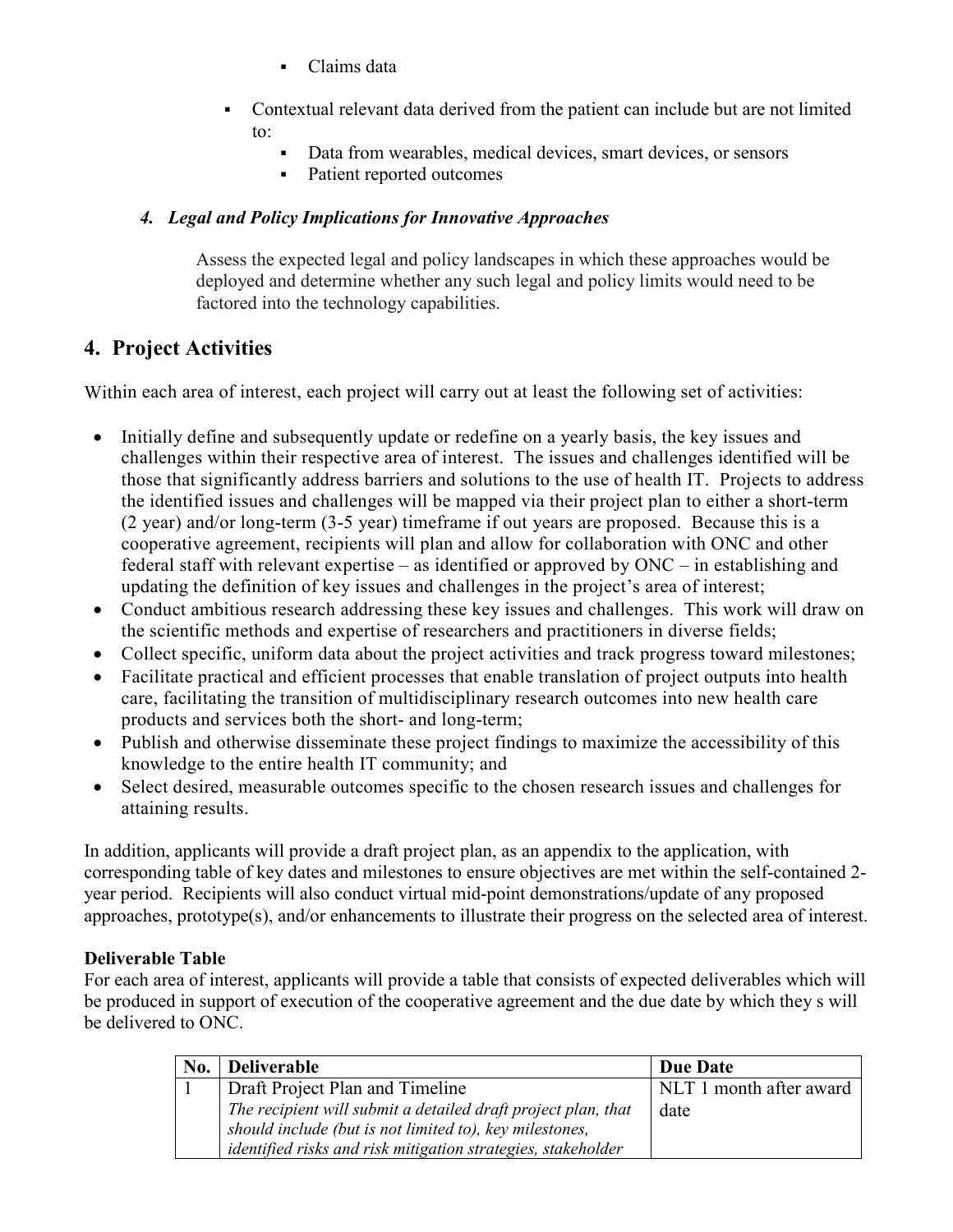<span id="page-10-0"></span>

| No.            | <b>Deliverable</b>                                                                                                                                                                                                                                                                                                                                           | <b>Due Date</b>                                     |
|----------------|--------------------------------------------------------------------------------------------------------------------------------------------------------------------------------------------------------------------------------------------------------------------------------------------------------------------------------------------------------------|-----------------------------------------------------|
| 1              | coordination (as applicable), and timeline.                                                                                                                                                                                                                                                                                                                  |                                                     |
| cont.          |                                                                                                                                                                                                                                                                                                                                                              |                                                     |
|                |                                                                                                                                                                                                                                                                                                                                                              |                                                     |
| $\overline{2}$ | Mid-point demonstration/update of proposed approach,<br>prototype(s), and/or enhancements<br>The recipient will provide ONC with a live, virtual<br>demonstration of their project progress to-date                                                                                                                                                          | NLT 13 months after<br>award date                   |
| 3              | Mid-point specification revisions revised project plan<br>and timeline (as applicable)<br>Based on milestone and project progress up to the mid-<br>point, in addition to feedback from ONC from the mid-point<br>demonstration, the recipient will submit a revised project<br>plan and timeline and initiate any specification revisions as<br>applicable. | NLT 1 month after<br>completion of deliverable<br>2 |
| 4              | Draft legal and policy landscape assessment<br>The recipient will submit a draft assessment that<br>addresses the impact of legal and policy factors on<br>project goals                                                                                                                                                                                     | NLT 20 months after<br>award date                   |
| 5              | Final legal and policy landscape assessment<br>The recipient will submit a final assessment that<br>addresses impact of legal and policy factors on project<br>goals                                                                                                                                                                                         | NLT 22 months after<br>award date                   |
| 6              | Submission of final approach and if applicable,<br>prototype(s) (i.e., computer software, including all<br>associated code and tools), and/or enhancements, as<br>well as making prototypes publically accessible for<br>approval by ONC.                                                                                                                    | NLT 23 months after<br>award date                   |

## **5. Performance Goals and Milestones**

A performance goal or milestone is a target level of performance expressed as a tangible, measurable objective, against which actual achievement can be compared.

ONC's evaluations will assess project performance and progress towards the key milestones specified below.

Potential questions for each area of interest might include, but will not be limited to, the following:

- To what extent do the project issues being pursued relate to challenges along pathway towards innovative use?
- How effective are the methods used to accelerate translation of research into health care?
- To what extent has the project identified the salient, potentially breakthrough challenges?
- What problems have been encountered in implementing all of the required features of the project?
- What relationships, as appropriate, has the project established with industry to facilitate the translation of the research?

The key project milestones include: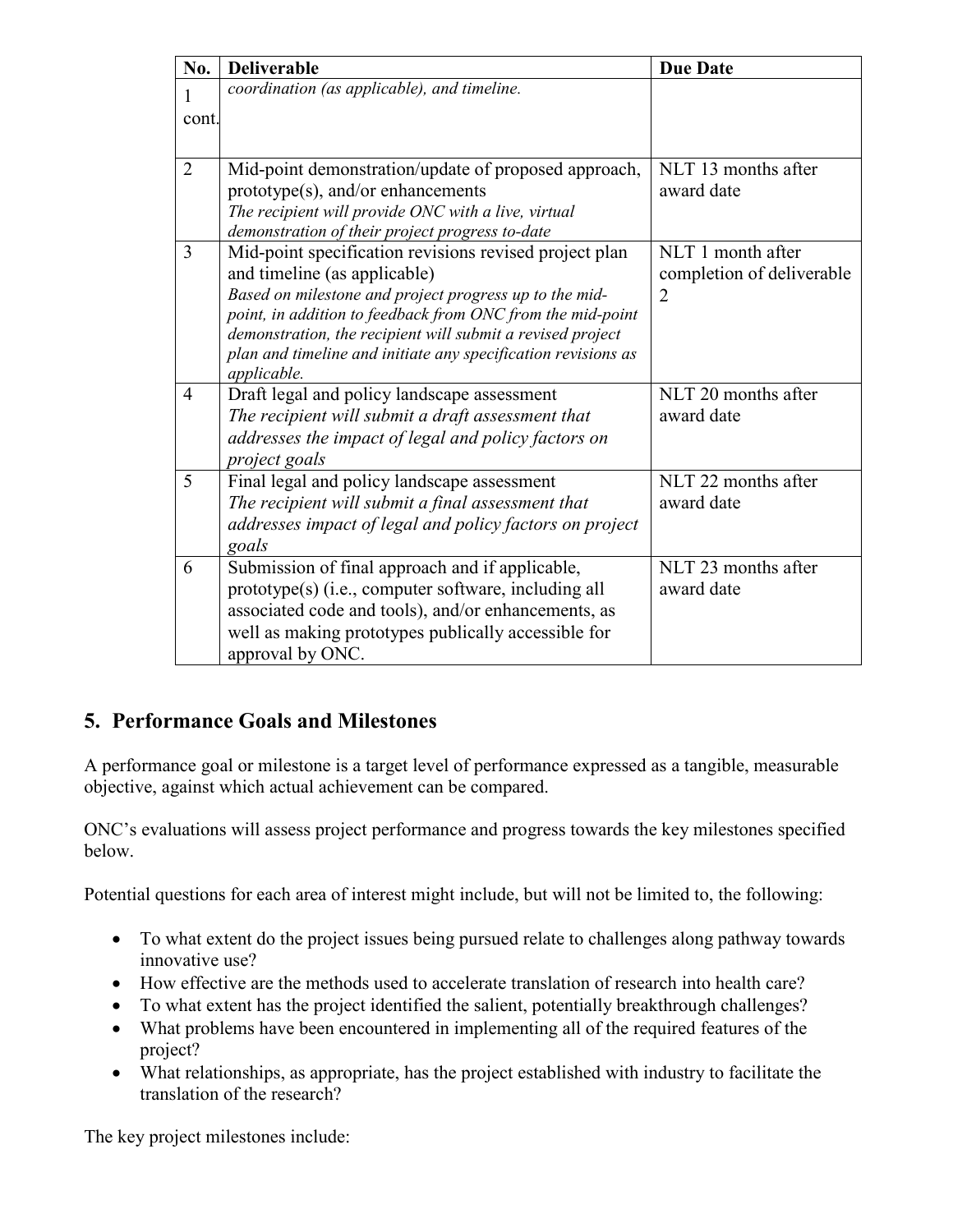- Developing an initial 2-year project plan, delineating components that will complete in 2 years. as well as longer term components if proposed;
- Establishing a technical expert panel to review research methods, results, and provide guidance;
- Implementing the plan to translate project outcomes into broader uptake;
- Scheduling and conducting (as appropriate) and participating in expert panel meetings, team meetings and stakeholder meetings;
- Conducting and managing project to conclusion in 2 years;
- Conducting and managing the long-term projects to significant, demonstrable progress in out years, if awarded; and
- Communicating findings through appropriate mechanisms and making available as they are generated.

## *Area 1: Expanding the scope, scale, and utility of population-level data-focused APIs*

ONC is seeking innovative solutions and enhancements to the currently specified population-level FHIR API approach. Such solutions will need to address ways to reduce provider reporting burden and the use of population-level FHIR-based API services at scale. Recipient's demonstrated and communicated progress through detailed quarterly reports and monthly check-ins will determine fund drawdowns. Recipients will work towards all three objectives identified above for this area.

## *Area 2: Advancing Clinical Knowledge at the Point of Care*

ONC is seeking innovative health IT approaches to advance clinical knowledge into the health care setting. Recipient's demonstrated and communicated progress through detailed quarterly reports and monthly check-ins will determine fund drawdowns. Recipients will work towards all four objectives identified above for this area.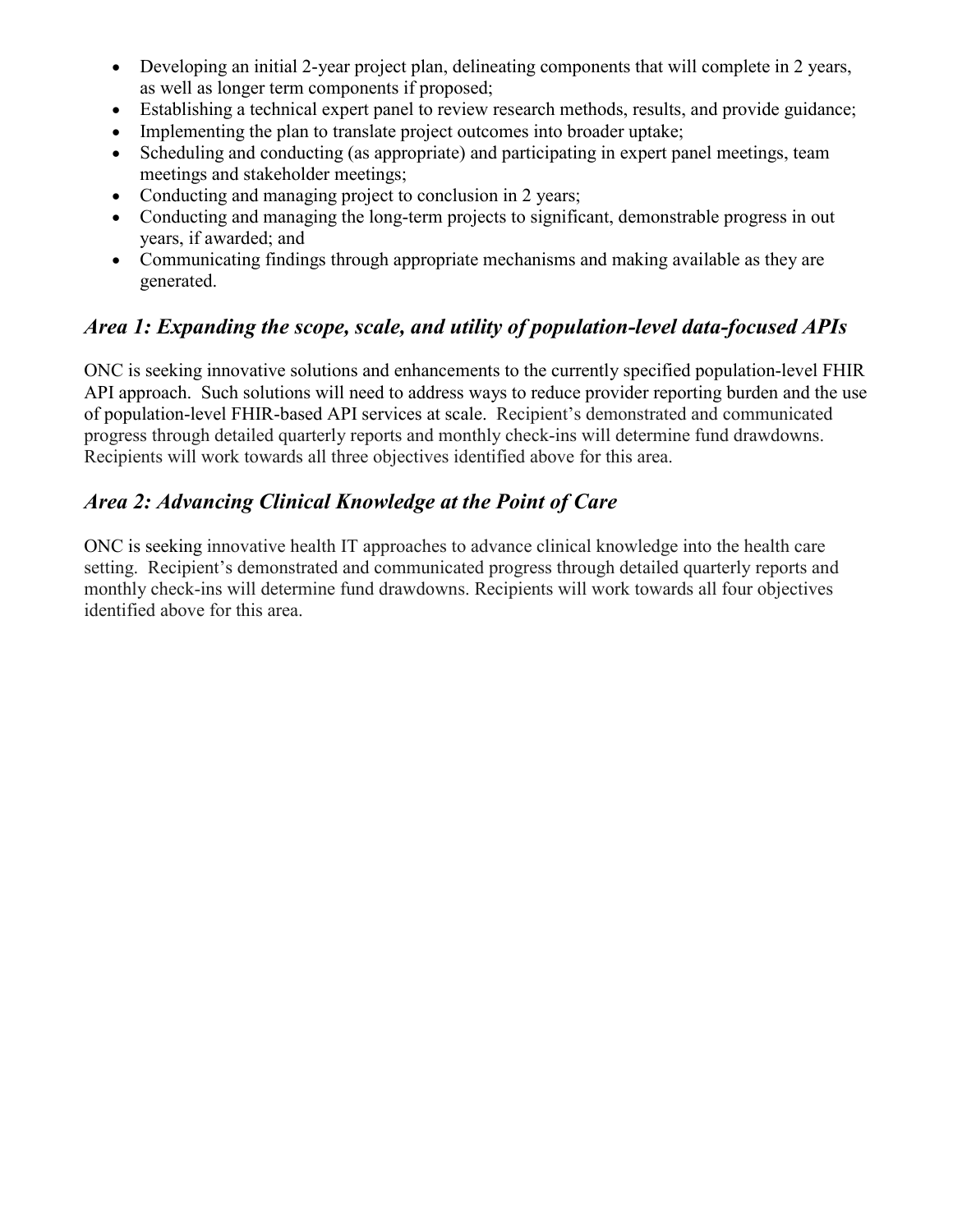# <span id="page-12-0"></span>**B. Funding Opportunity Award Information**

## **Key Award Parameters**

Title: Leading Edge Acceleration Projects (LEAP) in Health Information Technology

Federal Funding Agency**:**Department of Health and Human Services Office of the National Coordinator for Health Information Technology

Announcement Type: *Cooperative Agreement -* A cooperative agreement is a support mechanism used when there will be substantial Federal Involvement.

Application Type: *New*

Funding Opportunity Number: *NAP-AX-18-003*

Catalog of Federal Domestic Assistance (CFDA) Number*: 93.345*

Eligible Applicants: *This is a competitive funding opportunity open to public or non-profit private institutions, such as a university, college, or a faith-based or community-based organization; units of local or state government, eligible agencies of the federal government, Indian/Native American Tribal Governments (federally recognized, other than federally recognized, and tribally designated organizations).* 

*For-profit organizations may participate in projects as members of a consortia or as a sub-recipient only. Because the purpose of this NOFO is to improve health care in the United States, foreign institutions may participate in projects as members of a consortia or as a sub-recipient only. Applications submitted by for-profit organizations or foreign institutions will not be reviewed. Organizations described in section 501(c)4 of the Internal Revenue Code that engage in lobbying activities are not eligible.*

HHS grants policy requires that the grant recipient perform a substantive role in the conduct of the planned project activity and not merely serve as a conduit of funds to another party or parties. If consortium/contractual activities represent a significant portion of the overall project, the applicant must justify why the applicant organization, rather than the party(s) performing this portion of the overall project, should be the recipient and what substantive role the applicant organization will play.

Applicant organizations may submit more than one application, provided that each application is scientifically distinct.

Legislative Authority: Consolidated Appropriations Act, 2018, Pub. L. 115-141, Division H, Title II

Approximate Amount of Available Funding (inclusive of direct and indirect costs) :

| <b>Anticipated Number of Awards:</b> | Two ( <i>one per area of interest</i> ) |
|--------------------------------------|-----------------------------------------|
| Approximately Amount of Each Award:  | \$1,000,000                             |
| Project Period:                      | 09/19/2018 to 09/18/2023                |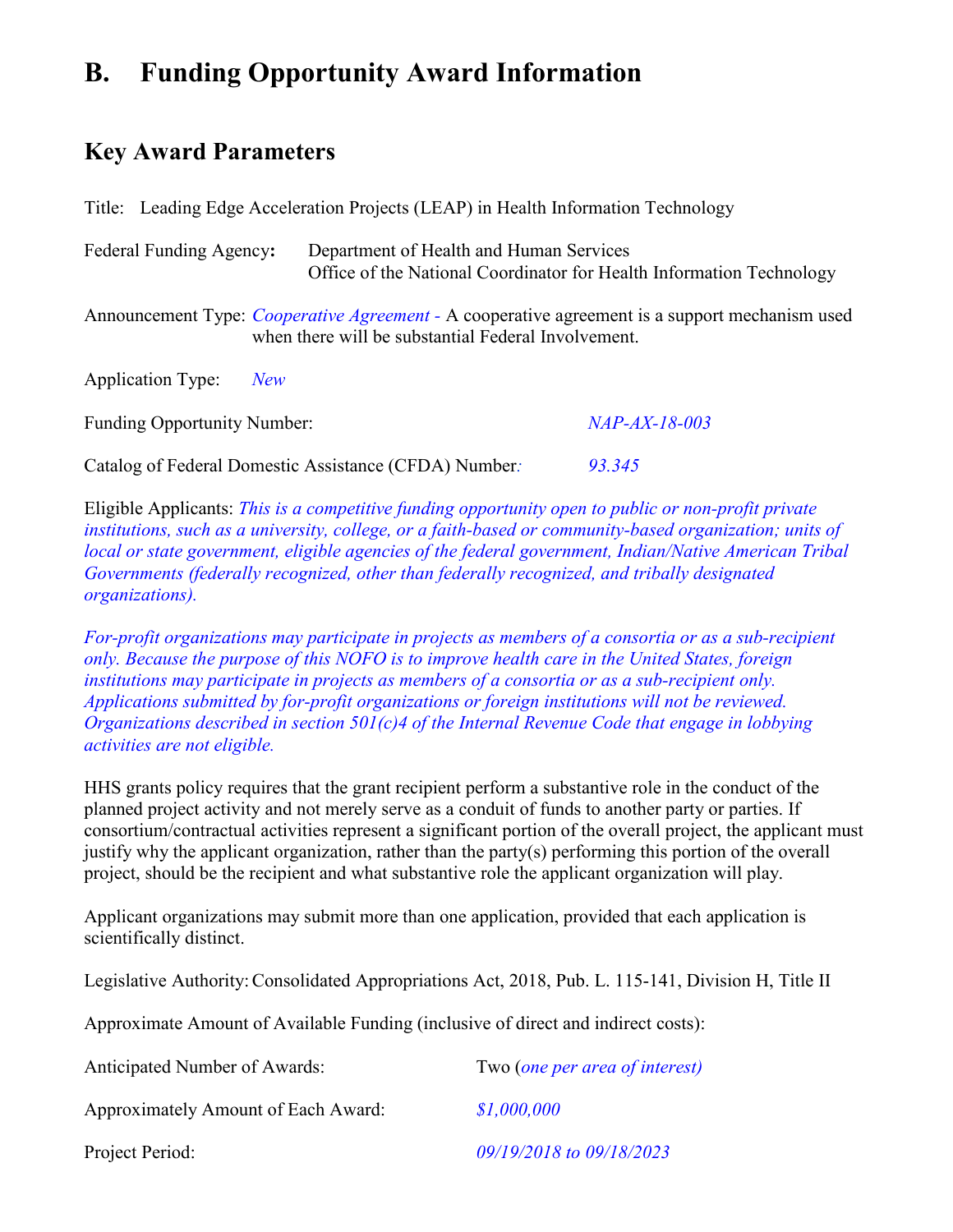#### Budget Period(s): *09/19/2018 to 09/18/2020*

Under this announcement, as new emerging issues and vexing problems/challenges are documented, program will call attention to these specific areas of interest for further investigation via a special emphasis notice (SEN). This funding opportunity will have a 3-year open application period, where ONC may issue future awards to other eligible applicants for future priority areas of interest to address emerging challenges in the field, via SEN; again, contingent on the availability of funds and ONC priorities. Any SENs will be issued at least 60 days prior to the due date of applications.

Funding of future non-competing continuation awards is conditioned on the availability of funds, satisfactory progress by the recipient, and an awarding office determination that continued funding of the award is in the best interests of the Government.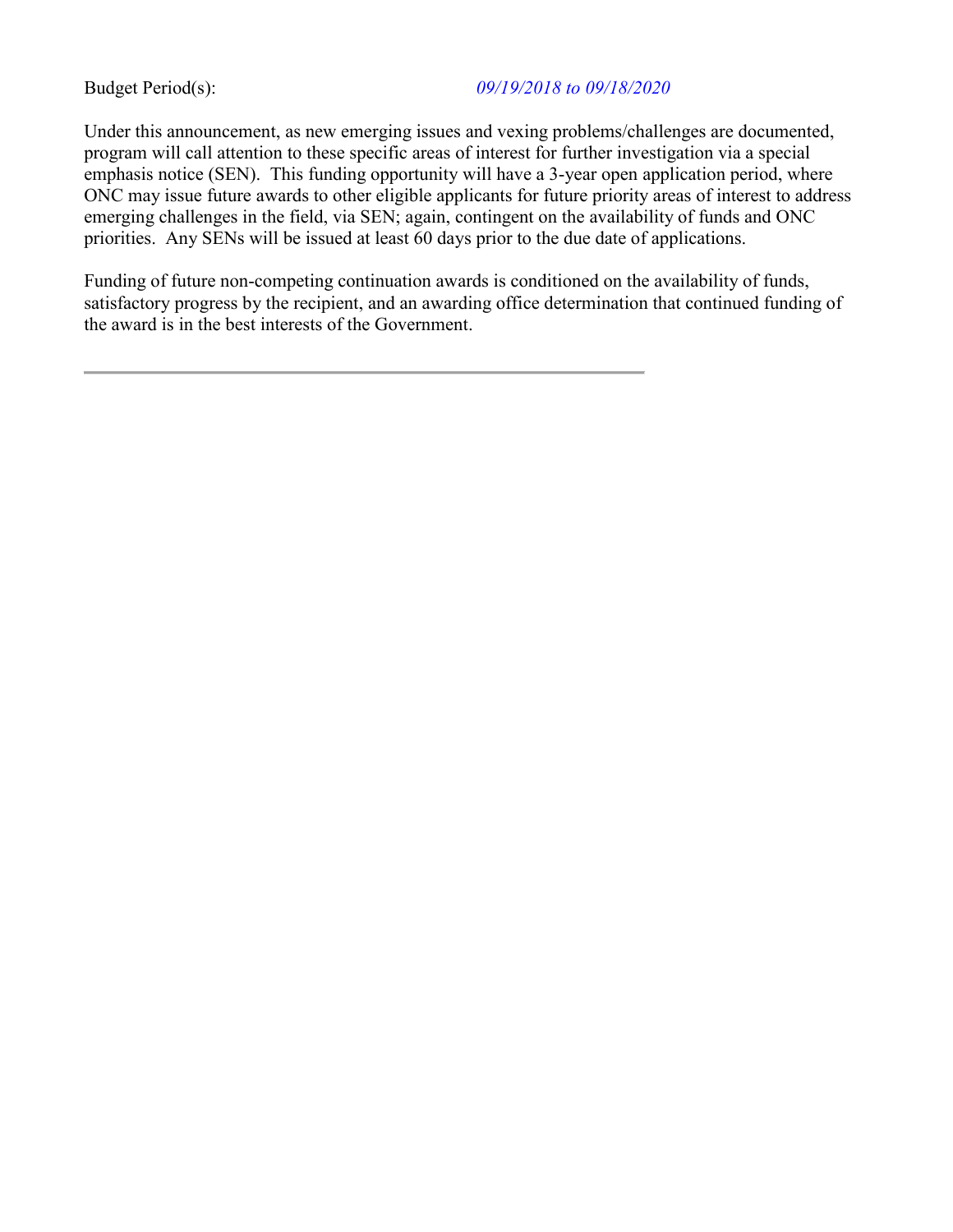<span id="page-14-0"></span>Cost-Sharing Requirements: There are no cost sharing requirements associated with this award.

Program Income: There are four potential ways in which ONC may require that a recipient apply program income as specified in the Notice of Grant Award (NGA): 1) deduct it from total allowable costs to determine the net allowable costs on which the Federal share of costs is based; 2) add it to funds otherwise available for the project, generally resulting in an increase to the total approved budget; 3) use it to meet a matching or cost sharing requirement; or 4) a combination of these alternatives. If program income is generated, ONC recipients must us the additive method.

Costs paid by program income generally are subject to the applicable cost principles and other Federal requirements and must be disbursed for project purposes before requesting additional payments of Federal funds. In the event program income remains at the end of the award, the additional income is considered part of the award funding and must be returned to ONC.

Intergovernmental Review: This project is *excluded* from Executive Order 12372

| <b>Milestone</b>                      | Date       |
|---------------------------------------|------------|
| <b>NOFO</b> Released                  | 06/29/2018 |
|                                       |            |
| <b>Informational Session</b>          | 07/12/2018 |
| Letter of Intent Due                  | 07/19/2018 |
|                                       |            |
| <b>Applications Due</b>               | 08/17/2018 |
| <b>Anticipated Award Date</b>         | 09/19/2018 |
|                                       |            |
| <b>Anticipated Project Start Date</b> | 09/19/2018 |
|                                       |            |

## **Key Dates**

## **Roles and Responsibilities Under a Cooperative Agreement**

The funding instrument used for this funding opportunity will be the cooperative agreement, an assistance mechanism, in which substantial ONC programmatic involvement is anticipated during the project period. Under the cooperative agreement, the ONC purpose is to support and stimulate the recipient's activities by involvement in, and otherwise work cooperatively with each recipient; it is not to assume direction, prime responsibility, or a dominant role in the activities. Consistent with this premise, the dominant role and prime responsibility resides with the recipient for the project as a whole. To facilitate appropriate involvement, during the period of this cooperative agreement, ONC and the recipient will be in contact monthly and more frequently when appropriate.

Specific tasks and activities may be shared between the recipient and ONC include, but not limited to:

♦*participating in the selection of key personnel* 

- ♦*releasing funds based on achievement of performance goals/project milestones*
- ♦*agency review and approval of substantive provisions of proposed subawards or contracts*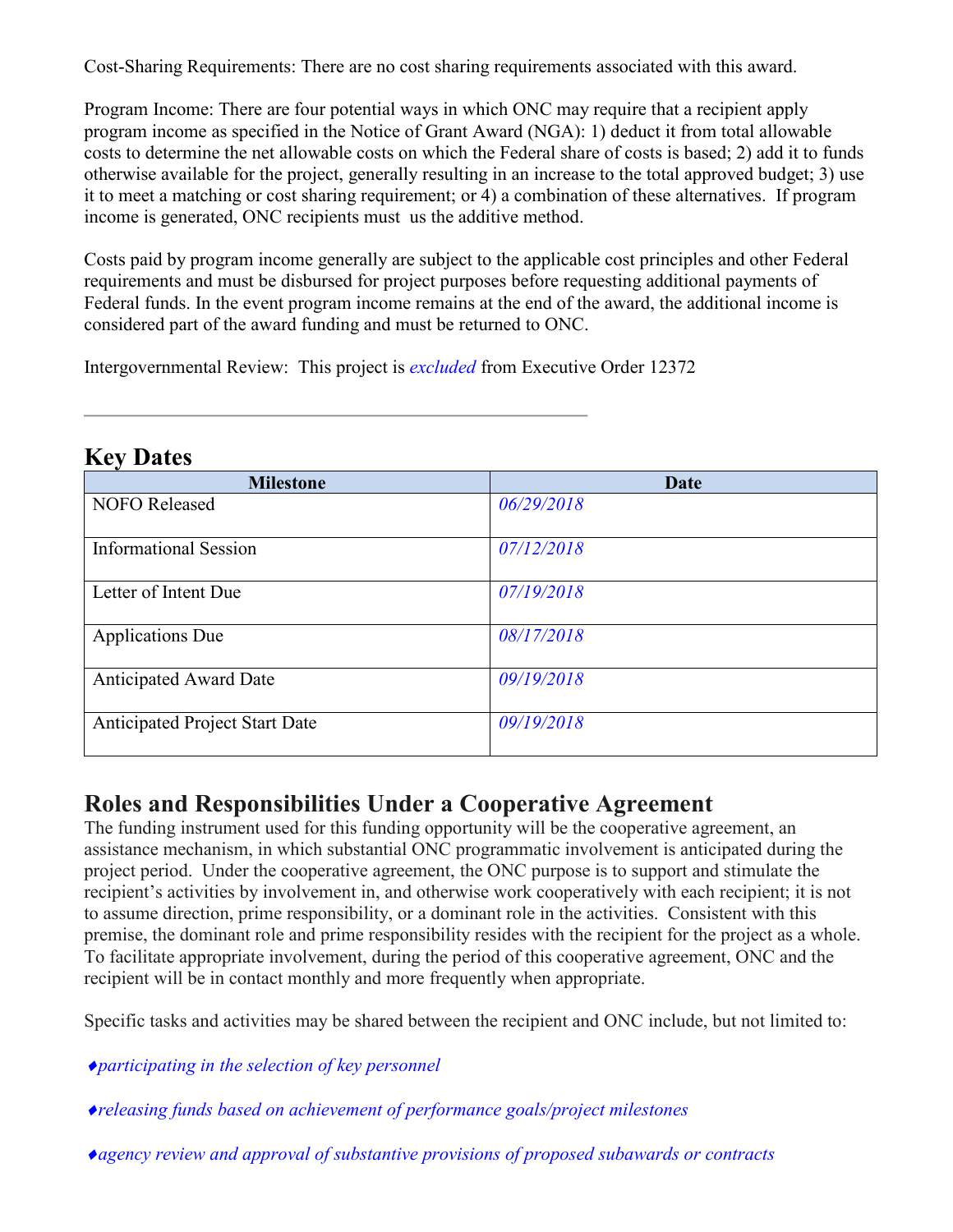<span id="page-15-0"></span>♦*reviewing deliverables or other grant products* 

- ♦*selecting technical expert panel members*
- ♦*participating in communities of practice*

♦*providing tactical guidance and feedback during project execution* 

♦*engaging with leadership of the recipient's organization to ensure successful execution of the cooperative agreement* 

♦*ending an activity if performance specifications are not met* 

## **Informational Session**

ONC will conduct an informational session, via a webinar, to:

- Discuss the background, purpose, scope, terms and conditions and other provisions in the NOFO
- Explain the eligibility and application requirements
- Describe the application review process
- Provide an opportunity for interested parties to ask questions

Further details about the informational session – including the date, time, and instructions for joining – are available at:

[https://www.healthit.gov/topic/onc-funding-opportunities/leading-edge-acceleration-projects-leap-notice-funding](https://www.healthit.gov/topic/onc-funding-opportunities/leading-edge-acceleration-projects-leap-notice-funding-opportunity)[opportunity](https://www.healthit.gov/topic/onc-funding-opportunities/leading-edge-acceleration-projects-leap-notice-funding-opportunity) 

To ensure that ONC addresses all comments and questions regarding this announcement during the information session, please submit any comments and questions, via email, to no later than 3 days prior to the call.

## **Letter of Intent**

Although not required, applicants are strongly encouraged to submit a non-binding e-mail notice of intent to apply for this funding opportunity. This letter of intent will assist ONC in planning for the application review process. When submitting your letter of intent, please identify which area of interest your organization plans to apply for.

The letter of Intent is requested by 11:59 P.M. Eastern Standard Time on **July 17, 2018***,* and should be sent to [ONC-LEAP@hhs.gov](mailto:onc-leap@hhs.gov) *.* The letter should identify the name of the applicant organization, the city and state in which the applicant organization is located, and the Notice of Funding Opportunity title and number.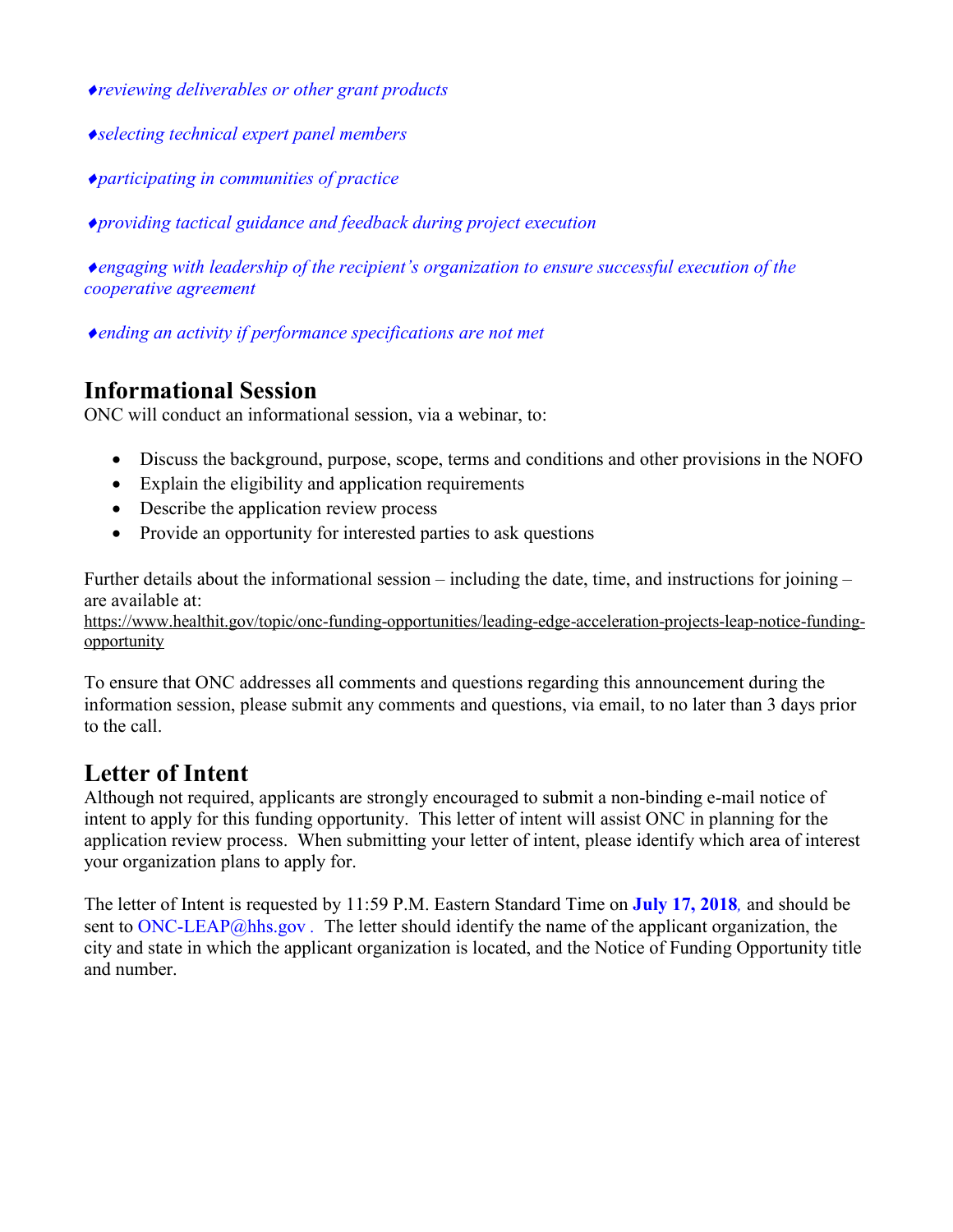# <span id="page-16-0"></span>**C. Eligibility Information**

See Section B, Funding Opportunity Award Information, for eligibility, cost-sharing, and other key award information.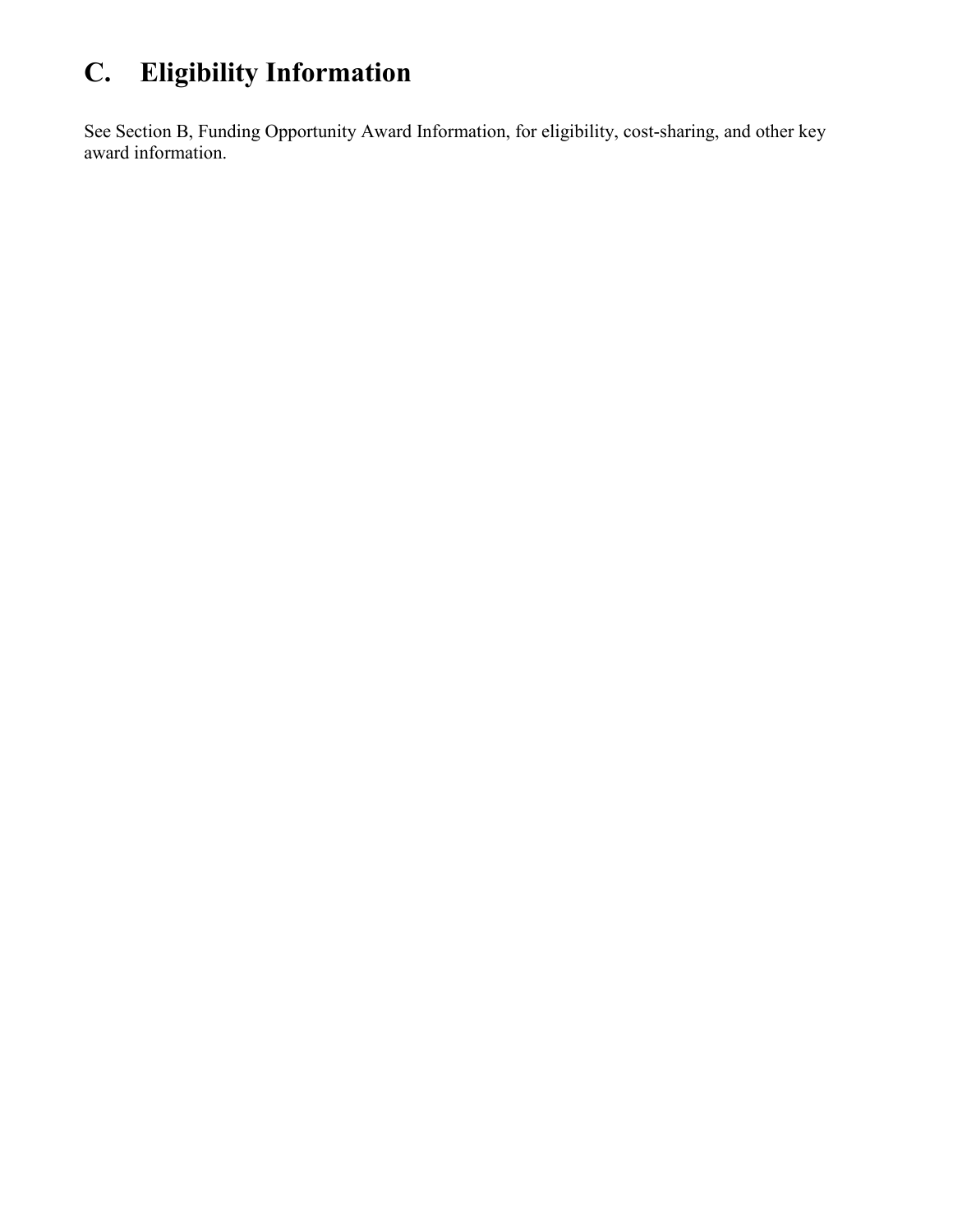# <span id="page-17-0"></span>**D. Application and Submission Information**

## **Application Package**

The following documents comprise, as applicable, the application package. Additional information regarding each of these documents is further provided.

- Project Abstract
- Project Narrative
- Form SF-424, Application for Federal Assistance
- Form SF-424A, Budget Information for Non-Construction Programs
- Form SF-424B, Assurances for Non-Construction Programs
- Form SF-LLL, Disclosure of Lobbying Activities
- Budget Narrative
- Letters of Commitment
- Proof of Non-Profit Status (if applicable)
- Indirect Cost Agreement(s) including recipient, sub-recipient, and contractors agreements (if applicable)

Appendix A, Tips for Writing a Strong Application, can be used as a resource.

The Project Narrative and Budget Narrative sections of the application must be double-spaced, on 8-1/2" X 11" plain white paper with 1" margins on all sides, and use either Cambria or Times New Roman font size of not less than 11 point. Smaller font sizes may be used to fill in the Standard Forms, exhibits, and figures, though all text in forms, exhibits, and figures must not be smaller than 8 point font.

## **Project Abstract**

Applicants shall include a one-page abstract that is no more than 500 words. This abstract is often distributed to the public and Congress and represents a high-level summary of the project. As a result, applicant should prepare a clear, accurate, concise abstract that can be understood without reference to other parts of the application and that provides a description of the proposed project, including: the project's goal(s), objectives, overall approach, anticipated outcomes, products, and duration.

The applicant shall place the following information at the top of the Project Abstract (this information is not included in the 500 word maximum):

- Project Title
- Applicant Name
- Physical Address
- Contact Name
- Contact Phone Numbers (Voice, Fax)
- E-Mail Address
- Web Site Address, if applicable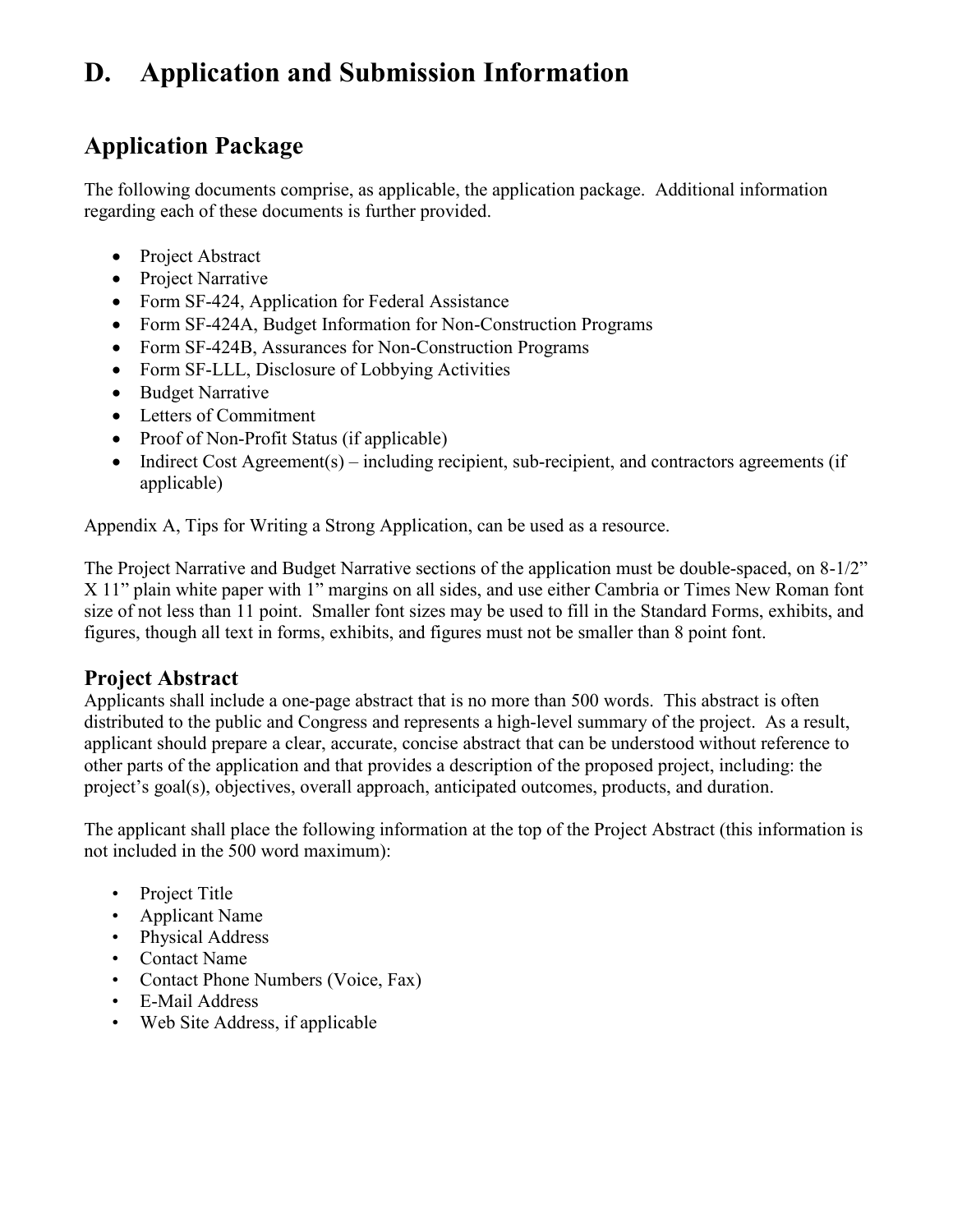## **Project Narrative**

The project narrative provides the most substantive information regarding the proposed project in a clear and concise manner. To that end, the project narrative should address the elements articulated in the Funding Opportunity Description section of this NOFO. The project narrative should also align with the Performance Goals and Milestones, and Merit Review Evaluation criteria presented in this NOFO.

The Project Narrative must be double-spaced, formatted to 8 ½" x 11" (letter-size) pages, 1" or larger margins on all sides, and a font size of not less than 11 point. The maximum length allowed for the Project Narrative is *35*-pages. A Project Narrative that exceeds the *35*-page limit will not be accepted. Resumes of Key Personnel, if requested, are not counted as part of the Project Narrative and are not included in the *35*-page limit. Pages must be numbered.

Your project narrative should include the following components. These components will be counted as part of the page limit. The suggested lengths of the sections, given below, are guidelines to help applicants create a balanced document, and not mandatory restrictions.

- 1. Area of Interest, Vision Statement, and Key Challenges (2-3 pages)
- 2. Proposed Approach (10-14 pages)
- 3. Project Team (2-3 pages, exclusive of biosketches)
- 4. Plan for Disseminating and Transitioning Appropriate Research Results into Practice (2-3 pages)
- 5. Stakeholder Coordination (2-3 pages)
- 6. Project Management (3-5 pages, exclusive of project timeline and organizational chart)
- 7. Organizational Capability (2-4pages)
- **1. Area of Interest, Vision Statement, and Key Challenges.** This section should offer the applicant's conceptualization of the selected area of interest. This should also include, from the applicant's perspective, a specific delineation of the objectives and research challenges the proposed project will address, specifically distinguishing between challenges that can be addressed in self-contained project period (2 years) and challenges requiring longer (3-5 years). Applicants must clearly state which area of interest of interest the proposed project will address.  $(2-3$  pages).
- **2. Proposed Approach.** This section should provide a clear and concise description of the approach the applicant is proposing to use to conduct the research and development work including identifying the major challenges in the area of interest and how to advance the field via proposed activities to meet the objectives of the of that specific area of interest. This section should be organized so that the relationship of each element of the plan to each of the areas objectives and associated activities are completely clear. The development or employing of novel concepts, approaches, methodologies, tools, or technologies; or combination of common research elements in an innovative fashion should be described and how it will generate much-needed insight to inform the field of health IT. Additionally, the approach should include proposed strategies on how the results of the project may be disseminated and transitioned to field at large.

Each objective being addressed should be described as a discrete activity, and each activity should have a separately itemized budget as described below. Each activity must be clearly identified as having a self-contained aim (2 year) and as appropriate long-term (3-5 year) aims delineated for each objective. While the applicant institution and sub-recipients may undertake activities that exclusively involve personnel at their own institutions, the integration and cohesiveness of the project will be enhanced by activities on which personnel from multiple projects directly collaborate.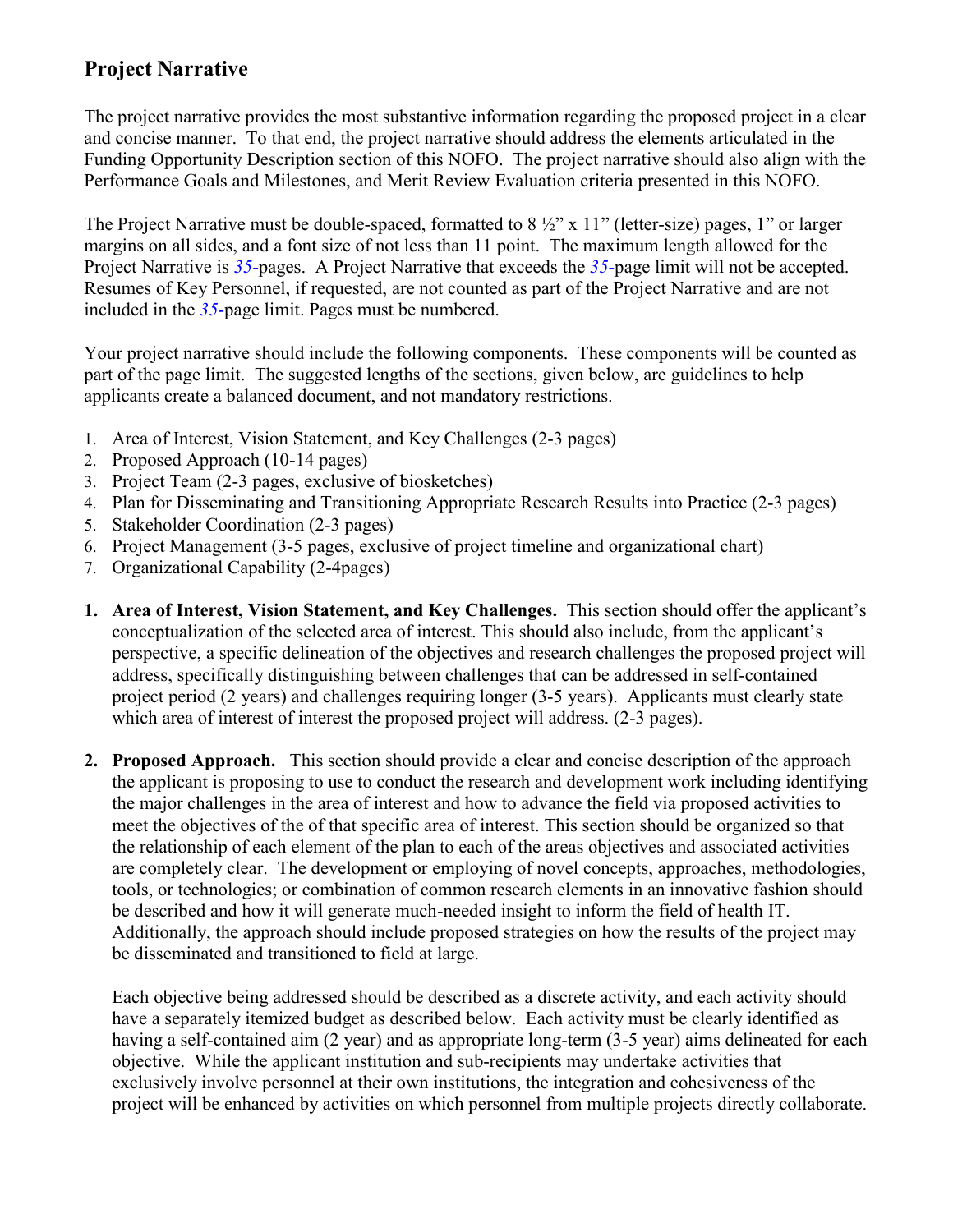The approach should include as much detail as possible given the page limitation. Notwithstanding, the plan for each activity, at a minimum, **must state**, (a) specific aims, (b) previous work of the investigative team on which the proposed research is **directly** based, (c) the methods that will be applied, the anticipated outcomes of the work and their potential significance in addressing the challenges of the area of interest being addressed; and (d) the key personnel who will be involved. Statements of previous work should not be redundant with general statements of experience in the "organizational capability" section described below.

Applications should justify their arguments through reliance on relevant scholarly articles and other literature. Up to 100 citations may be included. Citations will be judged by quality, not quantity. Applicants should avoid multiple, partially-redundant citations. Where an assertion in the narrative is supported by a large number of citations, the narrative might state the number of citations that support the assertion and then include in the citation list only the most important exemplars.

All key personnel mentioned in this section must have biosketches

[\(https://grants.nih.gov/grants/forms/biosketch-blankformat.docx\)](https://grants.nih.gov/grants/forms/biosketch-blankformat.docx) provided in a separate section of the application. (10-14 pages)

#### **3. Project Team**

- Project Director/Principal Investigator (PD/PI):
	- o Only one PD/PI may be designated on the application.
	- o An eligible PD/PI may come from a variety of areas including, but not limited to: nurses, pharmacists, medical doctors, health service researchers, economists, health system administrators, health IT experts, industrial and systems engineers, computer and cognitive scientist, human factors professionals, and health informatics. Any individual with the skills, knowledge, and resources necessary to carry out the proposed research is invited to work with their institution to develop an application for support.
	- o The PD/PI is expected to contribute a minimum of 20% effort annually throughout the course of the grant. If less time is allocated, an explicit justification of the lower level of effort must be included.
- At least one person on the proposed research team must possess health IT expertise.
- For Area of Interest 1: Expanding the scope, scale, and utility of population-level data- focused APIs.
	- o Does the proposed research team have expertise in the following areas:
		- Data standards development and balloting expertise
			- API development and EHR integration expertise
- For Area of Interest 2: Advancing clinical knowledge at the point of care
	- o Does the proposed research team have expertise in the following areas:
		- User-Centered Design
		- Data Visualization
		- Cognitive Support
- Multidisciplinary research teams are strongly encouraged, as appropriate, to conduct the project and associated activities.
- The application should include a biosketch, utilizing the template found here: <https://grants.nih.gov/grants/forms/biosketch-blankformat.docx>for key project personnel, including all key personnel who will participate in the project's work.
	- o Project team members must describe their proposed role and why their experience and qualifications make them well-suited for this role in the "Personal Statement" section of their biographical sketch. Include only relevant or similar past and current projects as it relates to the area of interest.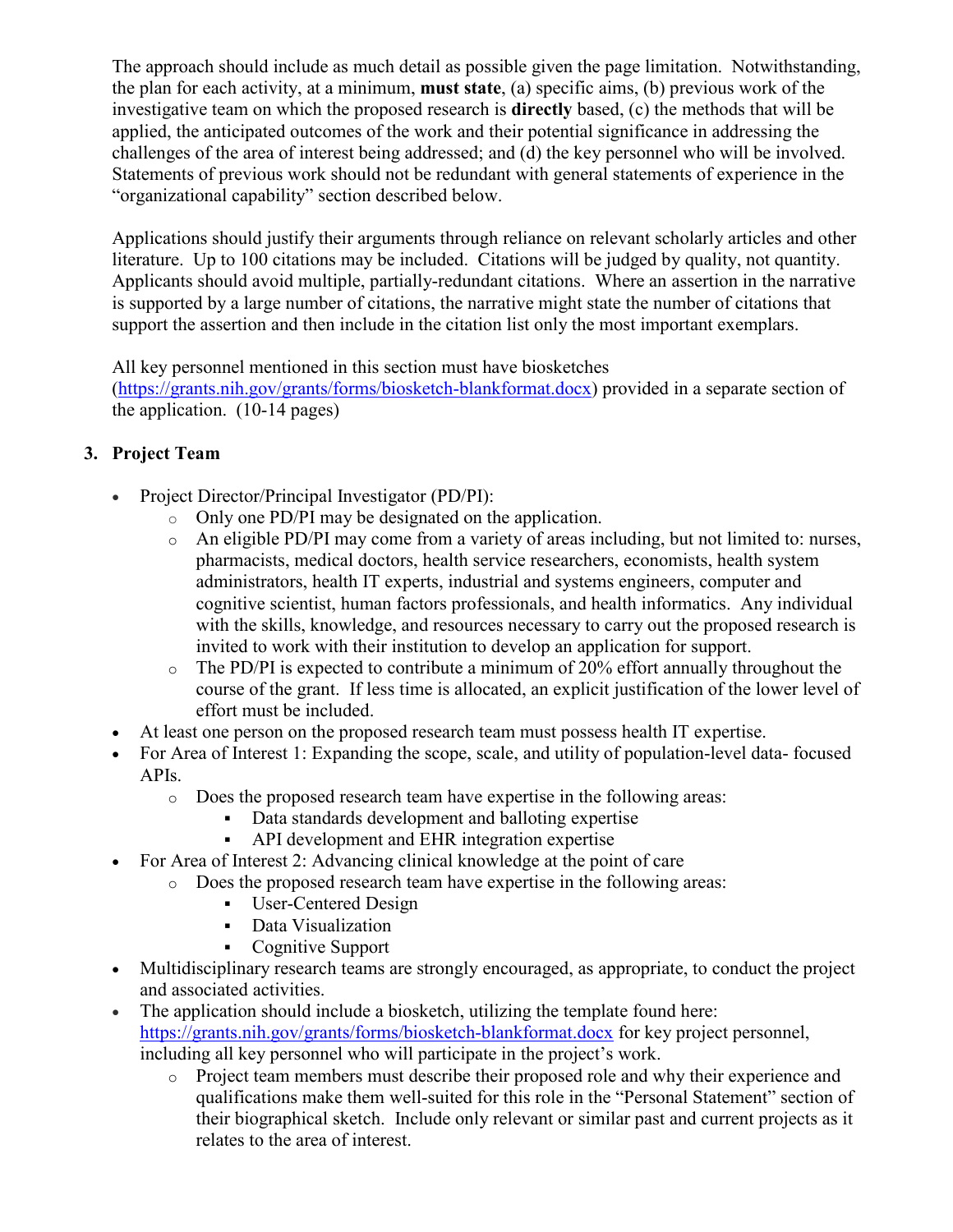- o Biosketch for each should not exceed 5 pages in length. These will not count towards the page limit.
- For proposed research team members for whom biosketches are not required, NOFO applications must describe their proposed role and why their experience and qualifications make them wellsuited for this role in the in the Budget Justification. (2-3 pages)
- **4. Plan for Disseminating and Transitioning Appropriate Research Results into Practice.** This section should describe a plan for engaging health IT stakeholders and interested groups in promoting the dissemination and transition of appropriate research activities and results into data standards, data infrastructures, health IT products, tools, and best practices. The plan should be specific in proposing activities that will disseminate and transition the results of the proposed selfcontained (2 year) projects in products and best practices. Collaborative arrangements with industry and other groups outside the applicant institution should be accompanied by appropriate letters of support. (2-3 pages)

In the event an applicant's solution include the development of a prototype, the applicant should also submit a plan for approval by ONC, illustrating how the prototype will be made and maintained in a publically available and acceptable domain at no cost to the general public.

- **5. Stakeholder Coordination.** This section should describe plans to establish and operate a technical expert panel of relevant and appropriate stakeholders, including names of members who have committed to join or proposed to join to help inform the work to be conducted on the relevant area of interest. (2-3 pages)
- **6. Project Management**. This section should include a clear delineation of the roles and responsibilities of the principal investigator, participating researchers, project staff, consultants and collaborating organizations, and how they will contribute to achieving the research objectives and outcomes. If the application includes sub-recipients with contractual relationships, plans for coordinating research activities across multiple organizations should be described. This section should specify who would have day-to-day responsibility for key tasks such as: leadership of project; monitoring the project's on-going progress, preparation of reports; communications with other collaborating organizations, and ONC. Recipients will be required to maintain information relevant to achieving proposed milestones and performance-based outcomes. The application should describe the approach that will be used to assess project performance and monitor and track progress toward meeting key milestones. The application should include a detailed project timeline as an appendix that incorporates those milestones. The project timeline will not count towards the narrative page limit. It should also include an organizational chart as an appendix that reflects roles and responsibilities. The organizational chart will not count towards the narrative page limit. (3-5 pages)
- **7. Organizational Capability Statement.** For the area of interest being addressed the application should include an organizational capability statement.

The statement should outline the established research project relevant to the area of interest and highlight established collaborative relationships with health care stakeholders including, but not limited to, other academic and research institutions, health care providers, payors, consumers and end-users, local/state governments, and health IT developers and innovators within the health care industry, standards development organizations, and new emerging and innovative fields intersecting with health care. Note that the definition of IT products, vendors and organizations should be considered in the broadest possible sense and does not exclude those related to technologies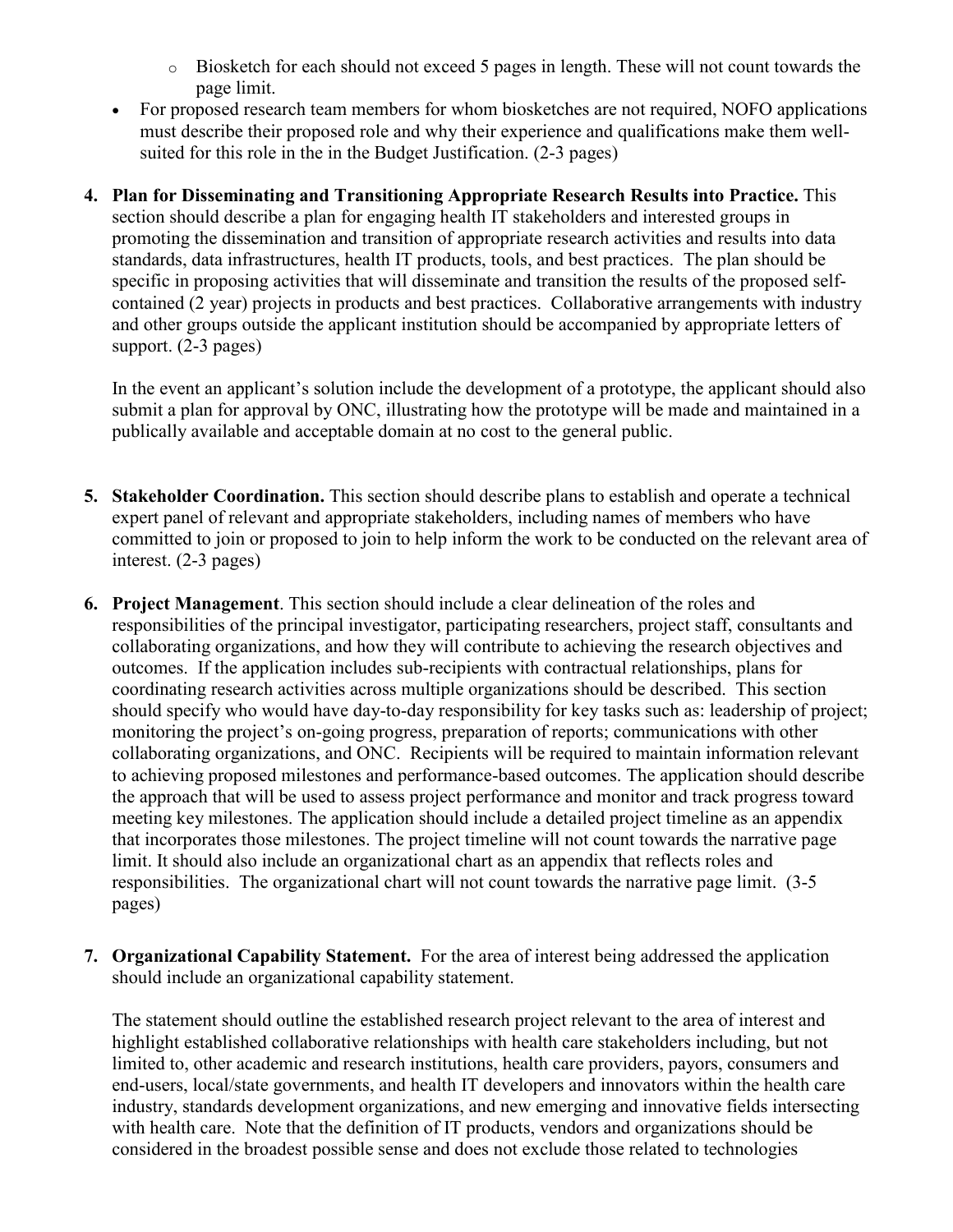developed in non-commercial settings or those meant to be distributed as part of an open-source technology platform. Applicants are strongly encouraged to propose development of technology using open-source approaches and release the outcomes of their research into open-source communities.

The statement should highlight potential strategies the organization may employ in an effort to sustain research efforts beyond the scope of the project timeframe.

Include the relevant organizational resources available to perform the proposed project (e.g., facilities, equipment, and other resources). The statement should also highlight capabilities of the applicant not included in the project narrative, such as any current or previous relevant experience and/or the record of the project team in preparing cogent and useful reports, publications, research studies and other products. Also include information about any organization(s) that will have a significant role(s) in the research project and achieving research goals, including those proposed to receive sub-awards. Applicants who are working with project counterparts as part of a consortia must also provide letters of commitment from them. The letters of commitment shall be included with the appendices and will not count towards the 35-page limit. (2-4 pages)

#### **Letters of Commitment from Key Participating Organizations and Agencies**

Include confirmation of the commitments to the project (should it be funded) made by key collaborating organizations and agencies in this part of the application. Any organization that is specifically named to have a significant role in carrying out the project should be considered an essential collaborator. Signed letters of commitment should be scanned and included as attachments. In your transmission, be sure to include the funding opportunity number and your organization's name.

#### **Appendices**

Applicants may submit no more than 30 pages of appendix material. Appendix material should be used to provide additional materials (for example, key papers or reports or excerpts) that will be of assistance in evaluating the merit of the application. Do not use the Appendix to circumvent the page limitations of the Project Narrative component. Applications that use appendix material as a mechanism to exceed the page length limitations of the project narrative will not be considered for award.

#### **Form SF-424, Application for Federal Assistance**

Appendix B provides line-by-line instructions to complete the form. Please note that the SF-424 is used for a wide variety of Federal grant programs, and Federal agencies have the discretion to require some or all of the information on these forms. Accordingly, when completing the form, please use the instructions in Appendix B in lieu of the standard instructions attached to SF-424.

#### **Form SF-424A, Budget Information for Non-Construction Programs**

Appendix C provides line-by-line instructions to complete the form. Please note that the SF-424A is used for a wide variety of Federal grant programs, and Federal agencies have the discretion to require some or all of the information on these forms. Accordingly, when completing the form, please use the instructions in Appendix C in lieu of the standard instructions attached to SF-424A. All direct and indirect costs must be allowable, allocable, reasonable and necessary.

#### **Form SF-424B, Assurances for Non-Construction Programs**

This form contains laws and other assurances applicants must comply with under the discretionary funds programs administered by the Office of the National Coordinator for Health Information Technology.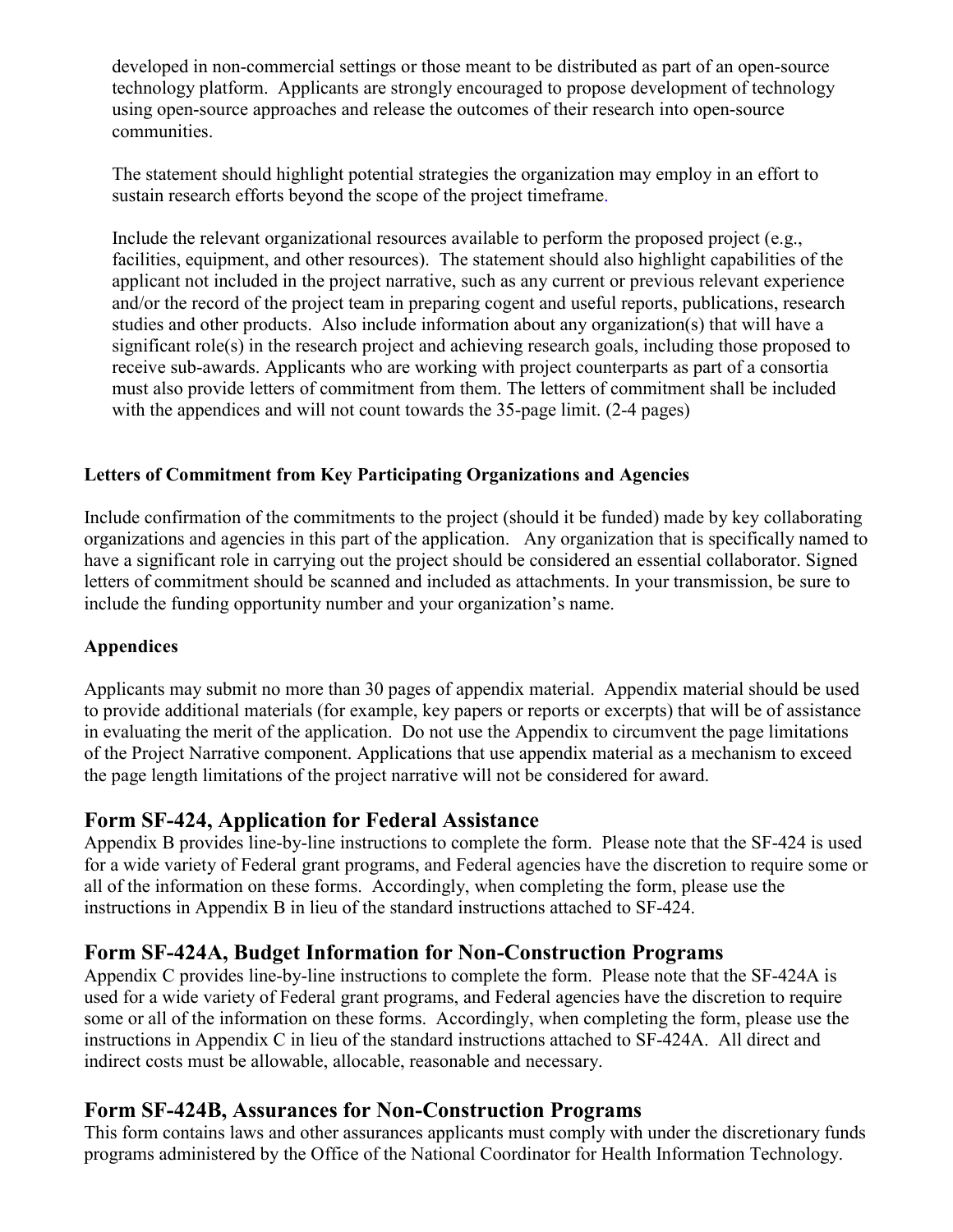Please note that a duly authorized representative of the applicant organization must certify that the organization is in compliance with these assurances.

## **Form SF-LLL, Disclosure of Lobbying Activities**

This form contains the name and address of lobbying registrants. Please note that a duly authorized representative of the applicant organization must sign the disclosure form. Failure to complete and sign the form may result in civil penalties ranging from \$10,000 to \$100,000.

#### **Budget Narrative**

The budget narrative describes how the proposed budget, as articulated in the SF-424A, aligns with the applicant's project narrative. That is to ensure that costs are realistic (not artificially too low) and reasonable (not inflated) in view of programmatic requirements. Appendix D provides a template to complete the budget narrative populated with *sample* information.

When more than 33% of a project's total budget falls under a contractual expense, a detailed budget narrative/justification must be provided for each sub-contractor or sub-recipient. Applicants requesting funding for multi-year grant programs are required to provide a combined multi-year budget narrative/justification, as well as a detailed budget narrative/justification for each year of potential grant funding. A separate budget narrative/justification is also required for each potential year of grant funding requested.

The full Budget Narrative/Justification should be included in the application immediately following the SF 424 forms. The Budget Narrative must be double-spaced, formatted to  $8\frac{1}{2}$ " x 11" (letter-size) pages, 1" or larger margins on all sides, and a font size of not less than 11 point.

#### **Letters of Commitment (If Applicable)**

Include letters of commitment confirming the support to the project (should it be funded) made by key collaborating organizations and agencies. Any organization that is specifically named to have a significant coordination role in carrying out the project should be considered an essential collaborator such as interstate, intrastate, and regional partners. At a minimum, the letter must explain the demonstrated commitment to the project and how they will advance coordination and collaboration among critical stakeholders. See Appendix E for an example letter of commitment.

Applicants will also provide a letter of commitment from entities that will be responsible for generating reports based on transactional data (e.g., health information service providers, technology vendors, or others). These entities should have the capacity and resources to produce required reports on adoption and use in a timely manner. See Appendix E for an example letter of commitment.

These letters should not be considered as part of the page limit. Signed letters of commitment should be scanned and included as attachments.

#### **Proof of Non-Profit Status**

Non-profit applicants must submit proof of non-profit status. Any of the following constitutes acceptable proof of such status:

• A copy of a currently valid IRS tax exemption certificate.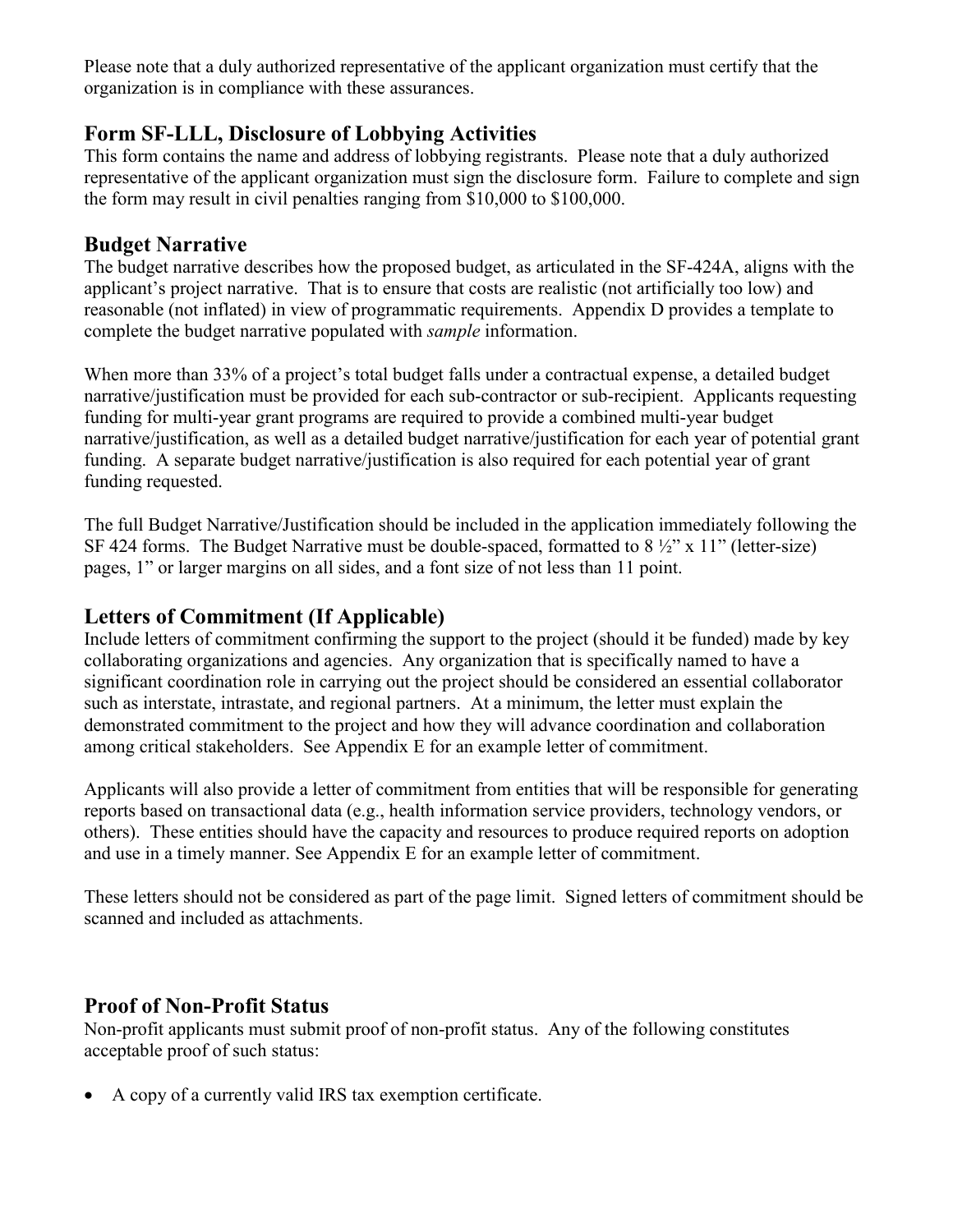- A statement from a state taxing body, state attorney general, or other appropriate state official certifying that the applicant organization has a non-profit status and that none of the net earnings accrue to any private shareholders or individuals.
- A certified copy of the organization's certificate of incorporation or similar document that clearly establishes non-profit status.

### **Indirect Cost Agreement(s)**

Applicants that have included indirect costs in their budgets must include a copy of the current indirect cost rate agreement approved by the Department of Health and Human Services or another federal agency. This is optional for applicants that have not included indirect costs in their budgets. Further, if any sub-contractors or sub-recipients are requesting indirect costs, copies of their indirect cost agreements must also be included with the application.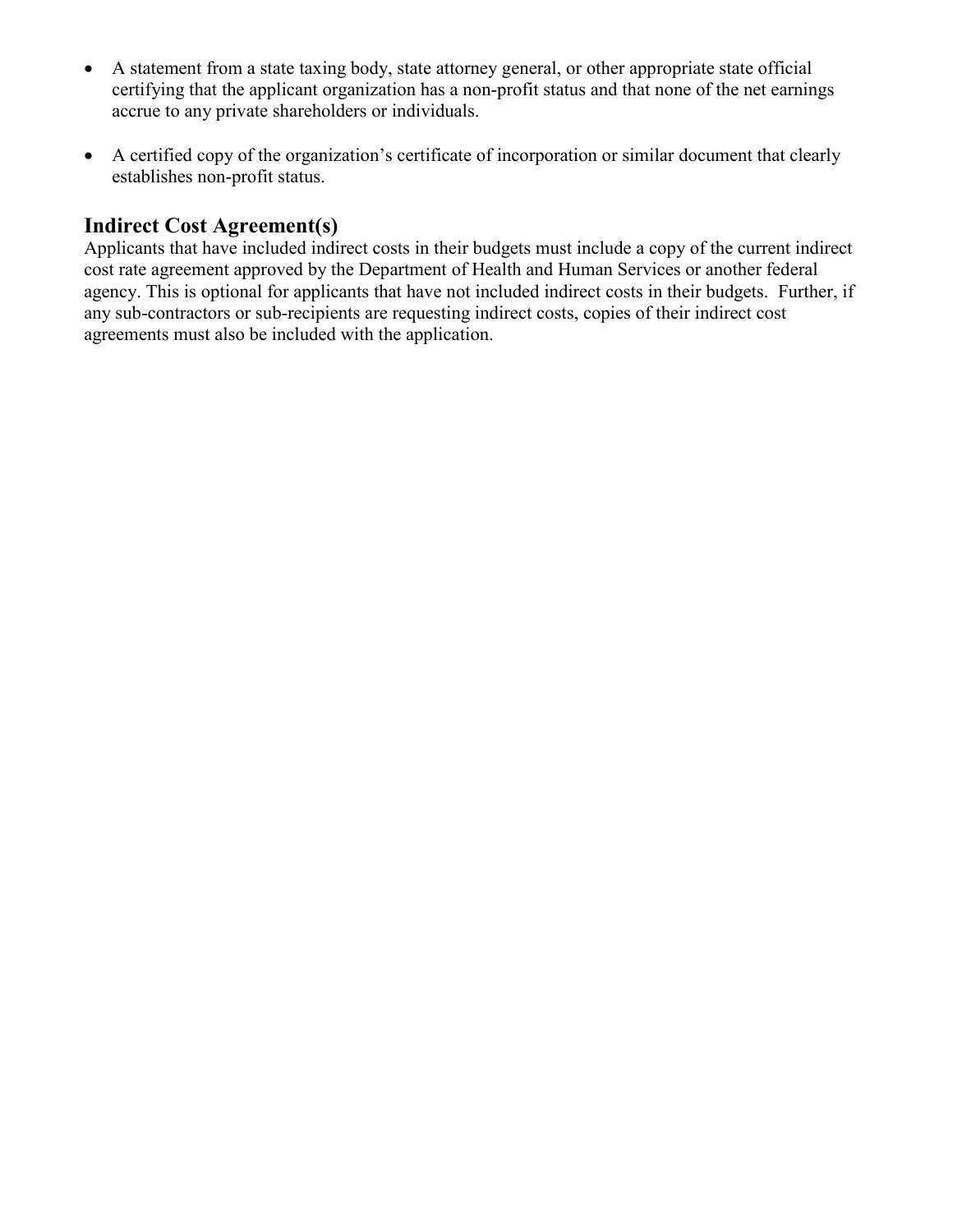# <span id="page-24-0"></span>**Application Submission Instructions**

1) You must access the electronic application for this project via http://www.grants.gov. You can search the downloadable application page by the Notice of Funding Opportunity Number *NAP-AX-18- 003*

2) Applicants will be able to download a copy of the application packet and complete it off-line. In order to complete the application, an organization must have a Dun and Bradstreet (D&B) Data Universal Numbering System (DUNS) number. A DUNS number can be obtained via <http://fedgov.dnb.com/webform> and typically takes 1 to 2 business days. Please plan accordingly.

3) Completed applications are uploaded into Grants.gov. APPLICATIONS WILL NOT BE ACCEPTED THROUGH ANY OTHER WEBSITE, AND WILL NOT BE ACCEPTED THROUGH PAPER MAIL, COURIER, OR DELIVERY SERVICE.

In order to upload applications into Grants.gov:

a) An applicant must be registered in the System for Award Management (SAM), at sam.gov, which requires having a DUNS number. The SAM registration process takes 7 to 10 business days so please plan accordingly. If you have already registered with SAM, but have not renewed your registration in the last 12 months, you will need to renew your registration.

b) Please note that entities registering in SAM must submit a notarized letter appointing their authorized Entity Administrator. This will not impact the registration approval process, but is required as part of your registration. For additional information, read SAM's [updated FAQs](https://www.gsa.gov/about-us/organization/federal-acquisition-service/office-of-systems-management/integrated-award-environment-iae/sam-update) to learn more about changes to the notarized letter review process and other system improvements.

The following website depicts the SAM registration process: <http://www.grants.gov/web/grants/applicants/organization-registration.html>

c) An applicant must be registered in Grants.gov which can take several days. To that end, applicants are strongly encouraged to register and test Grants.gov logins and passwords well in advance of the application deadline date. For assistance with www.grants.gov, please contact them at [support@Grants.gov](mailto:support@grants.gov) or 1-800-518-4726. Resources are available 24 hours a day/7 days a week.

A depiction of the Grants.gov application process can be found at <http://www.grants.gov/web/grants/applicants/apply-for-grants.html>

4) After electronically submitting your application, Grants.gov will generate an email a tracking number and date of receipt verification confirming that the application was received, the date and time the application was received, and a tracking number. This notification does not ensure that your application could be opened and read -- only that the application was received.

**The deadline for the submission of applications under this Funding Opportunity is 11:59 P.M. Eastern Standard Time on August 17, 2018. Applications that fail to meet the application deadline will not be reviewed and will receive no further consideration.**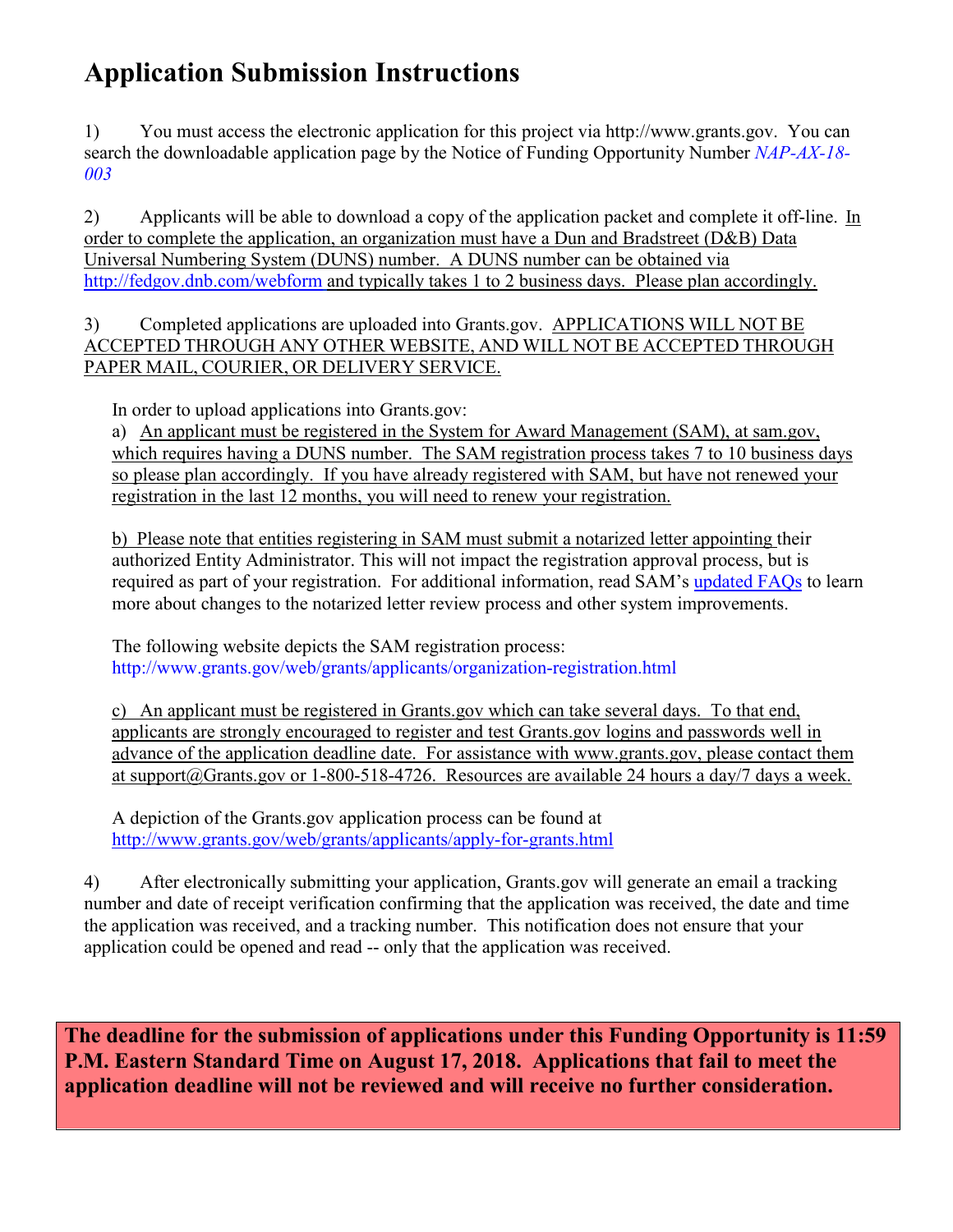## <span id="page-25-0"></span>**Restrictions on Oral Conversations**

This funding announcement is subject to restrictions on oral conversations during the period of time commencing with the submission of a formal application by an individual or entity and ending with the award of the competitive funds. Federal officials may not participate in oral communications initiated by any person or entity concerning a pending application for a competitive grant or other competitive form of federal financial assistance, whether or not the initiating party is a federally registered lobbyist.

This restriction applies unless:

- The communication is purely logistical
- The communication is made at a widely attended gathering
- The communication is to or from a federal agency official and another federal Government employee
- The communication is to or from a federal agency official and an elected chief executive of a state, local, or tribal government, or to or from a federal agency official and the Presiding Officer or Majority Leader in each chamber of a state legislature
- The communication is initiated by the federal agency official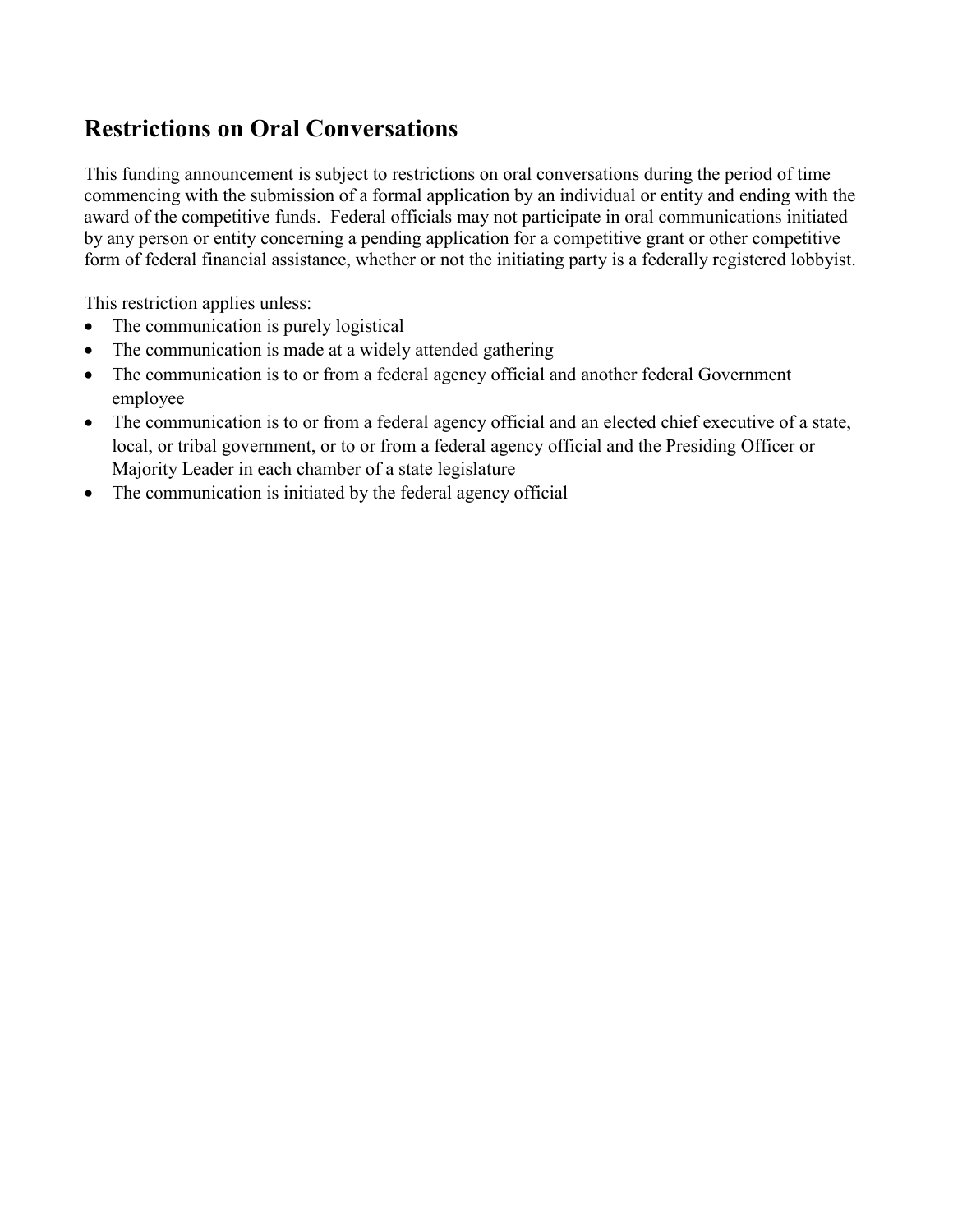# <span id="page-26-0"></span>**E. Application Review Information**

## **Screening Review**

Applicants that do not meet the following screening criteria will be eliminated and will not be sent forward for merit review:

- The applicant meets the eligibility criteria
- The application is received by the required deadline through [http://www.grants.gov](http://www.grants.gov/)
- The application contains all required components (e.g. Project Abstract, Project Narrative, SF-424, etc.)
- The application meets the formatting and length requirements. The Project Narrative must not exceed *35* pages. The Project Abstract and biosketches do not count as part of the Project Narrative length limitation.
- Appendices and attachments are not used as a mechanism to exceed page limits of the Project narrative.

## **Merit Review**

An independent review panel, of at least three individuals, will evaluate applications that meet the screening criteria identified above. These reviewers will be experts in their field from academic institutions, non-profit organizations, and local and Federal government agencies. Reviewers will review, evaluate, and score applications, in accordance with the criteria identified below:

Applications are scored by assigning a maximum of 100 points across four criteria:

- Understanding of Project Purpose (10 points)
- Approach and Activities (40 points)
- Applicant Capabilities (30 points)
- Budget, Level of Effort, and Justification (20 points)

#### **Understanding of Project Purpose (10 points)**

- How well does the application address the purpose and objectives of this NOFO and identify a specific area of interest? To what extent is the proposed project and activities parallel with NOFO goals and objectives associated with one of the two identified areas of interest?
- The extent to which the applicant has identified an important, coherent, and parsimonious set of challenges and associated research questions within one of the two identified areas of interest that are—or, if not addressed, will be—clear barriers to advancing interoperability and/or advancing clinical knowledge at the point of care.
- The extent to which the applicant describes how the project and expected outcomes and results will inform the field and future health IT development, research, and implementation, as appropriate.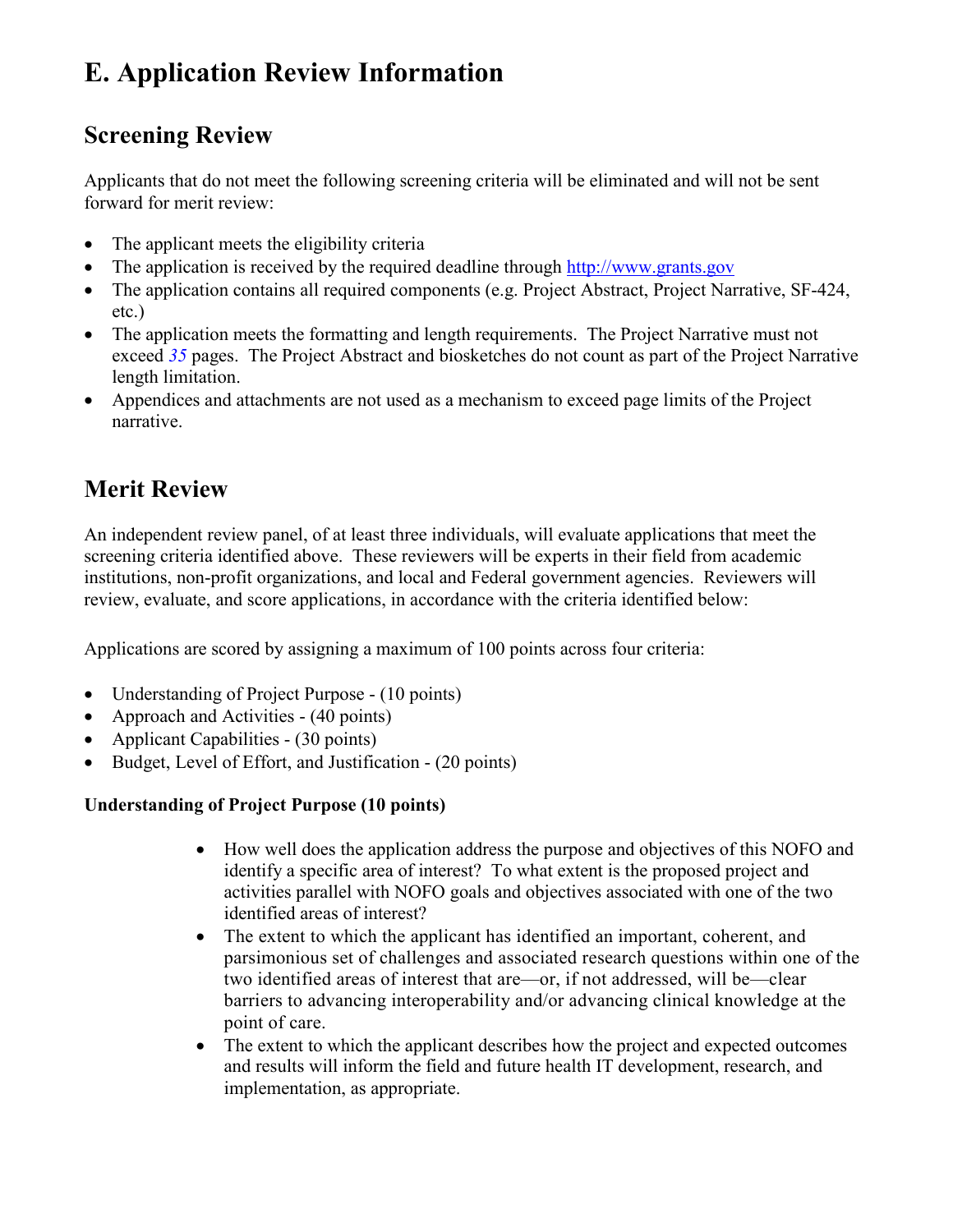• The extent to which the proposed research methods promise to address the challenges with breakthrough findings on a proposed timeline within the parameters of a selfcontained 2-year project period and potentially longer project period, if funded. (20 points)

Specifically:

- o Extent to which the theoretical framework, design, methods, and analyses are specifically stated, adequately developed, well-integrated, wellreasoned, and appropriate to the goals/objectives of the area of interest.
- o Extent to which proposed activities for achieving the research objectives are clear, feasible, and inform downstream work activities and challenges as appropriate.
- o Extent to which development or employment of novel concepts, approaches, methodologies, tools, or technologies; or combination of common elements in an innovative fashion are described and how it will generate much-needed insight to inform future health IT research activities or inform the field of health IT.
- o Extent to which an adequate understanding of the factors related to design, implementation, and use of health IT that may impact its effectiveness and user understanding of it are incorporated.
- The extent to which the applicant proposes a clear and detailed transition/dissemination plan. The extent to which the plan to transition/disseminate results to products and best practices is complete and feasible; and envisions the release of the outcomes of their research into open-source communities maximizing scalability. (15 points)
- The extent to which the plan describes a project management approach for ensuring project success within and across collaborators. (5 points)

#### **Applicant Capabilities (30 points)**

- Strength of evidence that the project brings an appropriate level of research and technical knowledge and expertise, for the chosen area of interest and strength of evidence that the project will integrate the efforts of those team members. (20 points).
	- o Specifically:
		- Are the PD/PI, collaborators, and other project team members appropriately trained and well-suited to carry out this work?
		- Do the PD/PI and project team bring complementary and integrated expertise to the project?
		- Is there adequate PD/PI support allocated throughout the research period or a well-justified reallocation of leadership during the course of the research project when the PD/PI's effort is less than the suggested 20% annual level?
		- Does the research team include at least one team member with health IT expertise?
		- For Area of Interest 1: Expanding the scope, scale, and utility of population-level data- focused APIs.
			- Does the proposed research team demonstrate expertise in the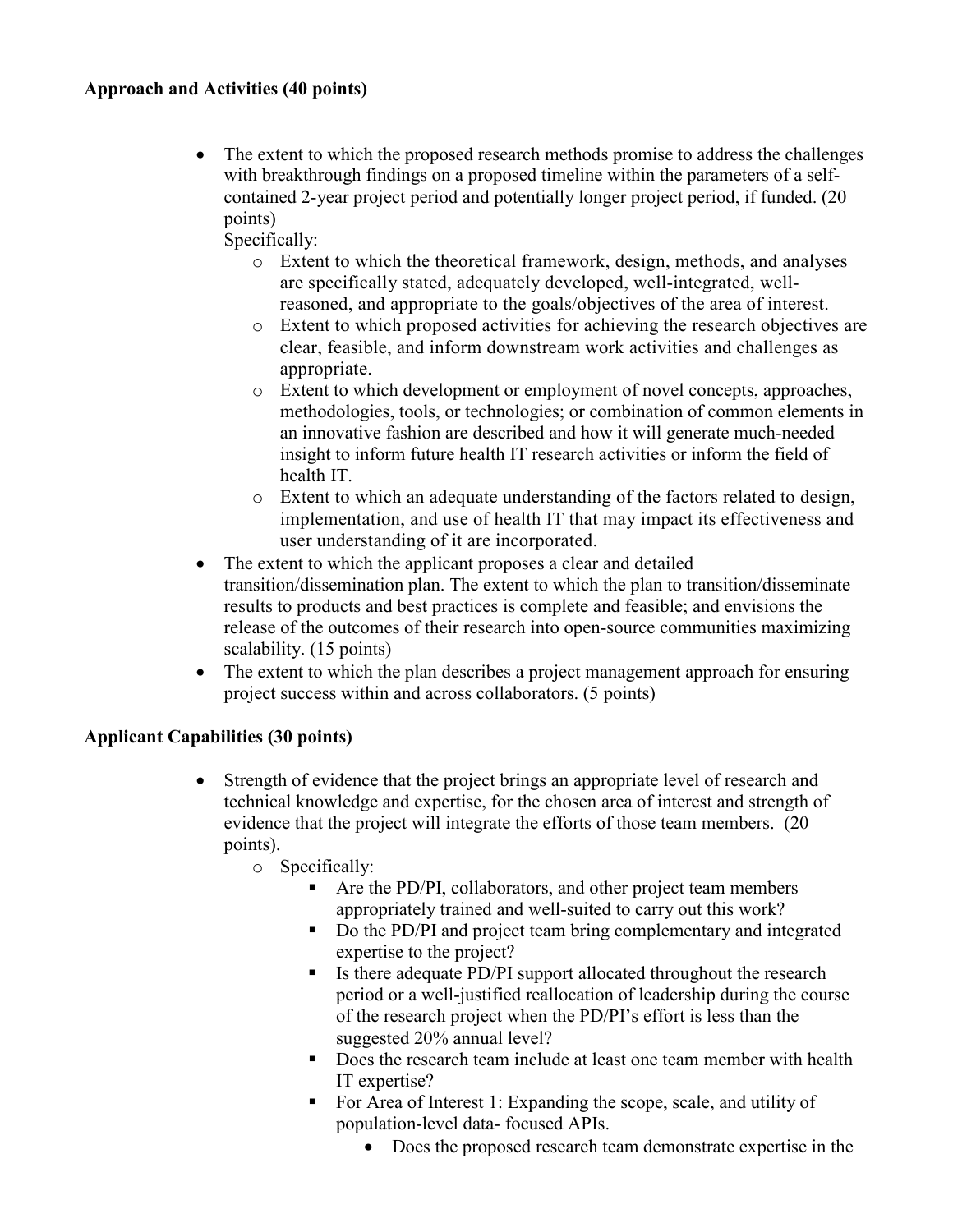following areas:

- o Data standards development and balloting expertise
- o API development and EHR integration expertise
- For Area of Interest 2: Advancing clinical knowledge at the point of care.
	- Does the proposed research team demonstrate expertise in the following areas:
		- o User-Centered Design
		- o Workflow Design
		- o Data Visualization
		- o Cognitive Support
- Does the grant application include a multidisciplinary project team drawing from diverse fields? Is needed expertise or are relevant disciplines adequately represented across the project team?
- Does the grant application demonstrate the investigators' aptitude to identify and address weaknesses encountered during the conduct of the research project?
- Does the grant application demonstrate that the project team will have adequate administrative structure and processes in place to oversee the successful conduct of the proposed study?
- Did project team members describe and justify their proposed role and why their experience and qualifications make them well-suited for this role in the "Personal Statement" section of their biosketch?
- Did research team members for whom biosketches are not required, describe their proposed role and why their experience and qualifications make them well-suited for this role in the Budget Justification?
- Extent to which the proposed activities bring all the resources necessary to perform the proposed work and the identification of proposed strategies to complete activities within a two year time frame and sustain research efforts beyond the project timeframe (5 points)
- Extent to which the scientific environment(s) in which the work will be done contributes to the probability of success, employs useful collaborative arrangements, and has evidence of institutional support (5 points)

#### **Budget, Level of Effort, and Justification (20 points)**

- Is the use of consultants and/or sub-recipients appropriate and adequate to advance the project in accordance with the timelines? (10 points)
- Extent to which the budget is justified with respect to the adequacy and reasonableness of resources requested, and the amount of the budget allocated to administration is minimized while still allowing coherent management of an integrated project. (10 points)

## **Pre-Award Risk Assessment**

ONC is required to conduct a risk assessment to assess the risk posed by a potential recipient, prior to issuing an award. In doing so, ONC will take into account the applicant's financial stability, quality of management systems, history of performance, reports and findings from audits, and the applicant's ability to effectively implement statutory, regulatory, or other requirements imposed on non-Federal entities. To facilitate this assessment, ONC may review information available in systems, such as the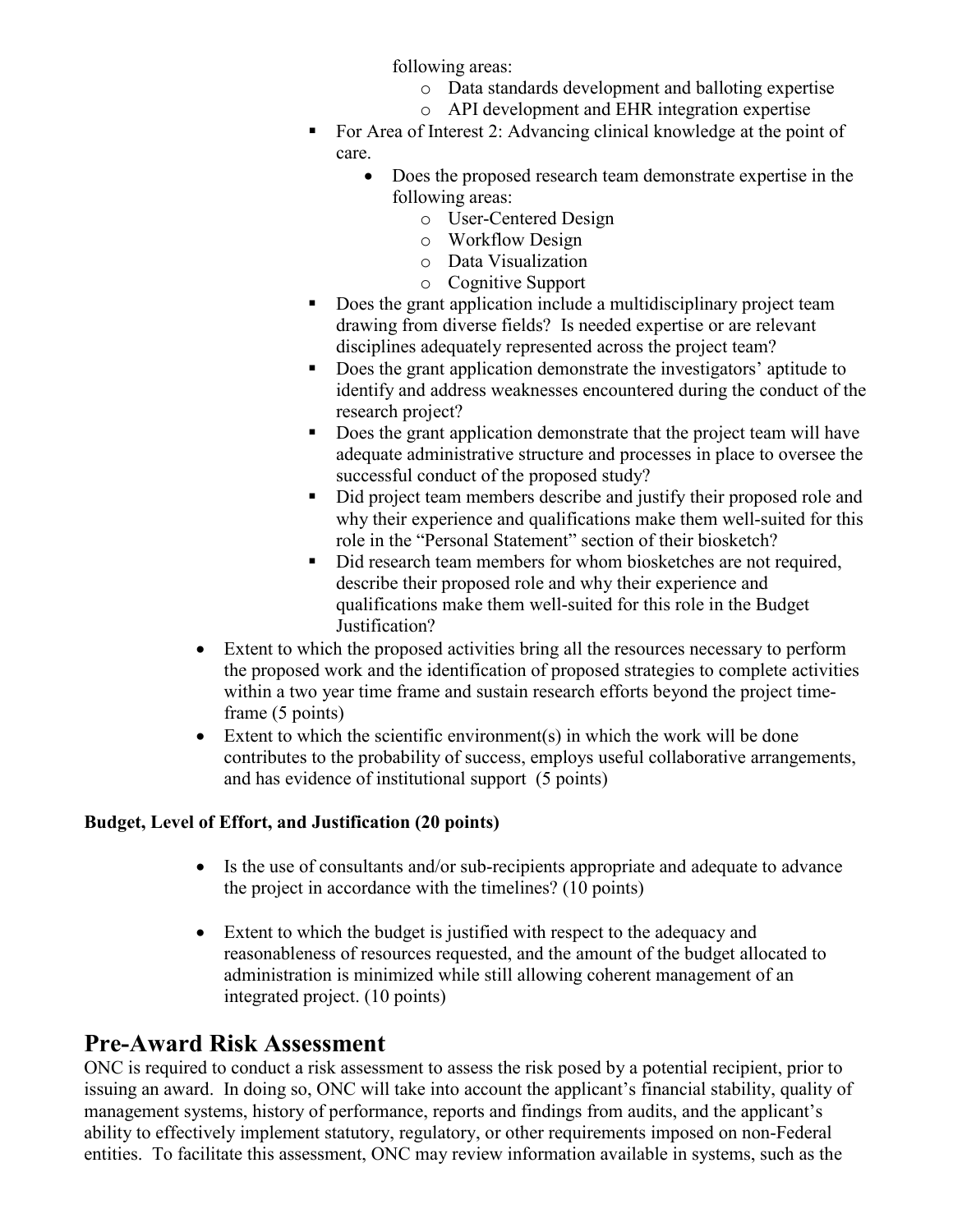<span id="page-29-0"></span>Excluded Parties List System, review documentation, such as previous audits, and/or desk reviews or site visits conducted from previous awards. ONC may elect not to fund applicants with management or financial instability that directly relates to the organization's ability to implement statutory, regulatory or other requirement s (45 CFR Part 75.205.)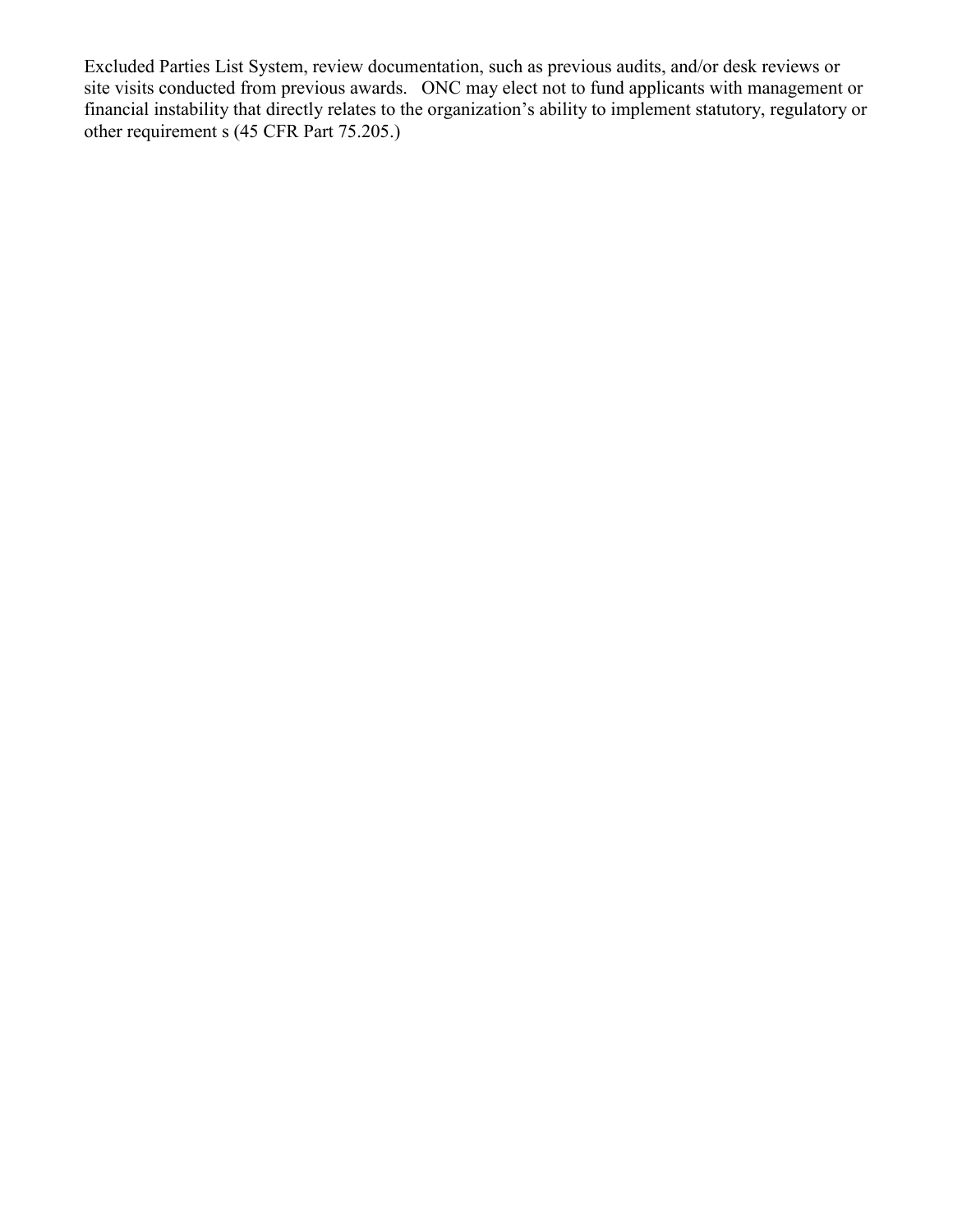# <span id="page-30-0"></span>**F. Federal Award Administration Information**

## **Award Decisions**

The final award decision will be made by the National Coordinator for Health Information Technology taking into consideration several factors such as the results of the merit review process, results of the pre-award risk assessment, compliance with programmatic and grants management requirements; the reasonableness of the estimated costs, available funding, geographical dispersion, program priorities; and the likelihood that the proposed project will result in the benefits expected. All applicants will receive a summary of the objective review panel's assessment of the application's strengths, weaknesses, and score.

## **Notice of Grant Award**

Successful applicants will receive a letter of notification acknowledging that an award was funded, but does not provide authorization for the applicant to begin performance and expend funds associated with the award.

Following this notice, successful applicants will receive a Notice of Grant Award (NGA). The NGA will include, at a minimum, the following:

- Legal name and address of the organization or institutions to whom ONC has issued an award
- Award number assigned by ONC
- Project period, specifying the amount of time ONC intends to support the project without requiring re-competition for funds
- Total amount of financial assistance approved by ONC during the project period
- Budget period, specifying the increments in which the project will be funded, subject to the availability of funds
- Applicable award terms and conditions
- Performance goals, indicators, milestones, or expected outcomes (such as outputs, or services performed or public impacts of any of these) with an expected timeline for accomplishment

The successful applicants' Authorized Representatives will receive the NGA electronically from ONC. The recipient accepts the award by drawing down funds. By accepting an ONC award, the recipient assumes legal, financial, administrative, and programmatic responsibility for administering the award in accordance with the terms and conditions of the award, as well as applicable laws, rules, regulations, and Executive Orders governing HHS assistance awards, all of which are to be incorporated into the award by reference. Failure to comply with these requirements may result in suspension or termination of the awards and/or ONC's recovery of award funds.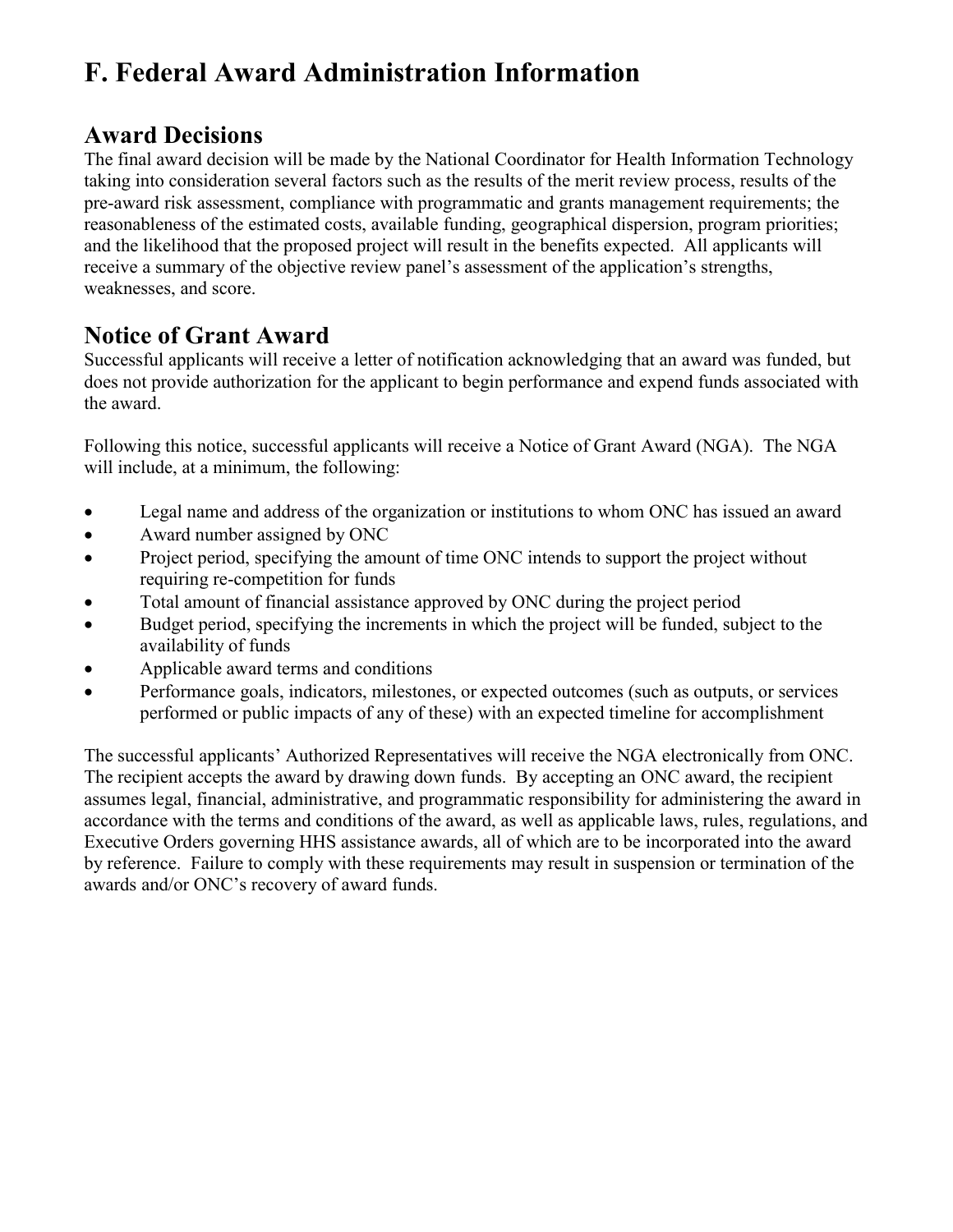# <span id="page-31-0"></span>**Terms and Conditions**

### **Incorporated by Reference**

The NGA is subject to, by reference, the terms and conditions incorporated in the following documents:

- 45 CFR, Part 75—Uniform Administrative Requirements, Cost Principles, and Audit Requirements For HHS Awards [http://www.ecfr.gov/cgi-bin/text](http://www.ecfr.gov/cgi-bin/text-idx?SID=06a0b0411d1520fae5e2799030e64ebf&node=pt45.1.75&rgn=div5)[idx?SID=06a0b0411d1520fae5e2799030e64ebf&node=pt45.1.75&rgn=div5](http://www.ecfr.gov/cgi-bin/text-idx?SID=06a0b0411d1520fae5e2799030e64ebf&node=pt45.1.75&rgn=div5)
- HHS Grants Policy Statement [https://www.hhs.gov/sites/default/files/grants/grants/policies-regulations/hhsgps107.pd](https://www.hhs.gov/sites/default/files/grants/grants/policies-regulations/hhsgps107.pdf)f

Specific terms and conditions, incorporated by reference above, are further delineated below due to their importance in terms of integrity, achieving programmatic objectives, and/or sound financial stewardship of federal funds.

## **Performance Reporting**

- A Kick-Off Meeting no later than two (2) weeks after award date with members of each recipient team and ONC is required. The purpose of this meeting is establish points of contacts, expectations, and set-up regular check-in calls.
- A monthly check-in meeting to be scheduled with your ONC Project Officer to discuss:
	- o implementation trajectory, accomplishments, next steps, challenges, barriers, and recommendations to address challenges and barriers
- ONC Progress Reports are due quarterly. The progress report will address, to the extent applicable:
	- o degree to which performance goals were attained (actual performance versus targeted performance)
	- o data source and validation method for performance measures
	- o opportunities to address performance deficiencies
	- o accomplishments
	- o next steps
	- o challenges
	- o barriers
	- o recommendations to address challenges and barriers

ONC will provide specific guidance regarding the content and format of the PPR before the reports are due.

- A draft of the final report must be submitted to ONC at least three (3) months prior to the end of the grant period of performance project period in Microsoft Word and include the following elements:
	- o Title Page that includes the following:
		- 1. Title of Project
		- 2. Principal Investigator and Team Members
		- 3. Organization
		- 4. Project Dates
		- 5. Federal Project Officer
		- 6. Acknowledgment of Agency Support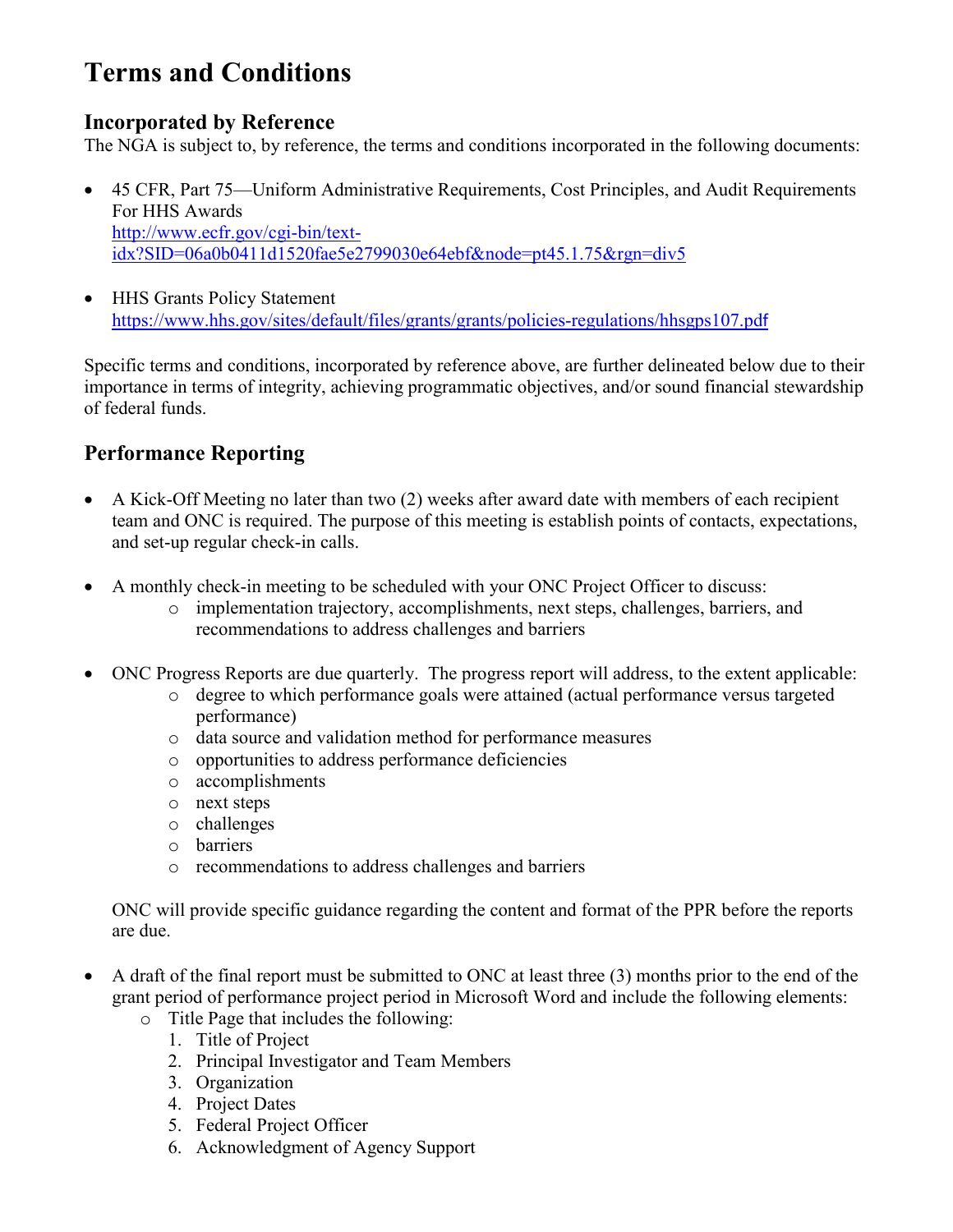- 7. Grant Award Number
- o Report Components

Include the following six components using these headings:

- 1. Structured Abstract not to exceed 500 words and with the following sections
	- a. Purpose
	- b. Scope
	- c. Methods
	- d. Results
	- e. Key Words
- 2. Purpose (Project Objectives)
- 3. Scope (e.g., Background, Context, Settings, Participants, Incidence, Prevalence)
- 4. Approach (e.g., Study Design, Data Sources/Collection, Interventions, Measures, Limitations)
- 5. Results (Principal Findings, Outcomes, Discussion, Conclusions, Significance, Implications)
- 6. List of Publications and Products (Bibliography of Published Works and Electronic Resources from Study)
- o A final version of report that incorporates project official feedback must be submitted to ONC for review and approval by your project by no later than 90 days after the end of the grant.

Additional closeout information and requirements will be disseminated prior to the expiration of the period of performance.

### **Final Prototype Development**

In the event an applicant's solution include the development of a prototype, the applicant will obtain ONC's approval and make the prototype publically available at no cost to the general public.

#### **Financial Reporting**

Expenditures must be reported, on a semi-annual basis, using the SF-425, Federal Financial Report (FFR). Reports are due to HHS no later than April 30 of each year the award is active for funds expended between October and March, and no later than October 31 for funds expended between April and September. The semi-annual FFR will be submitted using the Online Data Collection (OLDC) system. ONC will not accept reports sent directly to the ONC Grants mailbox.

The FFR Cash Transaction Report, a subset of the SF-425, Federal Financial Report, is submitted via the Payment Management System (PMS) every calendar quarter for the life of the award. The report must be submitted within 30 days after the end of the quarter (January 31, April 30, July 31, and October 31).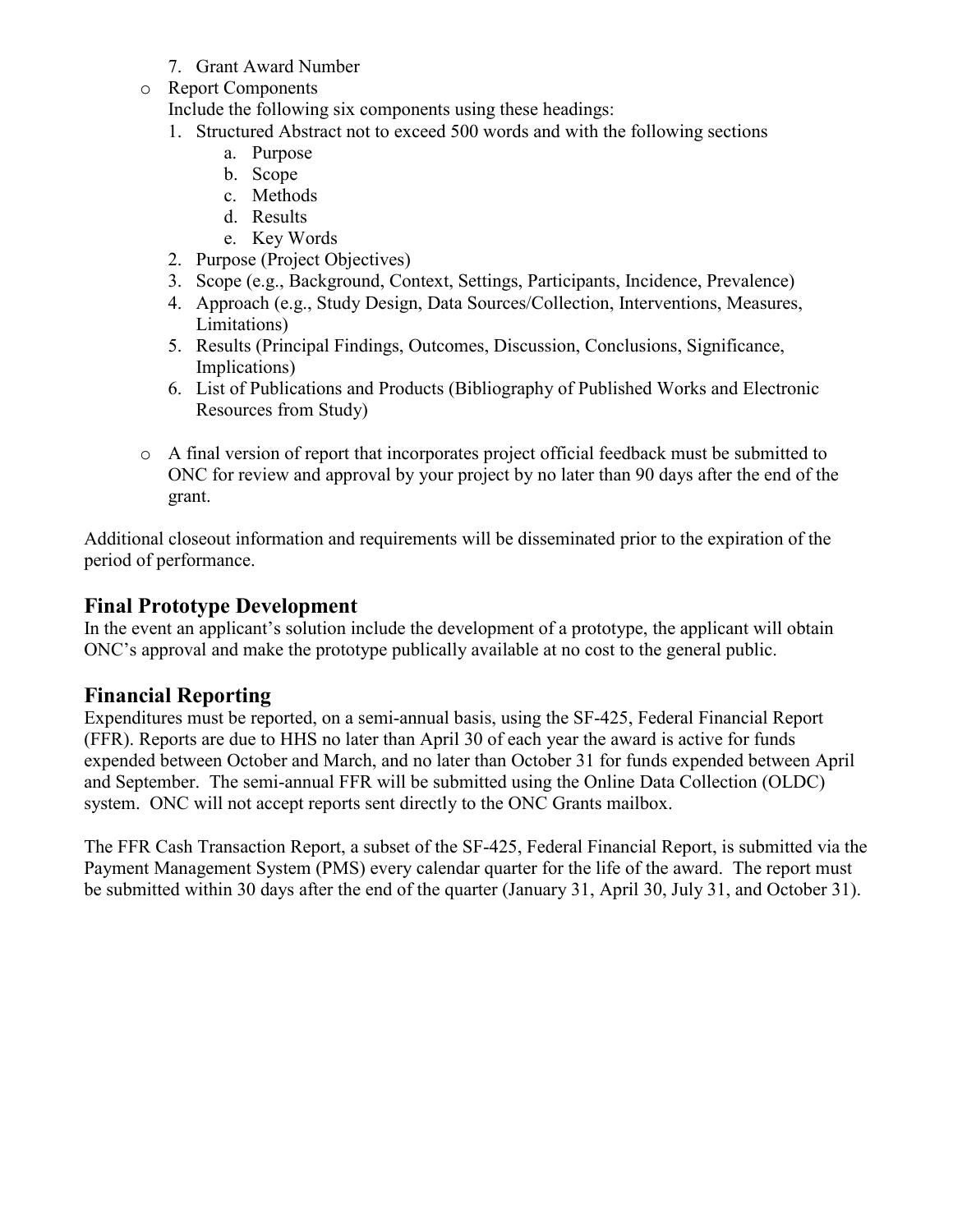## **Federal Funding and Accountability and Transparency Act of 2006**

The Federal Funding Accountability and Transparency Act of 2006 (Transparency Act), includes a requirement for recipients of Federal grants to report information about first-tier sub-awards and executive compensation under Federal assistance awards issued in FY2011 or later. All recipients of ONC grants and cooperative agreements are required to report to the Federal Subaward Reporting System (FSRS) available at [www.fsrs.gov](http://grants.nih.gov/grants/guide/url_redirect.htm?id=11170) on all sub-awards over \$25,000.

## **Federal Recipient Performance and Integrity Information System (FAPIIS)**

As of January 1, 2016, recipients of Federal grants and cooperative agreements are subject to new mandatory disclosure requirements. Recipients that have Federal contracts, grants, and cooperative agreement awards with a cumulative total value greater than \$10,000,000 must disclose in FAPIIS, semiannually, any information about criminal, civil, and administrative proceedings for the most recent five-year period in connection with the award or performance of a grant, cooperative, agreement, or procurement contract from the Federal Government. All information posted in FAPIIS on or after April 15, 2011, except past performance reviews required for Federal procurement contracts, will be publicly available.

#### **Funding Restrictions**

Funds cannot be used for the following purposes:

- To supplant or replace current public or private funding
- To supplant ongoing or usual activities of any organization involved in the project
- To purchase or improve land, or to purchase, construct, or make permanent improvements to any building
- To reimburse pre-award costs

#### **Conflict of Interest**

The term "organizational conflict of interest" means that the applicant, including its chief executives, directors, consultants, sub recipients, or any other personnel that are substantially involved in the performance of this assistance agreement, has interests which:

- May diminish its capacity to give impartial, technically sound, objective assistance and advice in performing this task;
- May otherwise result in a biased work product under this assistance agreement; or
- May result in an unfair competitive advantage to itself or others.

In accordance with Section 75.112 of Uniform Administrative Requirements, Cost Principles, and Audit Requirements for HHS Awards, all applicants and non-federal entities must disclose, in writing, any potential conflict of interest (COI) that they have with the awarding agency and/or any other passthrough entities. The applicant shall notify the ONC grants management officer (GMO) when they believe an actual or potential COI may exist.

If, after award, a recipient discovers a COI, with respect to the assistance agreement, it shall make an immediate and full disclosure in writing to the ONC GMO. The disclosure shall include identification of the actual or potential conflict, the manner in which it arose, and a description of the action the recipient has taken, or proposed to take, to avoid, eliminate, or neutralize the conflict.

In the event the recipient was aware of an organizational COI, prior to award of the assistance agreement, and did not disclose the conflict to the GMO, or becomes aware of an organizational COI after award of this assistance agreement and does not disclose the COI within 10 days of becoming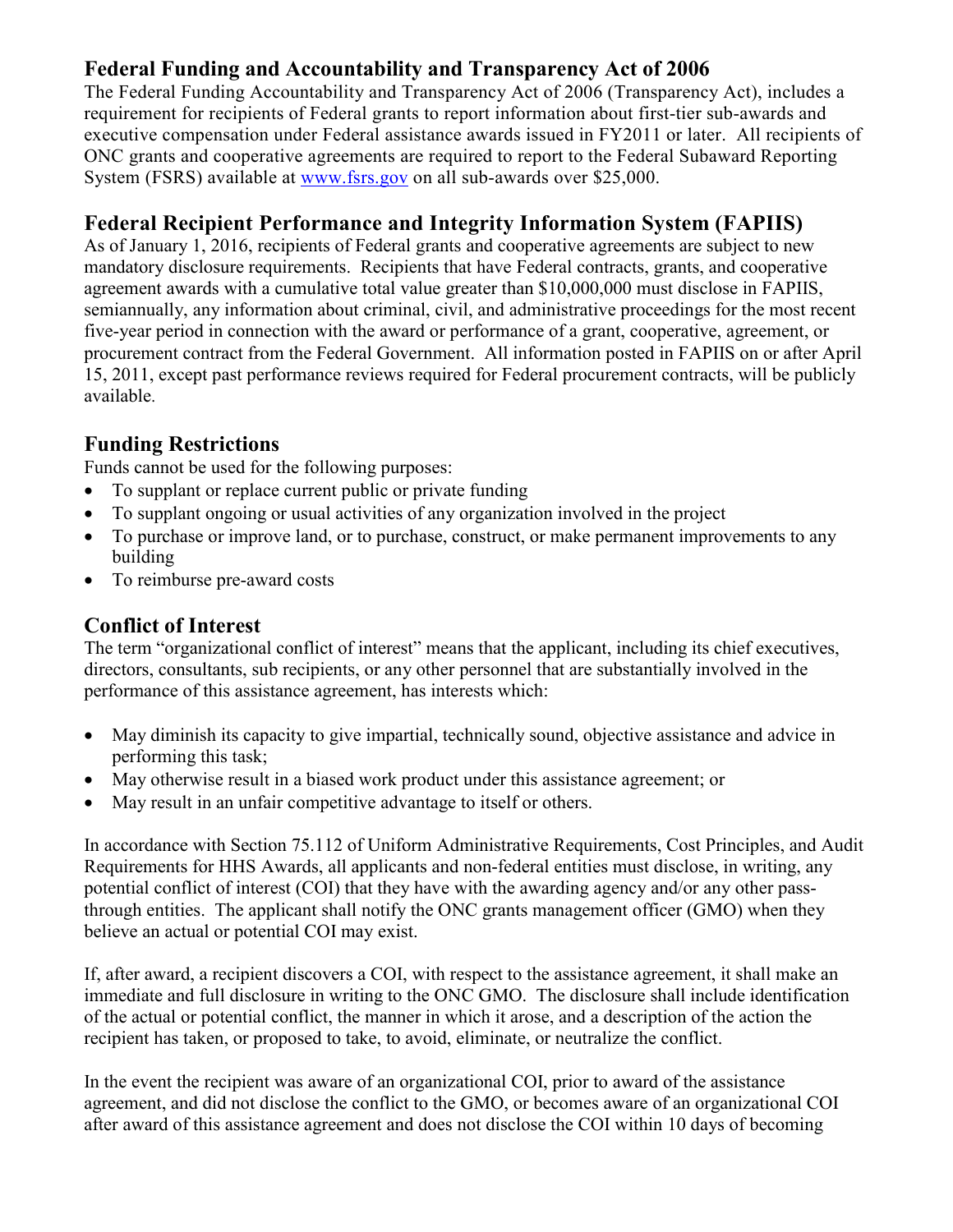aware of such conflict, the Government may terminate the assistance agreement and the recipient shall not be entitled to reimbursement of any costs incurred in performing the assistance agreement.

The rights and remedies of the Government, under this term and condition, shall not be exclusive and are in addition to any other rights and remedies provided to the Government under law, regulation, or any other available enforcement mechanism.

#### **Non-Disclosure Requirements**

The federal award may require the recipient to have access to information relating to any and all aspects of grants management operations that may be of a technical, legal, sensitive and/or confidential nature and which may be the sole property of the U.S. Government. To mitigate risks associated with such access, the recipient shall ensure that all its personnel, including chief executives, directors, consultants, sub recipients, or any other personnel substantially involved in the performance of this award sign a non-disclosure agreement prior to the commencement of any work on the award. In addition, recipients shall put in place appropriate procedures for the protection of such information and shall be liable to the Government for any misuse or unauthorized disclosure of such information by its personnel. The rights and remedies of the Government, under this term and condition, shall not be exclusive and are in addition to any other rights and remedies provided to the Government under law, regulation, or any other available enforcement mechanism.

#### **Mandatory Disclosures**

In accordance with Section 75.113, Mandatory Disclosures, of the Uniform Administrative Requirements, Cost Principles, and Audit Requirements for HHS Awards. The non-Federal entity or applicant for a Federal award must disclose, in a timely manner, in writing to the Federal awarding agency or pass-through entity all violations of Federal criminal law involving fraud, bribery, or gratuity violations potentially affecting the Federal award. Failure to make required disclosures can result in any of the remedies described in Section 75.371 of the Uniform Requirements including suspension or debarment.

## **Intangible Property and Copyrights (45 CFR Part 75)**

Intangible property means property having no physical existence, such as trademarks, copyrights, patents and patent applications and property, such as loans, notes and other debt instruments, lease agreements, stock, and other instruments of property, ownership (whether the property is tangible or intangible).

(a) Title to intangible property (see §75.2 Intangible property) acquired under a Federal award vests upon acquisition in the non-Federal entity. The non-Federal entity must use that property for the originally-authorized purpose, and must not encumber the property without approval of the HHS awarding agency. When no longer needed for the originally authorized purpose, disposition of the intangible property must occur in accordance with the provisions in §75.320(e).

(b) The non-Federal entity may copyright any work that is subject to copyright and was developed, or for which ownership was acquired, under a Federal award. **The HHS awarding agency reserves a royalty-free, nonexclusive and irrevocable right to reproduce, publish, or otherwise use the work for Federal purposes, and to authorize others to do so. (Please note, for the purpose of this funding opportunity "work" can be considered as: writings, films, sound recordings, pictorial reproductions, drawings, designs, or other graphic representations, procedural manuals, forms, diagrams, work flow charts, equipment descriptions, data files, data processing or computer programs (software), statistical records, and other technical research data.)** 

(c) The non-Federal entity is subject to applicable regulations governing patents and inventions, including government-wide regulations issued by the Department of Commerce at 37 CFR part 401.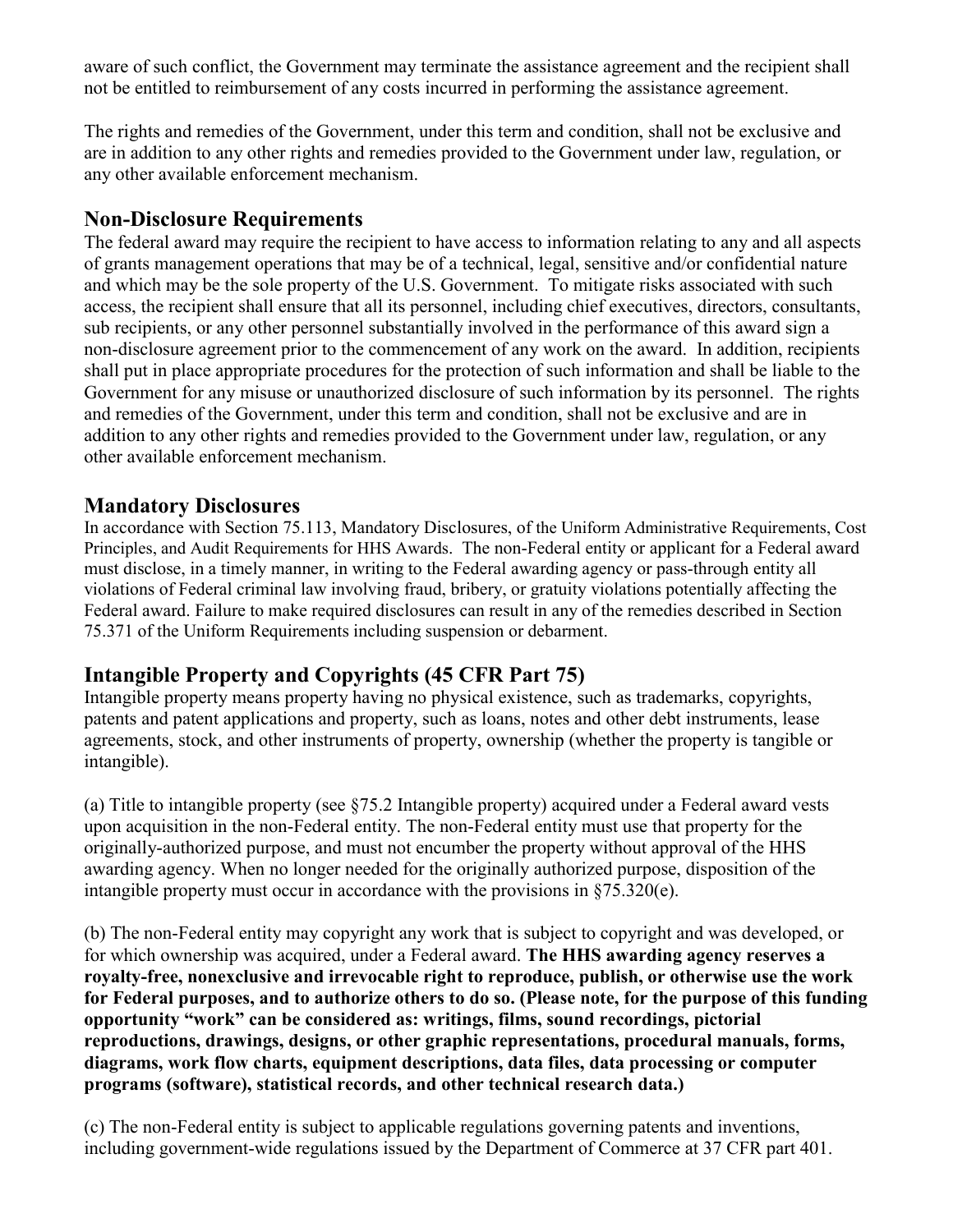(d) The Federal Government has the right to:

(1) Obtain, reproduce, publish, or otherwise use the data produced under a Federal award; and

(2) Authorize others to receive, reproduce, publish, or otherwise use such data for Federal purposes

(e) Freedom of Information Act (FOIA). (1) In response to a Freedom of Information Act (FOIA) request for research data relating to published research findings produced under a Federal award that were used by the Federal Government in developing an agency action that has the force and effect of law, the HHS awarding agency must request, and the non-Federal entity must provide, within a reasonable time, the research data so that they can be made available to the public through the procedures established under the FOIA. If the HHS awarding agency obtains the research data solely in response to a FOIA request, the HHS awarding agency may charge the requester a reasonable fee equaling the full incremental cost of obtaining the research data. This fee should reflect costs incurred by the Federal agency and the non-Federal entity. This fee is in addition to any fees the HHS awarding agency may assess under the FOIA  $(5 \text{ U.S.C. } 552(a)(4)(A))$ .

(2) Published research findings means when:

(i) Research findings are published in a peer-reviewed scientific or technical journal; or

(ii) A Federal agency publicly and officially cites the research findings in support of an agency action that has the force and effect of law. "Used by the Federal Government in developing an agency action that has the force and effect of law" is defined as when an agency publicly and officially cites the research findings in support of an agency action that has the force and effect of law.

(3) Research data means the recorded factual material commonly accepted in the scientific community as necessary to validate research findings, but not any of the following: Preliminary analyses, drafts of scientific papers, plans for future research, peer reviews, or communications with colleagues. This "recorded" material excludes physical objects (e.g., laboratory samples). Research data also do not include:

(i) Trade secrets, commercial information, materials necessary to be held confidential by a researcher until they are published, or similar information which is protected under law; and

(ii) Personnel and medical information and similar information the disclosure of which would constitute a clearly unwarranted invasion of personal privacy, such as information that could be used to identify a particular person in a research study.

(f) The requirements set forth in paragraph (e)(1) of this section do not apply to commercial organizations

For any work owned by a third party that was licensed by the recipient under this award, recipient will assure that said license also reserves for the Government a royalty free, nonexclusive, and irrevocable right to reproduce, publish, or otherwise use the work for Federal purposes and to authorize others to do so.

#### **Records Retention**

Recipients generally must retain financial and programmatic records, supporting documents, statistical records, and all other records that are required by the terms of a grant, or may reasonably be considered pertinent to a grant, for a period of 3 years from the date the final FFR is submitted. For awards where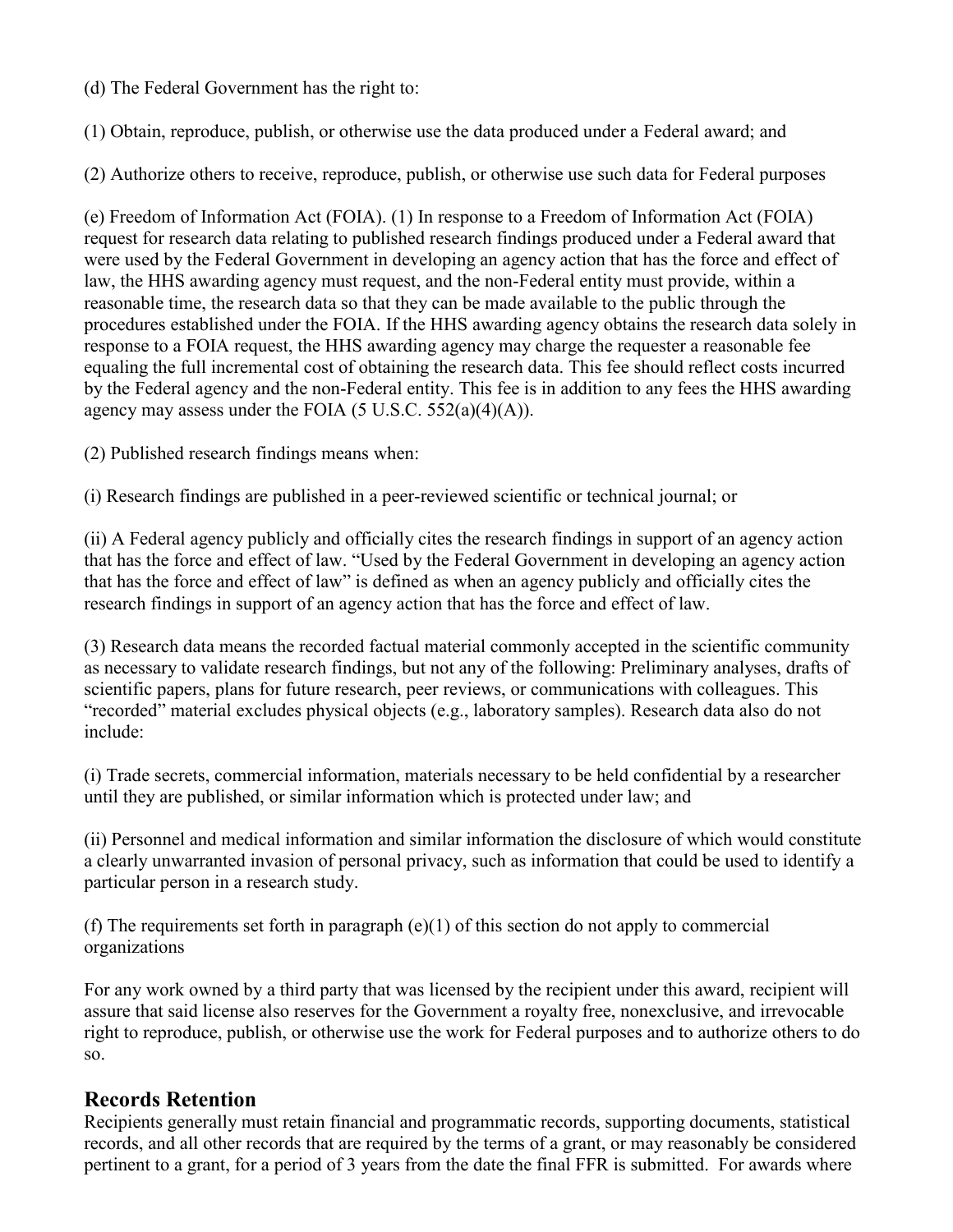the FFR is submitted at the end of the competitive segment, the 3-year retention period will be calculated from the date the final FFR, for the entire competitive segment, is submitted.

45 CFR Part 75.361 provides exceptions and qualifications to the 3-year retention requirement. For example, if any litigation, claim, financial management review, or audit is started before the expiration of the 3-year period, the records must be retained until all litigation, claims, or audit findings involving the records have been resolved and final action taken. This section also specifies the retention period for other types of grant-related records, including indirect cost proposals and property records. See 45 CFR 75.335 for record retention and access requirements for contracts under grants.

#### **Modifications**

Modifications and/or amendments to the cooperative agreement must be effective upon the mutual agreement of both parties, except where ONC is authorized under the Terms and Conditions of award, 45 CFR Part 75, or other applicable regulation or statute to make unilateral amendments.

### **Audit Requirements**

OMB's Uniform Administrative Requirements, Cost Principles, and Audit Requirements, Subpart F, Audit Requirements sets forth standards for obtaining consistency and uniformity among Federal agencies for the audit of non-Federal entities expending Federal awards. In general, a non-Federal entity that expends \$750,000 or more during the non-Federal entity's fiscal year in Federal awards must have a single or project-specific audit. Subpart F provides further guidance including the manner in which expenditures are determined, the distinction between a single audit and a project-specific audit, frequency of audits, and roles and responsibilities in the conduct of audits.

#### **Steven's Amendment**

Statutory Requirement: Division H, Title V, Section 505 of Public Law 114-113, of the Consolidated Appropriations Act of 2016

When issuing statements, press releases, requests for proposals, bid solicitations, and other documents describing projects or programs funded in whole or in part with Federal money, all receiving Federal funds included in this Act, including but not limited to State and local governments and recipients of Federal research grants, shall clearly state—

(1) the percentage of the total costs of the program or project which will be financed with Federal money;

(2) the dollar amount of Federal funds for the project or program; and

(3) percentage and dollar amount of the total costs of the project or program that will be financed by non-governmental sources.

Recipients are required to use the following acknowledgement and disclaimer on all products produced by ONC grant funds:

"This project is/was supported by the Office of the National Coordinator for Health Information Technology (ONC) of the U.S. Department of Health and Human Services (HHS) under grant number and title for grant amount (specify grant number, title, total award amount and percentage financed with nongovernmental sources). This information or content and conclusions are those of the author and should not be construed as the official position or policy of, nor should any endorsements be inferred by ONC, HHS or the U.S. Government."

Recipients are required to use this language when issuing statements, press releases, requests for proposals, bid solicitations, and other ONC supported publications and forums describing projects or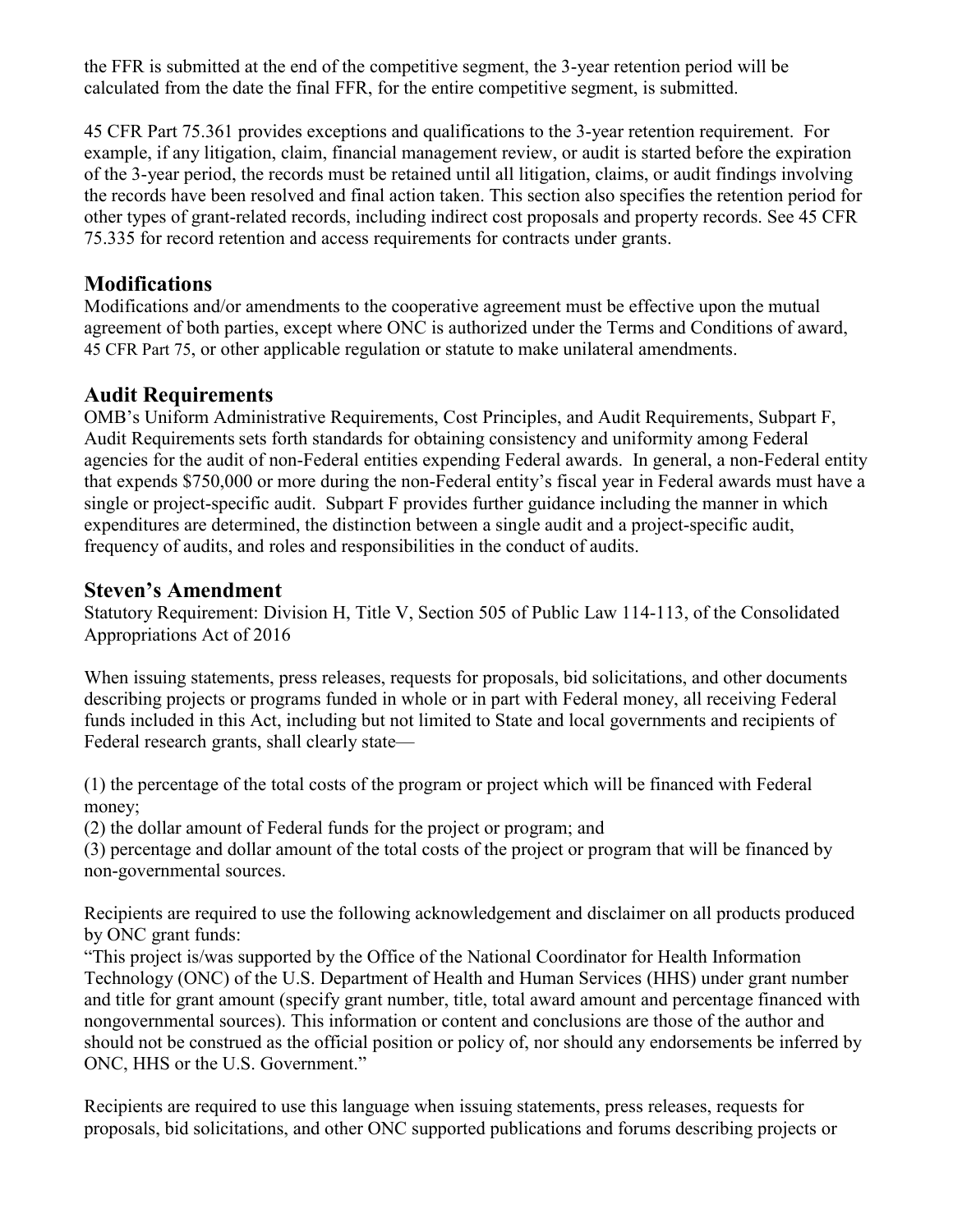<span id="page-37-0"></span>programs funded in whole or in part with ONC funding. Examples of ONC supported publications include, but are not limited to, manuals, toolkits, resource guides, case studies, and issues briefs.

#### **508 Compliance**

ONC requires its recipients to ensure that any material meant for public release developed by way of ONC funding is in compliance with Section 508 of the Rehabilitation Act of 1973 (29 U.S.C. 794d) accessible to people with disabilities.

## **G. Points of Contact**

#### **ONC Grants Management Officer**

*Carmel Halloun 330 C Street, S.W. Washington, D.C. 20201 [ONCGrants@hhs.gov](mailto:ONCGrants@hhs.gov)* 

#### **ONC Grants Management Specialist**

*Yolonda Thompson 330 C Street, S.W. Washington, D.C. 20201 [ONCGrants@hhs.gov](mailto:ONCGrants@hhs.gov)* 

#### **ONC Project Officers**

*Tracy H. Okubo 330 C Street, S.W. Washington, D.C.20201 [ONC-LEAP@hhs.gov](mailto:ONC-LEAP@hhs.gov)* 

*Kevin J. Chaney 330 C Street, S.W. Washington, D.C. 20201 [ONC-LEAP@hhs.gov](mailto:ONC-LEAP@hhs.gov)* 

#### **ONC E-Mail Address**

In addition, a separate ONC e-mail address has been established for this cooperative agreement to which all comments and inquiries can be directed. The e-mail address is *[ONC-LEAP@hhs.gov](mailto:ONC-LEAP@hhs.gov) .*

#### **DUN and Bradstreet**

<http://www.dnb.com/> 800.234.3867

#### **System for Award Management (SAM) Customer Support**

[https://www.sam.gov](https://www.sam.gov/) Federal Service Desk -- [www.fsd.gov](https://fsd.gov/fsd-gov/home.do) 866-606-8220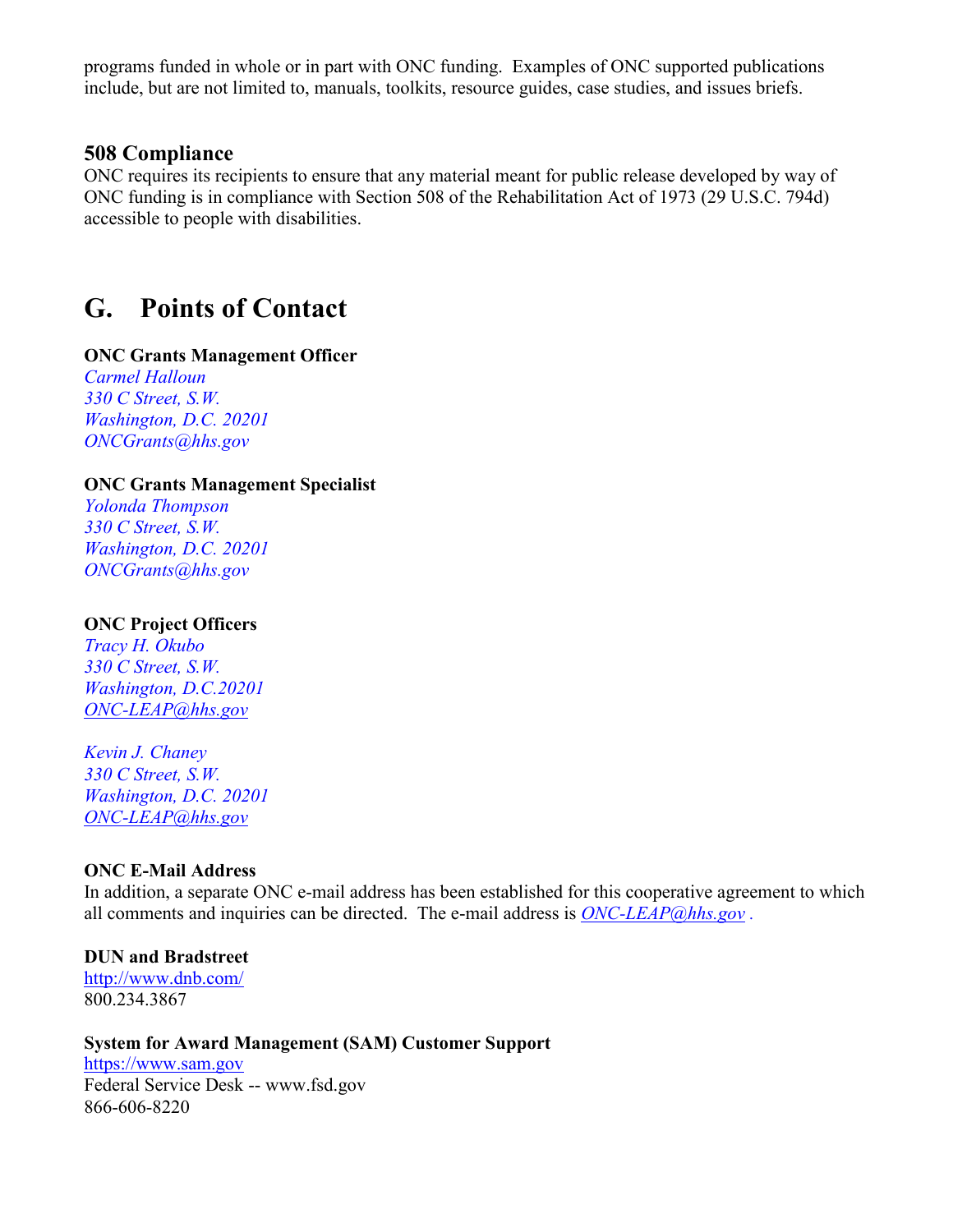#### **Grants.Gov Customer Support**

Questions regarding Grants.gov registration and submission, downloading or navigating forms Contact Center Phone: 800-518-4726 Email: [support@grants.gov](mailto:support@grants.gov)

#### **HHS Office of the Inspector General**

The HHS Office of the Inspector General (OIG) maintains a toll-free number (1-800-HHS-TIPS or 1- 800-447-8477) for receiving information concerning fraud, waste, or abuse under grants and cooperative agreements. Information also may be submitted by e-mail t[o hhstips@oig.hhs.gov](mailto:hhstips@oig.hhs.gov) or by mail to Office of the Inspector General, Department of Health and Human Services, Attn: HOTLINE, 330 Independence Ave., SW, Washington, DC 20201. Such information is treated as sensitive and complainants may decline to give their names if they choose to remain anonymous.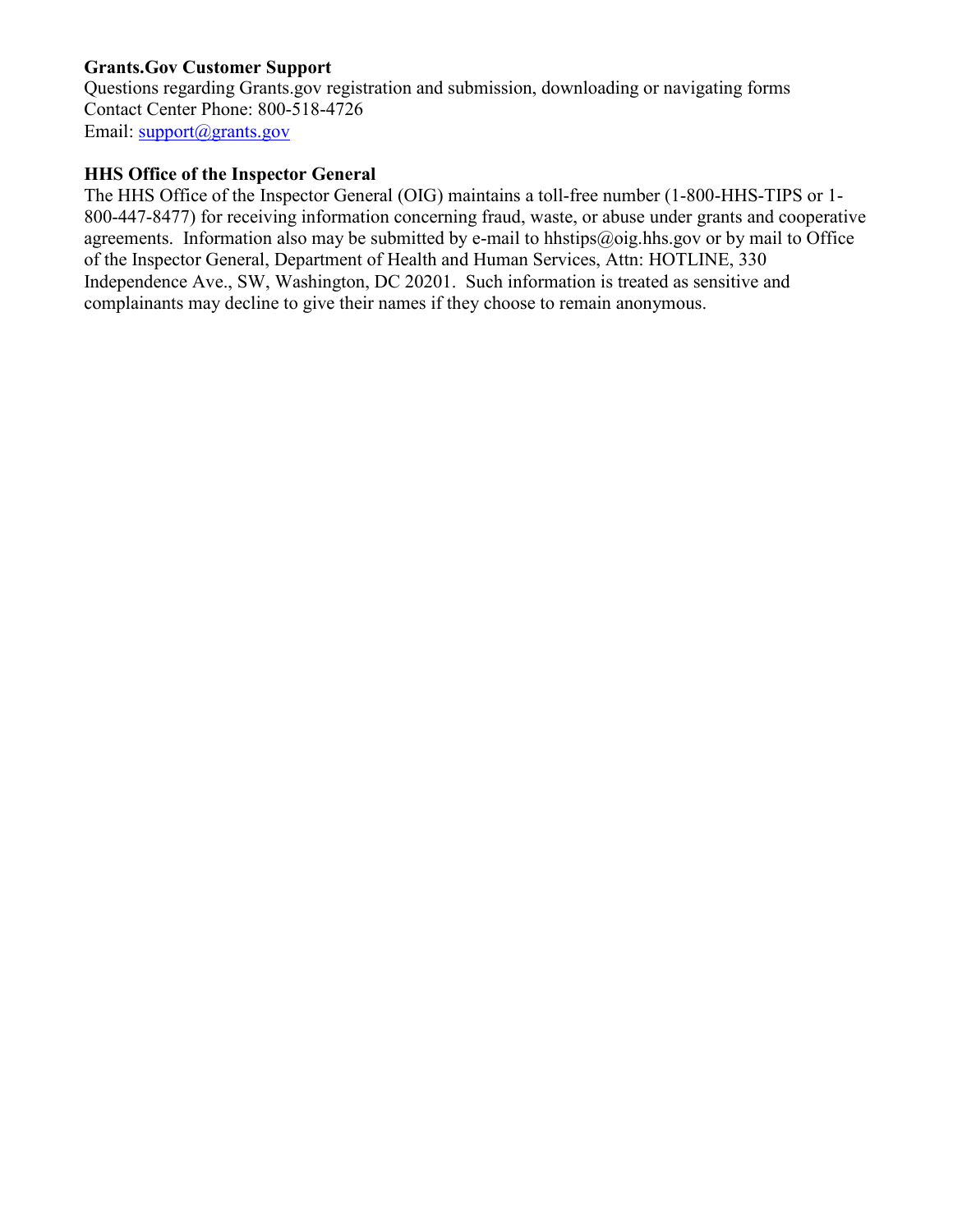# <span id="page-39-0"></span>**Tips for Writing a Strong Application**

**Include DUNS Number**. You must include a DUNS Number to have your application reviewed. To obtain a DUNS number, access http://www.dunandbradstreet.com or call 1-866-705-5711. Please include the DUNS number in item 8c on the application face page.

**Keep your audience in mind**. Reviewers will use only the information contained in the application to assess the application. Be sure the application and responses to the project requirements and expectations are complete and clearly written. Do not assume that reviewers are familiar with the lead recipient organization. Keep the review criteria in mind when writing the application.

**Prepare early.** Start preparing the application early. Allow plenty of time to gather required information from various sources.

**Follow the instructions in this guidance carefully**. Place all information in the order requested in the guidance. If the information is not placed in the requested order, you may receive a lower score.

**Be brief, concise, and clear**. Make your points understandable. Provide accurate and honest information, including candid accounts of problems and realistic plans to address them. If any required information or data is omitted, explain why. Make sure the information provided in each table, chart, attachment, etc., is consistent with the proposal narrative and information in other tables.

**Be organized and logical**. Many applications fail to receive a high score because the reviewers cannot follow the thought process of the lead recipient or because parts of the application do not fit together.

**Be careful in the use of attachments**. Do not use the attachments for information that is required in the body of the application. Be sure to cross-reference all tables and attachments to the appropriate text in the application.

**Carefully proofread the application**. Misspellings and grammatical errors will impede reviewers in understanding the application. Be sure that page limits are followed. Limit the use of abbreviations and acronyms, and define each one at its first use and periodically throughout application. Make sure you submit your application in final form, without markups.

**Print out and carefully review an electronic application to ensure accuracy and completion**. When submitting electronically, print out the application before submitting it to ensure appropriate formatting and adherence to page limit requirements. Check to ensure that all attachments are included before sending the application forward.

**Ensure that all information is submitted at the same time**. We will not consider additional information and/or materials submitted after your initial submission, nor will we accept e-mailed applications or supplemental materials once your application has been received.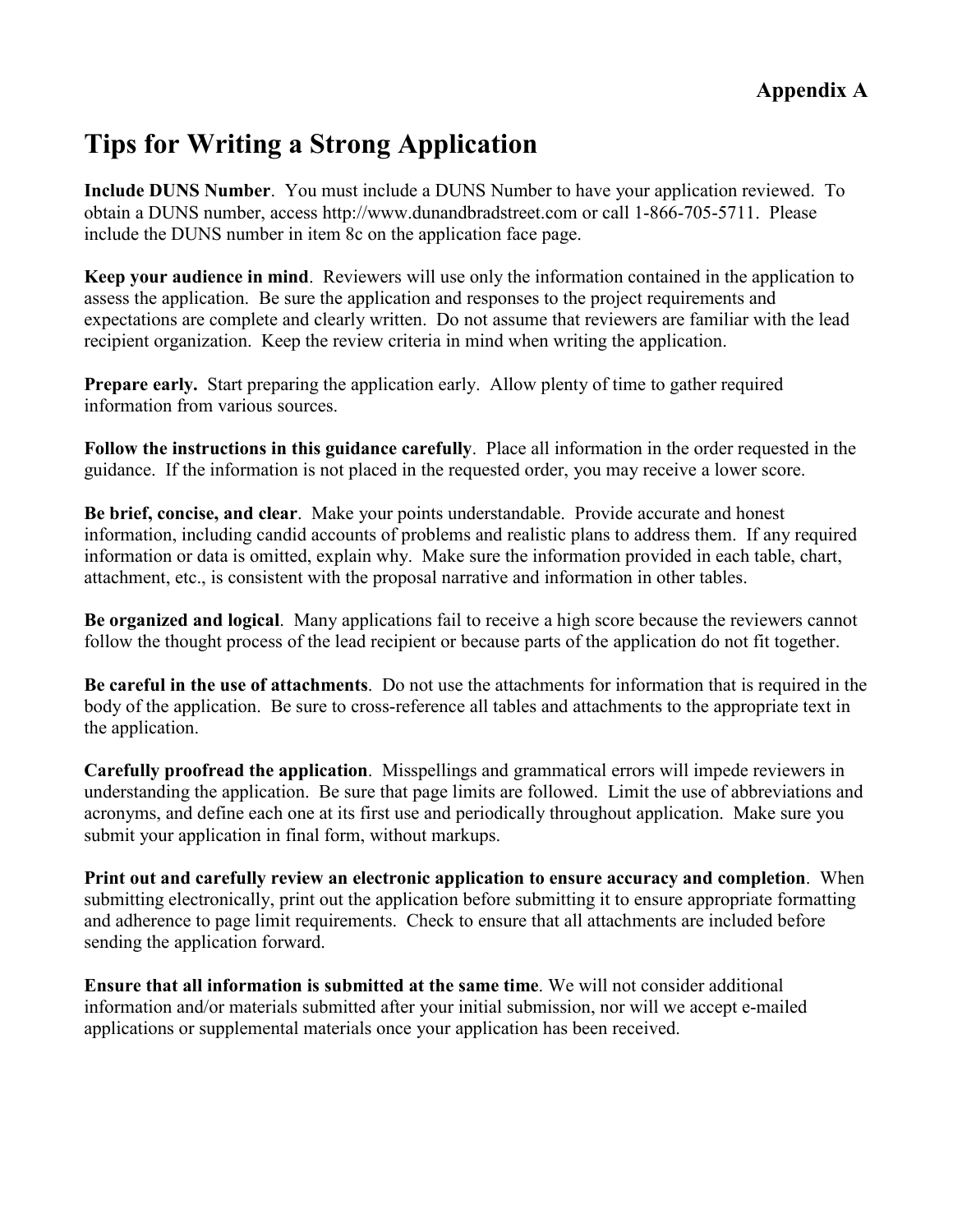# <span id="page-40-0"></span>**Instructions - SF-424, Application for Federal Assistance**

This is a standard form required for use as a cover sheet for submission of pre-applications and applications and related information under discretionary programs. Some of the items are required and some are optional at the discretion of the applicant or the federal agency (agency). Required fields on the form are identified with an asterisk (\*) and are also specified as "Required" in the instructions below.

| <b>Item</b>      | <b>Field Name</b>          | <b>Information</b>                                                                                                                                                                                                                                                                                                                                                                                                                                                                                                                                                                                                                                                                                                                                          |
|------------------|----------------------------|-------------------------------------------------------------------------------------------------------------------------------------------------------------------------------------------------------------------------------------------------------------------------------------------------------------------------------------------------------------------------------------------------------------------------------------------------------------------------------------------------------------------------------------------------------------------------------------------------------------------------------------------------------------------------------------------------------------------------------------------------------------|
| 1.               | Type of Submission:        | (Required) Select one type of submission in accordance with agency<br>instructions.<br>Pre-application<br>$\bullet$<br>Application<br>$\bullet$<br>Changed/Corrected Application - Check if this submission is to<br>change or correct a previously submitted application. Unless<br>requested by the agency, applicants may not use this form to<br>submit changes after the closing date.                                                                                                                                                                                                                                                                                                                                                                 |
| 2.               | Type of Application:       | (Required) Select one type of application in accordance with agency<br>instructions.<br>New - An application that is being submitted to an agency for<br>$\bullet$<br>the first time.<br>Continuation - An extension for an additional funding/budget<br>period for a project with a projected completion date. This can<br>include renewals.<br>Revision - Any change in the federal government's financial<br>obligation or contingent liability from an existing obligation. If<br>a revision, enter the appropriate letter(s). More than one may be<br>selected. If "Other" is selected, please specify in text box<br>provided.<br>A. Increase Award<br><b>B.</b> Decrease Award<br>C. Increase Duration<br>D. Decrease Duration<br>E. Other (specify) |
| $\overline{3}$ . | Date Received:             | Leave this field blank. This date will be assigned by the Federal<br>agency.                                                                                                                                                                                                                                                                                                                                                                                                                                                                                                                                                                                                                                                                                |
| 4.               | Applicant Identifier:      | Enter the entity identifier assigned by the Federal agency, if any, or the<br>applicant's control number if applicable.                                                                                                                                                                                                                                                                                                                                                                                                                                                                                                                                                                                                                                     |
| 5a.              | Federal Entity Identifier: | Enter the number assigned to your organization by the federal agency,<br>if any.                                                                                                                                                                                                                                                                                                                                                                                                                                                                                                                                                                                                                                                                            |
| 5b.              | Federal Award Identifier:  | For new applications leave blank. For a continuation or revision to an<br>existing award, enter the previously assigned federal award identifier<br>number. If a changed/corrected application, enter the federal identifier<br>in accordance with agency instructions.                                                                                                                                                                                                                                                                                                                                                                                                                                                                                     |
| 6.               | Date Received by State:    | Leave this field blank. This date will be assigned by the state, if<br>applicable.                                                                                                                                                                                                                                                                                                                                                                                                                                                                                                                                                                                                                                                                          |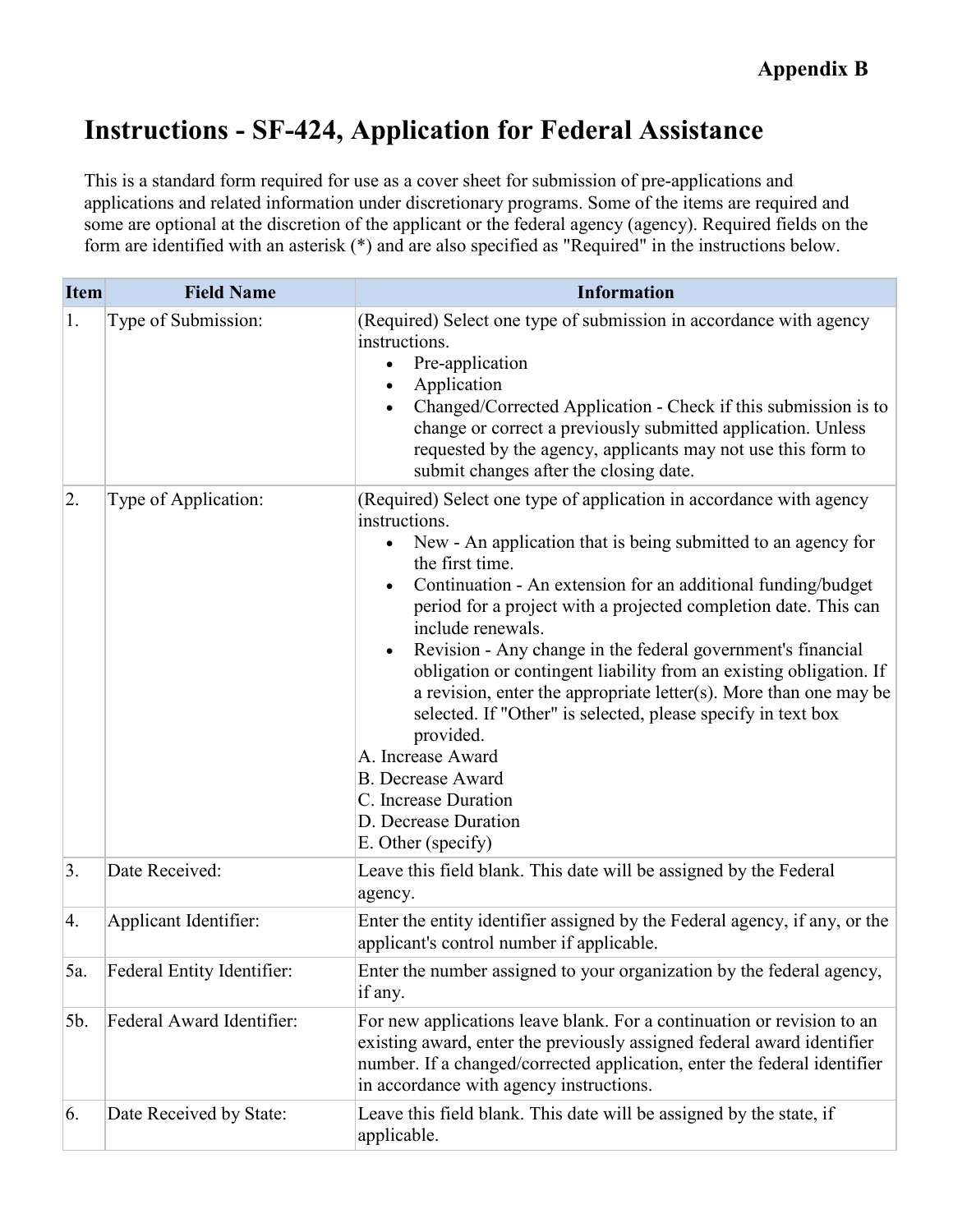| <b>Item</b> | <b>Field Name</b>                                                                                                   | <b>Information</b>                                                                                                                                                                                                                                                                                                                                                                                                                                                                                                                                                                                                                                                                                                                                                                                                                                                                                                                                                       |
|-------------|---------------------------------------------------------------------------------------------------------------------|--------------------------------------------------------------------------------------------------------------------------------------------------------------------------------------------------------------------------------------------------------------------------------------------------------------------------------------------------------------------------------------------------------------------------------------------------------------------------------------------------------------------------------------------------------------------------------------------------------------------------------------------------------------------------------------------------------------------------------------------------------------------------------------------------------------------------------------------------------------------------------------------------------------------------------------------------------------------------|
| 7.          | <b>State Application Identifier:</b>                                                                                | Leave this field blank. This identifier will be assigned by the state, if<br>applicable.                                                                                                                                                                                                                                                                                                                                                                                                                                                                                                                                                                                                                                                                                                                                                                                                                                                                                 |
| 8.          | Applicant Information:                                                                                              | Enter the following in accordance with agency instructions:                                                                                                                                                                                                                                                                                                                                                                                                                                                                                                                                                                                                                                                                                                                                                                                                                                                                                                              |
| 8a.         | Legal Name:                                                                                                         | (Required) Enter the legal name of applicant that will undertake the<br>assistance activity. This is the organization that has registered with the<br>Central Contractor Registry (CCR). Information on registering with<br>CCR may be obtained by visiting www.Grants.gov.                                                                                                                                                                                                                                                                                                                                                                                                                                                                                                                                                                                                                                                                                              |
| 8b.         | Employer/Taxpayer Number<br>(EIN/TIN):                                                                              | (Required) Enter the employer or taxpayer identification number (EIN)<br>or TIN) as assigned by the Internal Revenue Service. If your<br>organization is not in the US, enter 44-4444444.                                                                                                                                                                                                                                                                                                                                                                                                                                                                                                                                                                                                                                                                                                                                                                                |
| 8c.         | Organizational DUNS:                                                                                                | (Required) Enter the organization's DUNS or DUNS+4 number<br>received from Dun and Bradstreet. Information on obtaining a DUNS<br>number may be obtained by visiting www.Grants.gov.                                                                                                                                                                                                                                                                                                                                                                                                                                                                                                                                                                                                                                                                                                                                                                                     |
| 8d.         | Address:                                                                                                            | Enter address: Street 1 (Required); city (Required); County/Parish,<br>State (Required if country is US), Province, Country (Required), 9-<br>digit zip/postal code (Required if country US).                                                                                                                                                                                                                                                                                                                                                                                                                                                                                                                                                                                                                                                                                                                                                                            |
| 8e.         | Organizational Unit:                                                                                                | Enter the name of the primary organizational unit, department or<br>division that will undertake the assistance activity.                                                                                                                                                                                                                                                                                                                                                                                                                                                                                                                                                                                                                                                                                                                                                                                                                                                |
| 8f.         | Name and contact information<br>of person to be contacted on<br>matters involving this<br>application:              | Enter the first and last name (Required); prefix, middle name, suffix,<br>title. Enter organizational affiliation if affiliated with an organization<br>other than that in 7.a. Telephone number and email (Required); fax<br>number.                                                                                                                                                                                                                                                                                                                                                                                                                                                                                                                                                                                                                                                                                                                                    |
| 9.          | Type of Applicant: (Required)<br>Select up to three applicant<br>type(s) in accordance with<br>agency instructions. | A. State Government<br><b>B.</b> County Government<br>C. City or Township Government<br>D. Special District Government<br>E. Regional Organization<br>F. U.S. Territory or Possession<br>G. Independent School District<br>H. Public/State Controlled Institution of Higher Education<br>I. Indian/Native American Tribal Government (Federally Recognized)<br>J. Indian/Native American Tribal Government (Other than Federally<br>Recognized)<br>K. Indian/Native American Tribally Designated Organization<br>L. Public/Indian Housing<br>M. Nonprofit<br>N. Private Institution of Higher Education<br>O. Individual<br>P. For-Profit Organization (Other than Small Business)<br>Q. Small Business<br>R. Hispanic-serving Institution<br>S. Historically Black Colleges and Universities (HBCUs)<br>T. Tribally Controlled Colleges and Universities (TCCUs)<br>U. Alaska Native and Native Hawaiian Serving Institutions<br>V. Non-US Entity<br>W. Other (specify) |
| 10.         | Name Of Federal Agency:                                                                                             | (Required) Enter the name of the federal agency from which assistance                                                                                                                                                                                                                                                                                                                                                                                                                                                                                                                                                                                                                                                                                                                                                                                                                                                                                                    |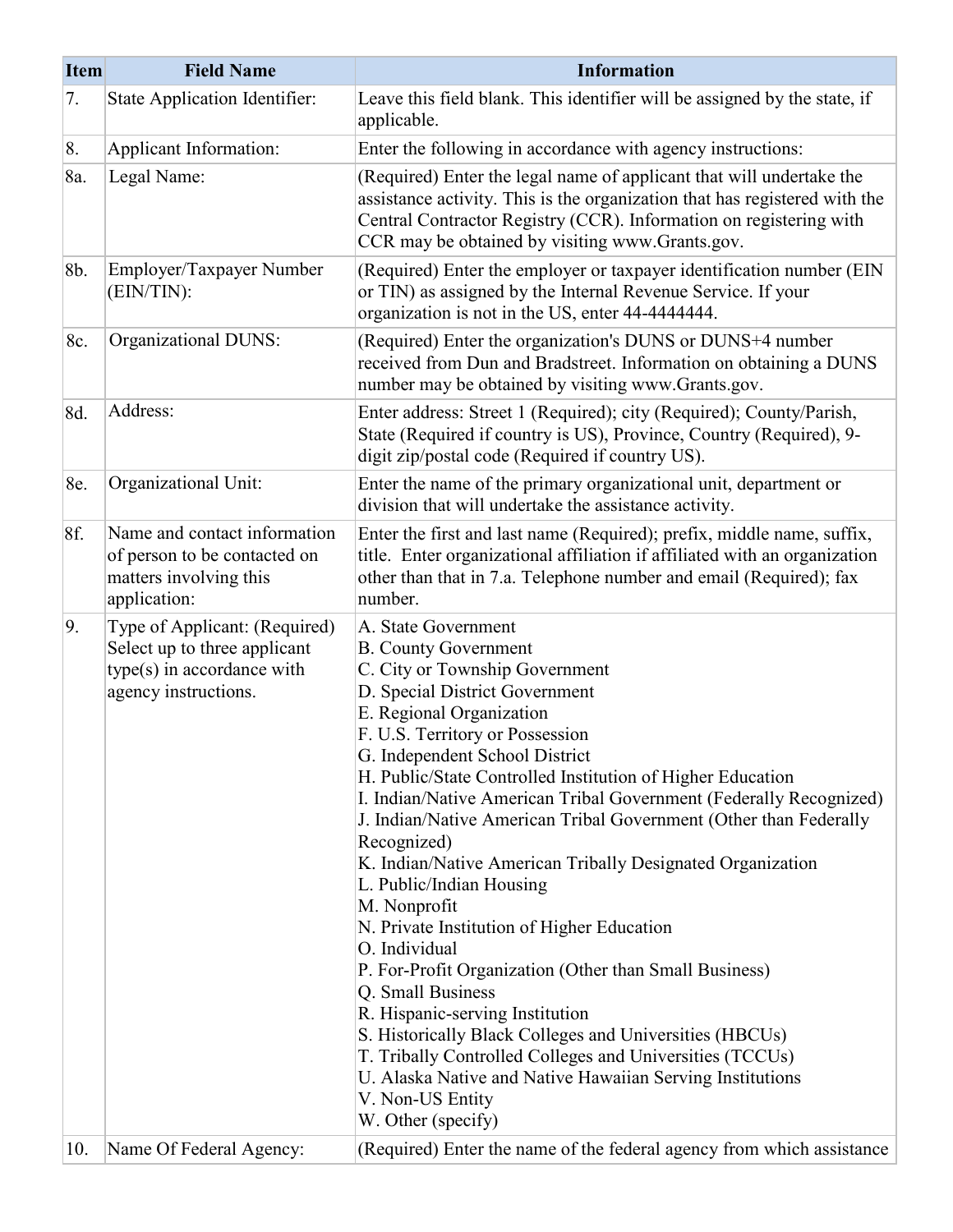| <b>Item</b> | <b>Field Name</b>                                                     | <b>Information</b>                                                                                                                                                                                                                                                                                                                                                                                                                                                                                                                                                                                                                                                                                                                                                                                                                                                                                                                                                                      |
|-------------|-----------------------------------------------------------------------|-----------------------------------------------------------------------------------------------------------------------------------------------------------------------------------------------------------------------------------------------------------------------------------------------------------------------------------------------------------------------------------------------------------------------------------------------------------------------------------------------------------------------------------------------------------------------------------------------------------------------------------------------------------------------------------------------------------------------------------------------------------------------------------------------------------------------------------------------------------------------------------------------------------------------------------------------------------------------------------------|
| 10.         | Name Of Federal Agency:                                               | is being requested with this application.                                                                                                                                                                                                                                                                                                                                                                                                                                                                                                                                                                                                                                                                                                                                                                                                                                                                                                                                               |
| 11.         | <b>Catalog Of Federal Domestic</b><br><b>Assistance Number/Title:</b> | Enter the Catalog of Federal Domestic Assistance number and title of<br>the program under which assistance is requested, as found in the<br>program announcement, if applicable.                                                                                                                                                                                                                                                                                                                                                                                                                                                                                                                                                                                                                                                                                                                                                                                                        |
| 12.         | <b>Funding Opportunity</b><br>Number/Title:                           | (Required) Enter the Funding Opportunity Number and title of the<br>opportunity under which assistance is requested, as found in the<br>program announcement.                                                                                                                                                                                                                                                                                                                                                                                                                                                                                                                                                                                                                                                                                                                                                                                                                           |
| 13.         | Competition Identification<br>Number/Title:                           | Enter the competition identification number and title of the competition<br>under which assistance is requested, if applicable.                                                                                                                                                                                                                                                                                                                                                                                                                                                                                                                                                                                                                                                                                                                                                                                                                                                         |
| 14.         | Areas Affected By Project:                                            | This data element is intended for use only by programs for which the<br>area(s) affected are likely to be different than the place(s) of<br>performance reported on the SF-424 Project/Performance Site<br>Location(s) Form. Add attachment to enter additional areas, if needed.                                                                                                                                                                                                                                                                                                                                                                                                                                                                                                                                                                                                                                                                                                       |
| 15.         | Descriptive Title of Applicant's<br>Project:                          | (Required) Enter a brief descriptive title of the project. If appropriate,<br>attach a map showing project location (e.g., construction or real<br>property projects). For pre-applications, attach a summary description<br>of the project.                                                                                                                                                                                                                                                                                                                                                                                                                                                                                                                                                                                                                                                                                                                                            |
| 16.         | Congressional Districts Of:                                           | 15a. (Required) Enter the applicant's congressional district. 15b. Enter<br>all district(s) affected by the program or project. Enter in the format: 2<br>characters state abbreviation - 3 characters district number, e.g., CA-<br>005 for California 5th district, CA-012 for California 12 district, NC-<br>103 for North Carolina's 103 district. If all congressional districts in a<br>state are affected, enter "all" for the district number, e.g., MD-all for all<br>congressional districts in Maryland. If nationwide, i.e. all districts<br>within all states are affected, enter US-all. If the program/project is<br>outside the US, enter 00-000. This optional data element is intended for<br>use only by programs for which the area(s) affected are likely to be<br>different than place(s) of performance reported on the SF-424<br>Project/Performance Site Location(s) Form. Attach an additional list of<br>program/project congressional districts, if needed. |
| 17.         | Proposed Project Start and End<br>Dates:                              | (Required) Enter the proposed start date and end date of the project.                                                                                                                                                                                                                                                                                                                                                                                                                                                                                                                                                                                                                                                                                                                                                                                                                                                                                                                   |

18. Estimated Funding:

(Required) Enter the amount requested, or to be contributed during the first funding/budget period by each contributor. Value of in-kind contributions should be included on appropriate lines, as applicable. If the action will result in a dollar change to an existing award, indicate only the amount of the change. For decreases, enclose the amounts in parentheses.

Applicants should review matching principles contained in 2 CFR 200.306 before completing Item 18. All budget information entered under item 18 should cover the upcoming budget period. For sub-item 18a, enter the federal funds being requested. Sub-items 18b-18e is considered matching funds. The dollar amounts entered in sub-items 18b-18f must total at least *[cite percentage or fraction]* of the amount of federal funds being requested (the amount in 18a). For sub-item 18f, enter only the amount, if any, which is will be used as part of the required match.

There are two types of match: 1) non-federal cash and 2) non-federal in-kind. In general, costs borne by the applicant and cash contributions of any and all third parties involved in the project, including sub-recipients,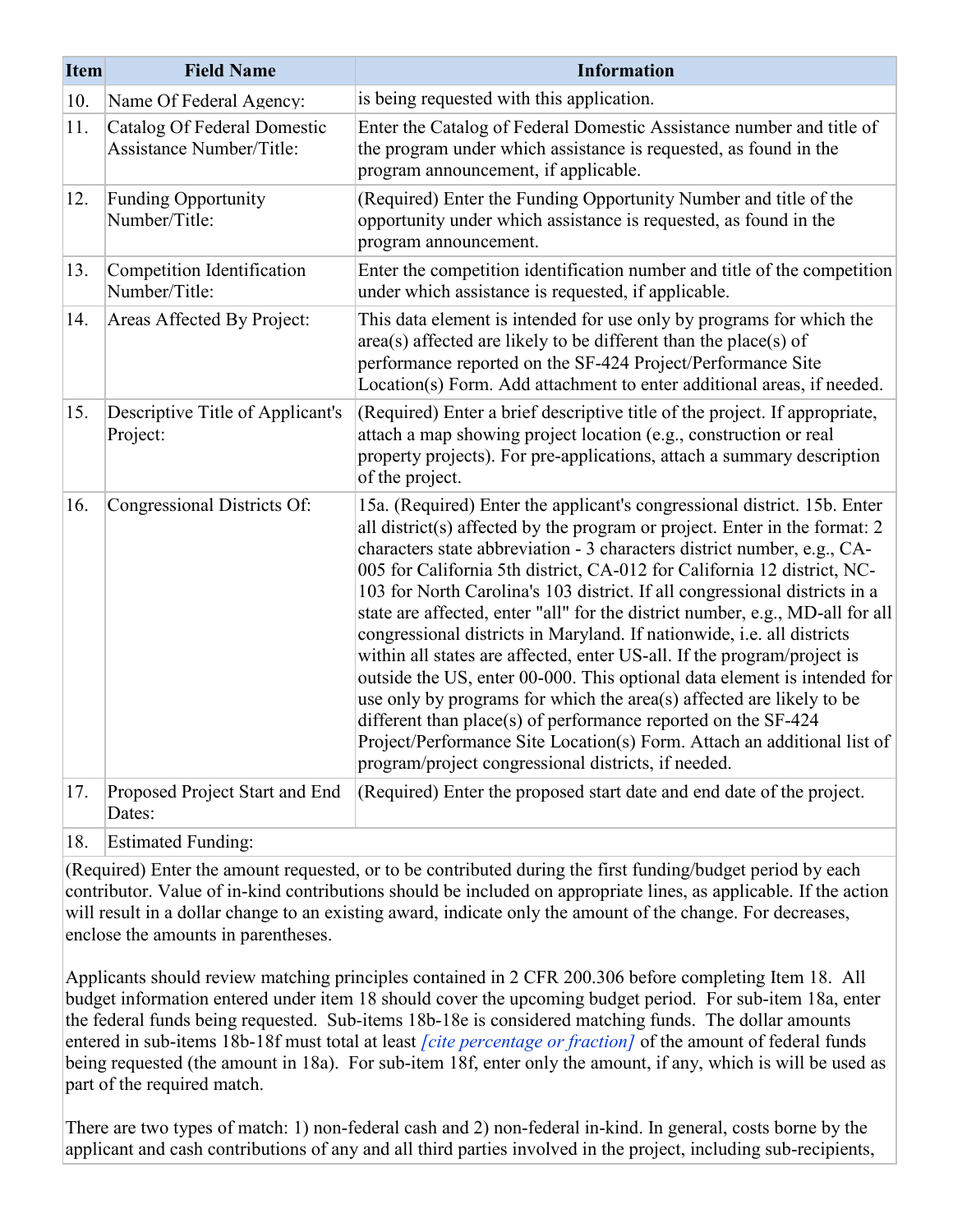| <b>Item</b> | <b>Field Name</b>                                                                                                                                                                                                                                                                                                                                                                                                                                                                                | <b>Information</b>                                                                                                                                                                                                                                                                                                                                                                                                                                                                                                                                                                                                                                                                    |  |  |  |  |  |  |
|-------------|--------------------------------------------------------------------------------------------------------------------------------------------------------------------------------------------------------------------------------------------------------------------------------------------------------------------------------------------------------------------------------------------------------------------------------------------------------------------------------------------------|---------------------------------------------------------------------------------------------------------------------------------------------------------------------------------------------------------------------------------------------------------------------------------------------------------------------------------------------------------------------------------------------------------------------------------------------------------------------------------------------------------------------------------------------------------------------------------------------------------------------------------------------------------------------------------------|--|--|--|--|--|--|
|             | contractors and consultants, are considered matching funds. Generally, most contributions from sub-<br>contractors or sub-recipients (third parties) will be non-federal in-kind matching funds. Volunteered time and<br>use of facilities to hold meetings or conduct project activities may be considered in-kind (third party)<br>donations. Examples of non-federal cash match include budgetary funds provided from the applicant agency's<br>budget for costs associated with the project. |                                                                                                                                                                                                                                                                                                                                                                                                                                                                                                                                                                                                                                                                                       |  |  |  |  |  |  |
|             | <b>ONC's Match Requirement - (Sample Language)</b><br>Under this project, the applicant's match requirement is \$1 for every \$3 Federal dollars In other words, for<br>every three (3) dollars received in Federal funding, the applicant must contribute at least one (1) dollar in<br>non-Federal resources toward the project's total cost. This "three-to-one" ratio is reflected in the following<br>formula which you can use to calculate your minimum required match:                   |                                                                                                                                                                                                                                                                                                                                                                                                                                                                                                                                                                                                                                                                                       |  |  |  |  |  |  |
|             | <b>Federal Funds Request/3</b> = Minimum Match Requirement                                                                                                                                                                                                                                                                                                                                                                                                                                       |                                                                                                                                                                                                                                                                                                                                                                                                                                                                                                                                                                                                                                                                                       |  |  |  |  |  |  |
| dollars.    | or \$33,333. In this example the project's total cost would be \$133,333.                                                                                                                                                                                                                                                                                                                                                                                                                        | For example, if you request \$100,000 in Federal funds, then your minimum match requirement is \$100,000/3<br>If the required non-Federal share is not met by a funded project, ONC will disallow any unmatched Federal                                                                                                                                                                                                                                                                                                                                                                                                                                                               |  |  |  |  |  |  |
|             | the application.                                                                                                                                                                                                                                                                                                                                                                                                                                                                                 | Indirect charges may only be requested if: (1) the applicant has a current indirect cost rate agreement approved<br>by the Department of Health and Human Services or another federal agency; or (2) the applicant is a state or<br>local government agency. State governments should enter the amount of indirect costs determined in<br>accordance with HHS requirements. If indirect costs are to be included in the application, a copy of the<br>approved indirect cost agreement must be included with the application. Further, if any sub-contractors or<br>sub-recipients are requesting indirect costs, copies of their indirect cost agreements must also be included with |  |  |  |  |  |  |
| 19.         | Is Application Subject to<br>Review by State Under<br>Executive Order 12372 Process?                                                                                                                                                                                                                                                                                                                                                                                                             | (Required) Applicants should contact the State Single Point of Contact<br>(SPOC) for Federal Executive Order 12372 to determine whether the<br>application is subject to the State intergovernmental review process.<br>Select the appropriate box. If "a." is selected, enter the date the<br>application was submitted to the State.                                                                                                                                                                                                                                                                                                                                                |  |  |  |  |  |  |
| 20.         | Is the Applicant Delinquent on<br>any Federal Debt?                                                                                                                                                                                                                                                                                                                                                                                                                                              | (Required) Select the appropriate box. This question applies to the<br>applicant organization, not the person who signs as the authorized<br>representative. Categories of federal debt include; but, may not be<br>limited to: delinquent audit disallowances, loans and taxes. If yes,<br>include an explanation in an attachment.                                                                                                                                                                                                                                                                                                                                                  |  |  |  |  |  |  |
| 21.         | Authorized Representative:                                                                                                                                                                                                                                                                                                                                                                                                                                                                       | To be signed and dated by the authorized representative of the<br>applicant organization. Enter the first and last name (Required); prefix,<br>middle name, suffix. Enter title, telephone number, email (Required);<br>and fax number. A copy of the governing body's authorization for you                                                                                                                                                                                                                                                                                                                                                                                          |  |  |  |  |  |  |

to sign this application as the official representative must be on file in the applicant's office. (Certain federal agencies may require that this

authorization be submitted as part of the application.)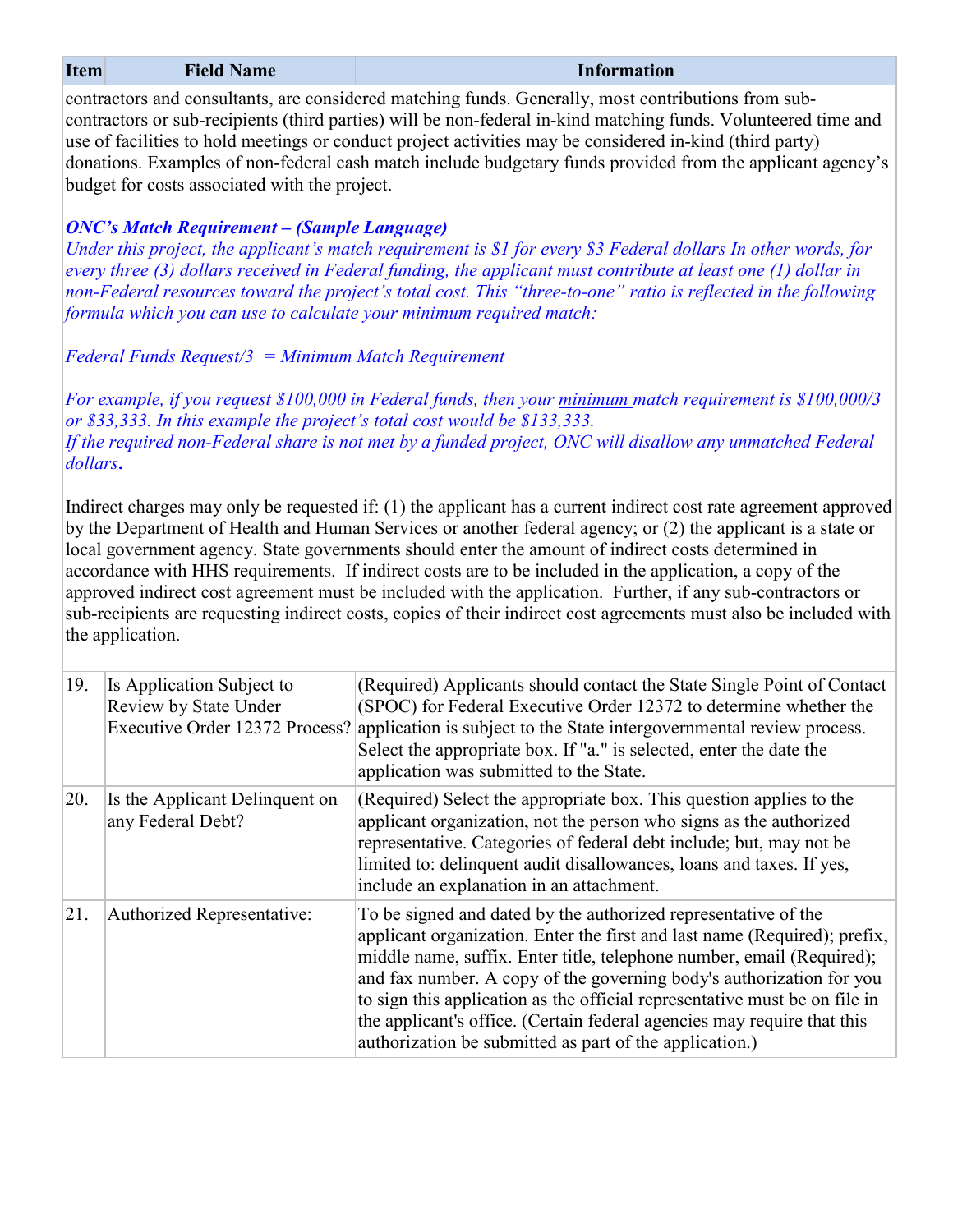# <span id="page-44-0"></span>**Instructions - SF-424A, Budget Information for Non-Construction Programs**

Standard Form 424A is designed to accommodate applications for multiple grant programs; thus, for purposes of this program, many of the budget item columns and rows are not applicable. You should only consider and respond to the budget items for which guidance is provided below. Unless otherwise indicated, the SF 424A should reflect a two year budget.

#### *Section A Budget Summary*

Line 5: Leave columns (c) and (d) blank. Enter TOTAL federal costs in column (e) and total nonfederal costs (including third party in-kind contributions and any program income to be used as part of the recipient match) in column (f). Enter the sum of columns (e) and (f) in column (g).

#### *Section B Budget Categories*

Column 3: Enter the breakdown of how you plan to use the federal funds being requested by object class category (see instructions for each object class category below).

Column 4: Enter the breakdown of how you plan to use the non-federal share by object class category.

Column 5: Enter the total funds required for the project (sum of Columns 3 and 4) by object class category.

#### **Separate Budget Narrative/Justification Requirement**

You must submit a separate Budget Narrative/Justification as part of your application. When more than 33% of a project's total budget falls under a contractual expense, a detailed budget narrative/justification must be provided for each sub-contractor or sub-recipient. Applicants requesting funding for multi-year grant programs are required to provide a combined multi-year budget narrative/justification, as well as a detailed budget narrative/justification for each year of potential grant funding. A separate budget narrative/justification is also required for each potential year of grant funding requested.

In your Budget Narrative/Justification, you should include a breakdown of the budgetary costs for all of the object class categories noted in Section B, across three columns: federal; non-federal cash; and nonfederal in-kind. Cost breakdowns, or justifications, are required for any cost of \$1,000 or more. The Budget Narratives/Justifications should fully explain and justify the costs in each of the major budget items for each of the object class categories, as described below. Non-federal cash as well as, subcontractor or sub-recipient (third party) in-kind contributions designated as match must be clearly identified and explained in the Budget Narrative/Justification The full Budget Narrative/Justification should be included in the application immediately following the SF 424 forms.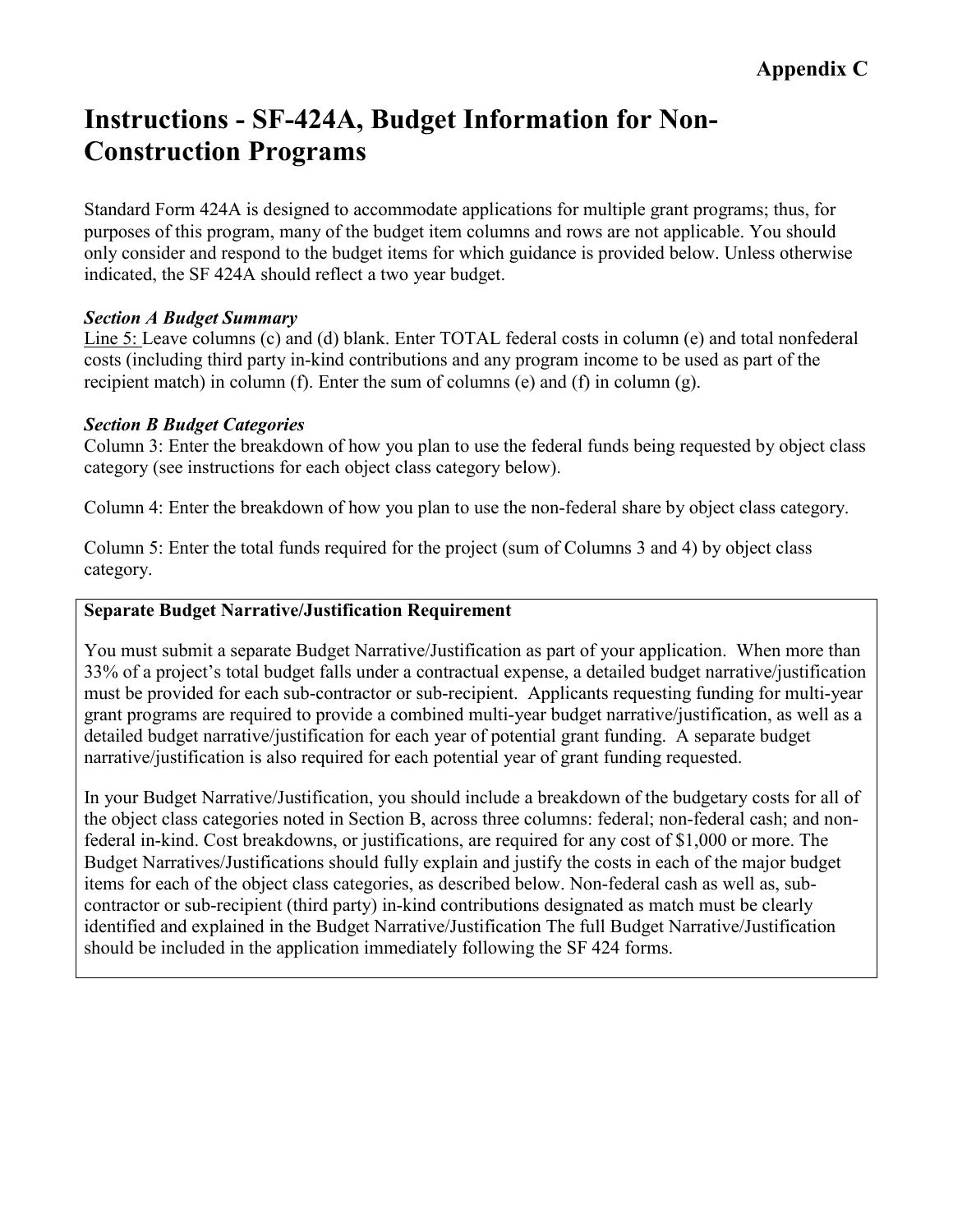Line 6a: Personnel: Enter total costs of salaries and wages of applicant/recipient staff. Do not include the cost of consultants. Consultant costs should be included under 6h, Other. In the Budget Narrative/Justification: Identify the project director, if known. Specify the key staff, their titles, brief summary of project related duties, and the percent of their time commitments to the project in the Budget Narrative/Justification.

Some Points to Consider:

♦Is the basis for determining each employee's compensation described (annual salary and % time devoted)?

- $\triangle$  Is each position identified by title/responsibility?
- ♦Are time commitments and the amount of compensation stated and reasonable?
- ♦Are salary increases anticipated during the grant period and are they justified (COLA, etc.)?
- ♦Are any personnel costs unallowable?
	- o Dual Compensation o Federal Employee

Line 6b: Fringe Benefits: Enter the total costs of fringe benefits unless treated as part of an approved indirect cost rate. In the Justification: Provide a breakdown of amounts and percentages that comprise fringe benefit costs, such as health insurance, FICA, retirement insurance, etc.

Some Points to Consider:

 $\triangle$  Is the amount specified as a separate line item?

♦Is each type of benefit indicated separately or does the organization have an approved fringe benefit rate?

- ♦Are fringe increases contemplated during the grant period?
- ♦Are any fringe costs unallowable?

Line 6c: Travel: Enter total costs of out-of-town travel (travel requiring per diem) for staff of the project. Do not enter costs for consultant's travel - this should be included in line 6h. In the Justification: Include the total number of trips, destinations, purpose, and length of stay, subsistence allowances and transportation costs (including mileage rates).

Line 6d: Equipment: Enter the total costs of all equipment to be acquired by the project. For all recipients, "equipment" is nonexpendable tangible personal property having a useful life of more than one year and an acquisition cost of \$5,000 or more per unit. If the item does not meet the \$5,000 threshold, include it in your budget under Supplies, line 6e. In the Justification: Equipment to be purchased with federal funds must be justified as necessary for the conduct of the project. The equipment must be used for project-related functions; the equipment, or a reasonable facsimile, must not be otherwise available to the applicant or its sub recipients. The justification also must contain plans for the use or disposal of the equipment after the project ends.

Some Points to Consider:

- ♦Are equipment items specified by unit and cost?
- ♦Is the request reasonable and allowable under the project?
- ♦Does the organization have a procurement policy in place?
- ♦Is a lease vs. purchase study necessary (vehicles, large items of equipment)?
- ♦Are purchases distinguishable from rentals?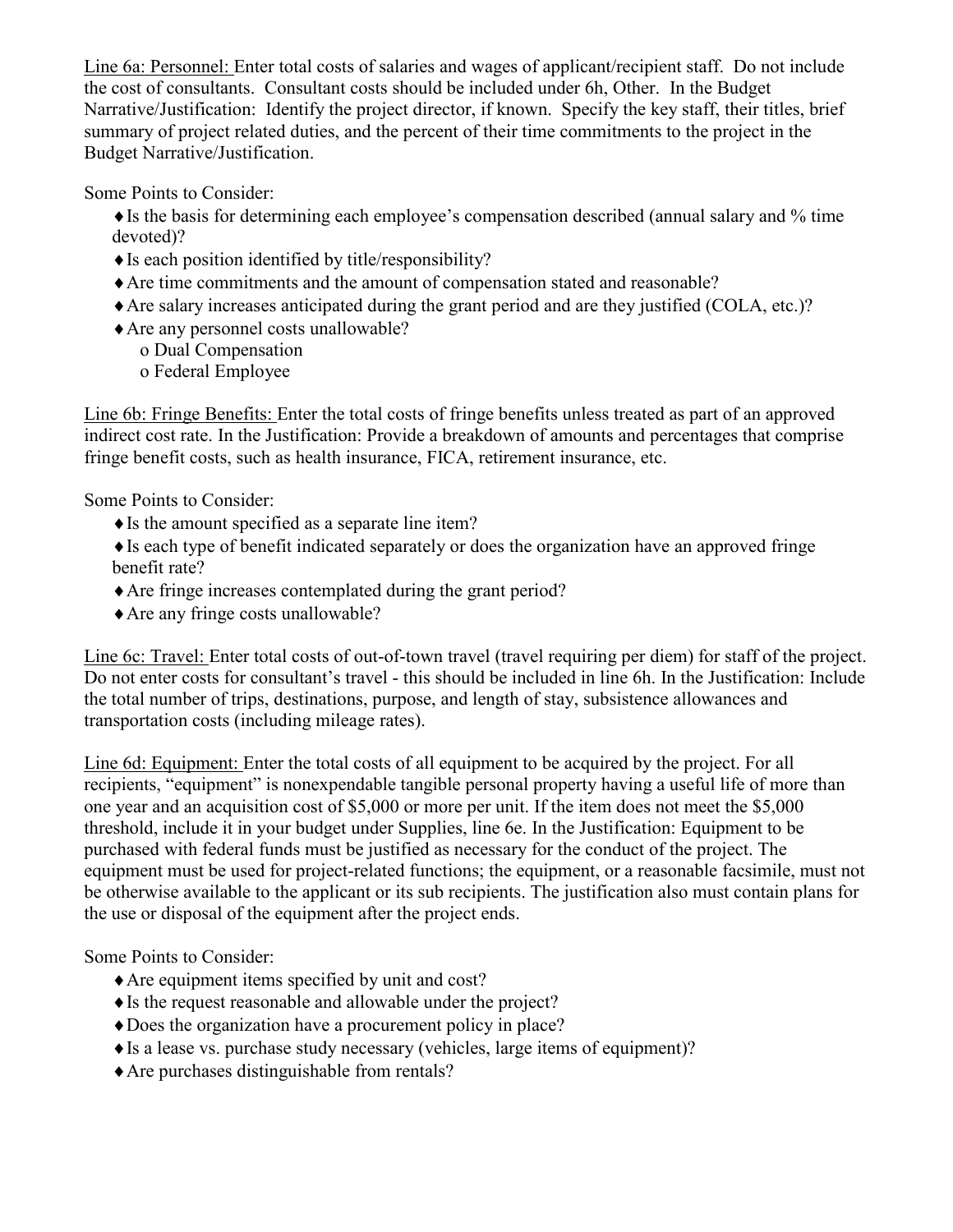Line 6e: Supplies: Enter the total costs of all tangible expendable personal property (supplies) other than those included on line 6d. In the Justification: Provide general description of types of items included.

Some Points to Consider**:**

- ♦Are supplies listed separately?
	- o Office
	- o Training
	- o Research
	- o Other types of supplies
- ♦How was cost determined?
- $\triangle$  Is the basis for the cost reasonable? Monthly estimates are sufficient
- ♦Are costs consistently treated?

Line 6f: Contractual: Enter the total costs of all contracts, including (1) procurement contracts (except those, which belong on other lines such as equipment, supplies, etc.). Also include any contracts with organizations for the provision of technical assistance. Do not include payments to individuals or consultants on this line. In the Budget Narrative/Justification attach a list of contractors indicating the name of the organization, the purpose of the contract, and the estimated dollar amount. If the name of the contractor, scope of work, and estimated costs are not available or have not been negotiated, indicate when this information will be available. Whenever the applicant/recipient intends to delegate more than 33% of a project's total budget to the contractual line item, the applicant/recipient must provide a completed copy of Section B of the SF 424A Budget Categories for each sub-contractor or sub-recipient, and separate Budget Narrative/Justification for each sub-contractor or sub-recipient for each year of potential grant funding.

Some Points to Consider:

- ♦Is the type of each service to be rendered described?
- ♦For Consultants/Individuals
	- o Is an hourly, daily or weekly base rate given?
	- o Are rates allowable, justified, reasonable and comparable to market?
- ♦Is the total amount for any contract in excess of \$150,000?
	- o Is procurement method described?
	- o If the contract is not competitively bid, has a sole source justification been provided?

Note: The competitive process must be used if goods and services will be provided through a contract (e.g., vendor or consultant). All costs associated with contracts should be included in this category. Sub awards are made to entities carrying out part of the program effort, goals and objectives. Sub awards are to be listed individually in the "Other" cost category.

Line 6g: Construction: Leave blank since construction is not an allowable cost under this project.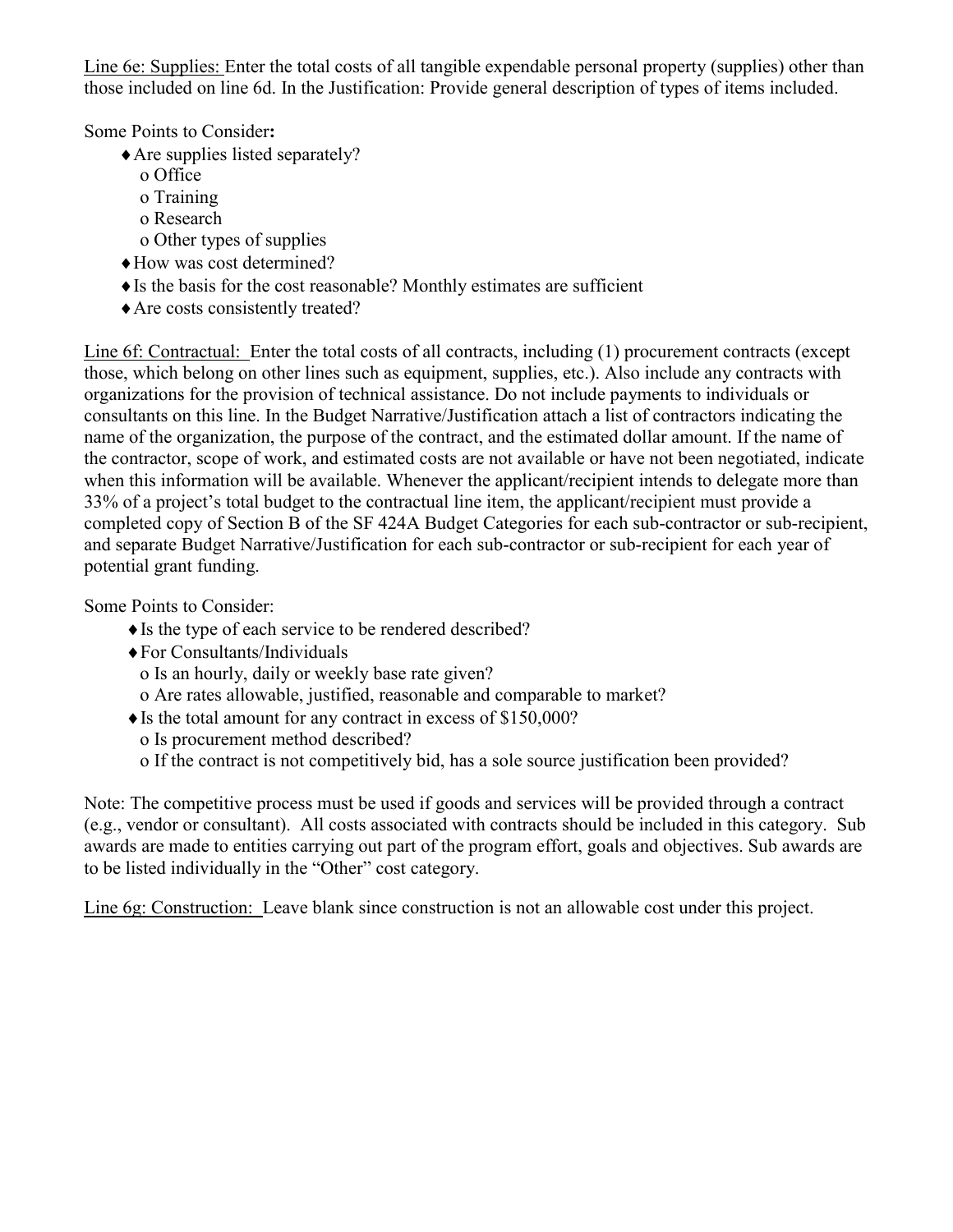Line 6h: Other: Enter the total of all other costs. Such costs, where applicable, may include, but are not limited to: insurance, medical and dental costs (i.e. for project volunteers this is different from personnel fringe benefits); non-contractual fees and travel paid directly to individual consultants; local transportation (all travel which does not require per diem is considered local travel); postage; space and equipment rentals/lease; printing and publication; computer use; training and staff development costs (i.e. registration fees). If a cost does not clearly fit under another category, and it qualifies as an allowable cost, then rest assured this is where it belongs. In the Justification: Provide a reasonable explanation for items in this category. For individual consultants, explain the nature of services provided and the relation to activities in the project. Describe the types of activities for staff development costs.

Some Points to Consider:

- ♦Are items listed by major type (space rental, printing, phone, maintenance, etc.)?
- ♦Are all costs justified, reasonable and allowable?
- $\triangle$  Is there a reasonable basis for costs?
- ♦List each sub award and amount of award
- ♦Provide description of activities to be performed
- ♦Describe method used to select the sub award and type of agreement to be awarded
- ♦Provide a separate budget and budget narrative for each sub award

Note: Costs for contractual arrangements (vendors, consultants) should be budgeted in the "Contractual" cost category.

Line 6i: Total Direct Charges: Show the totals of Lines 6a through 6h.

Line 6j: Indirect Charges: Enter the total amount of indirect charges (costs), if any. If no indirect costs are requested, enter "none." Indirect charges may be requested if: (1) the applicant has a current indirect cost rate agreement approved by the Department of Health and Human Services or another federal agency; or (2) the applicant is a state or local government agency.

Budget Narrative/Justification: State governments should enter the amount of indirect costs determined in accordance with HHS requirements. An applicant that will charge indirect costs to the grant must enclose a copy of the current indirect cost rate agreement. If any sub-contractors or sub-recipients are requesting indirect costs, copies of their indirect cost agreements must also be included with the application.

If the applicant organization is in the process of initially developing or renegotiating a rate, it should immediately upon notification that an award will be made, develop a tentative indirect cost rate proposal based on its most recently completed fiscal year in accordance with the principles set forth in the cognizant agency's guidelines for establishing indirect cost rates, and submit it to the cognizant agency. Applicants awaiting approval of their indirect cost proposals may also request indirect costs. It should be noted that when an indirect cost rate is requested, those costs included in the indirect cost pool should not also be charged as direct costs to the grant. Also, if the applicant is requesting a rate which is less than what is allowed under the project, the authorized representative of the applicant organization must submit a signed acknowledgement that the applicant is accepting a lower rate than allowed.

Line 6k: Total: Enter the total amounts of Lines 6i and 6j.

Line 7: Program Income: As appropriate, include the estimated amount of income, if any, you expect to be generated from this project. Program income must be used as additional program costs and cannot be used as match (non-federal resource).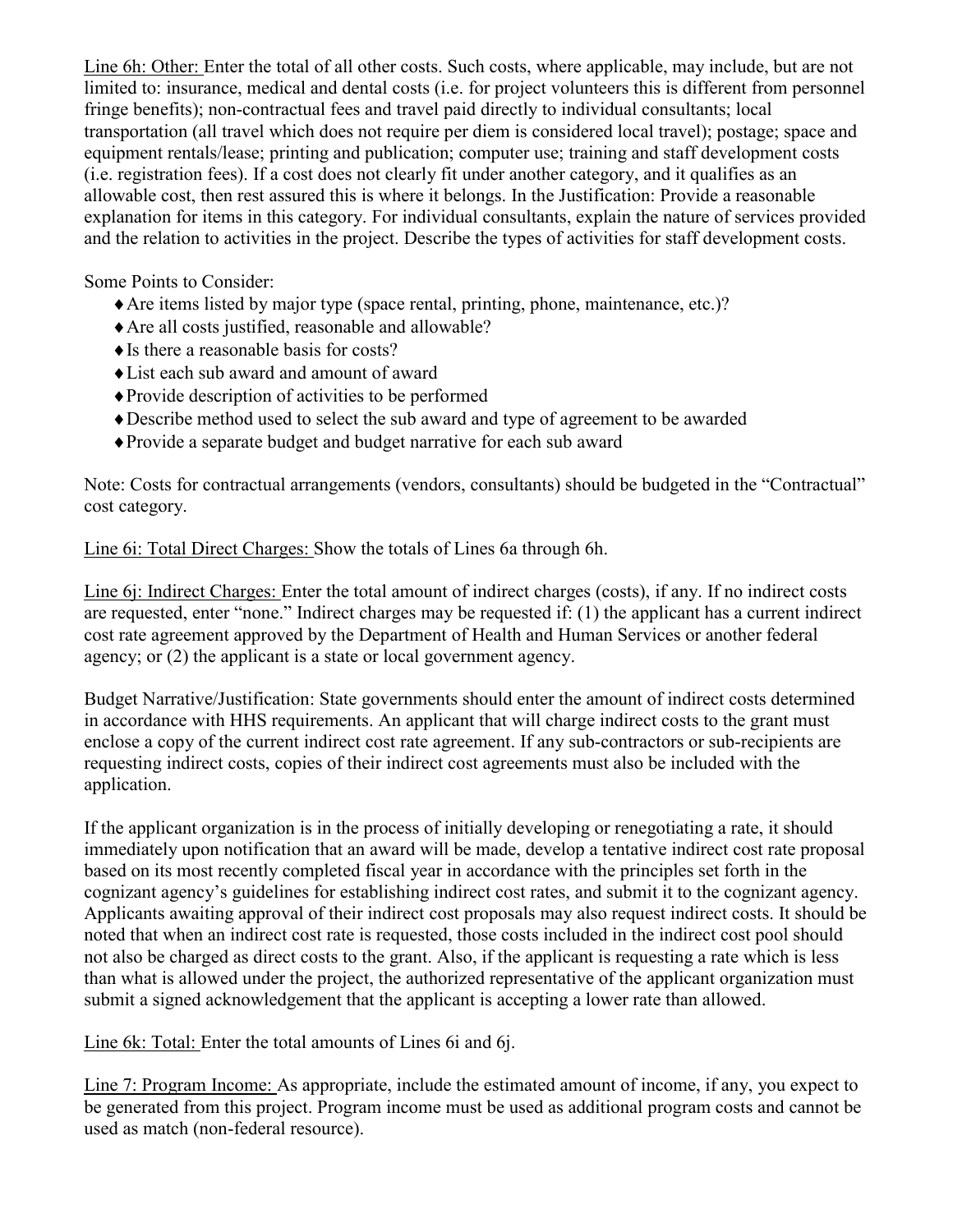#### *Section C Non-Federal Resources -* Not applicable

#### *Section D Forecasted Cash Needs -* Not applicable.

#### *Section E Budget Estimate of Federal Funds Needed for Balance of the Project*

Line 20: Section E is relevant for multi-year grant applications, where the project period is 24 months or longer. This section does not apply to grant awards where the project period is less than 17 months.

#### *Section F Other Budget Information*

Line 22: Indirect Charges: Enter the type of indirect rate (provisional, predetermined, final or fixed) to be in effect during the funding period, the base to which the rate is applied, and the total indirect costs. Include a copy of your current Indirect Cost Rate Agreement.

Line 23: Remarks: Provide any other comments deemed necessary.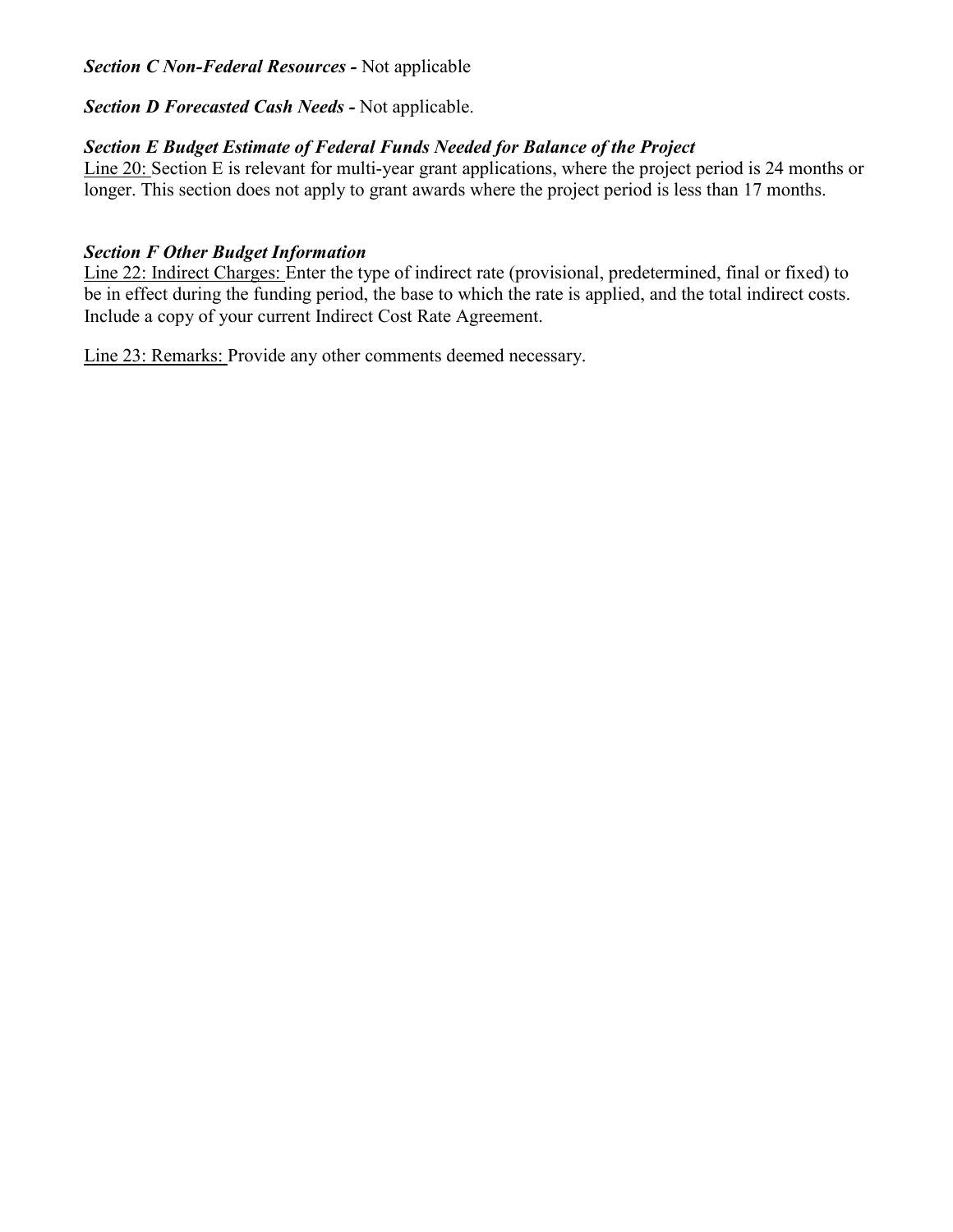# <span id="page-49-0"></span>**Budget Narrative/Justification Template (with SAMPLE information)**

| <b>Object Class</b><br>Category | Federal<br><b>Funds</b> | Non-<br>Federal<br>Cash | Non-<br>Federal<br><b>In-Kind</b> | <b>TOTAL</b> | <b>Justification</b>                                                                                                                                                                                                                                                                                          |                                                          |
|---------------------------------|-------------------------|-------------------------|-----------------------------------|--------------|---------------------------------------------------------------------------------------------------------------------------------------------------------------------------------------------------------------------------------------------------------------------------------------------------------------|----------------------------------------------------------|
| <b>Personnel Salary</b>         | \$40,000                | \$5,000                 |                                   | \$45,000     | • Project Administrator Jane Doe = .3FTE @ \$50,000/year =<br>$$10,000$ = Federal funds and $$5,000$ = non-federal cash<br>• Project Director John Smith = 1FTE @ \$30,000/year =<br>Federal funds                                                                                                            | \$15,000<br>\$30,000                                     |
|                                 |                         |                         |                                   |              | <b>TOTAL:</b>                                                                                                                                                                                                                                                                                                 | \$45,000                                                 |
| <b>Fringe Benefits</b>          | \$12,600                | $\mathbf{0}$            | $\boldsymbol{0}$                  | \$12,600     | Fringes benefit rate is 28% of salary as follows. All Federal Funds<br>$FICA (7.65%)=$<br>Health Insurance $(12\%)$ =<br>Dental Insurance $(5\%)$ =<br>Life Insurance $(2\%)$ =<br>Workers Comp Insurance $(.75\%)$ =<br>Unemployment Insurance $(.6\%)$ =<br><b>TOTAL:</b><br>\$12,600 $($ \$45,000 $*$ 28%) | \$3,442<br>\$5,400<br>\$2,250<br>\$900<br>\$338<br>\$270 |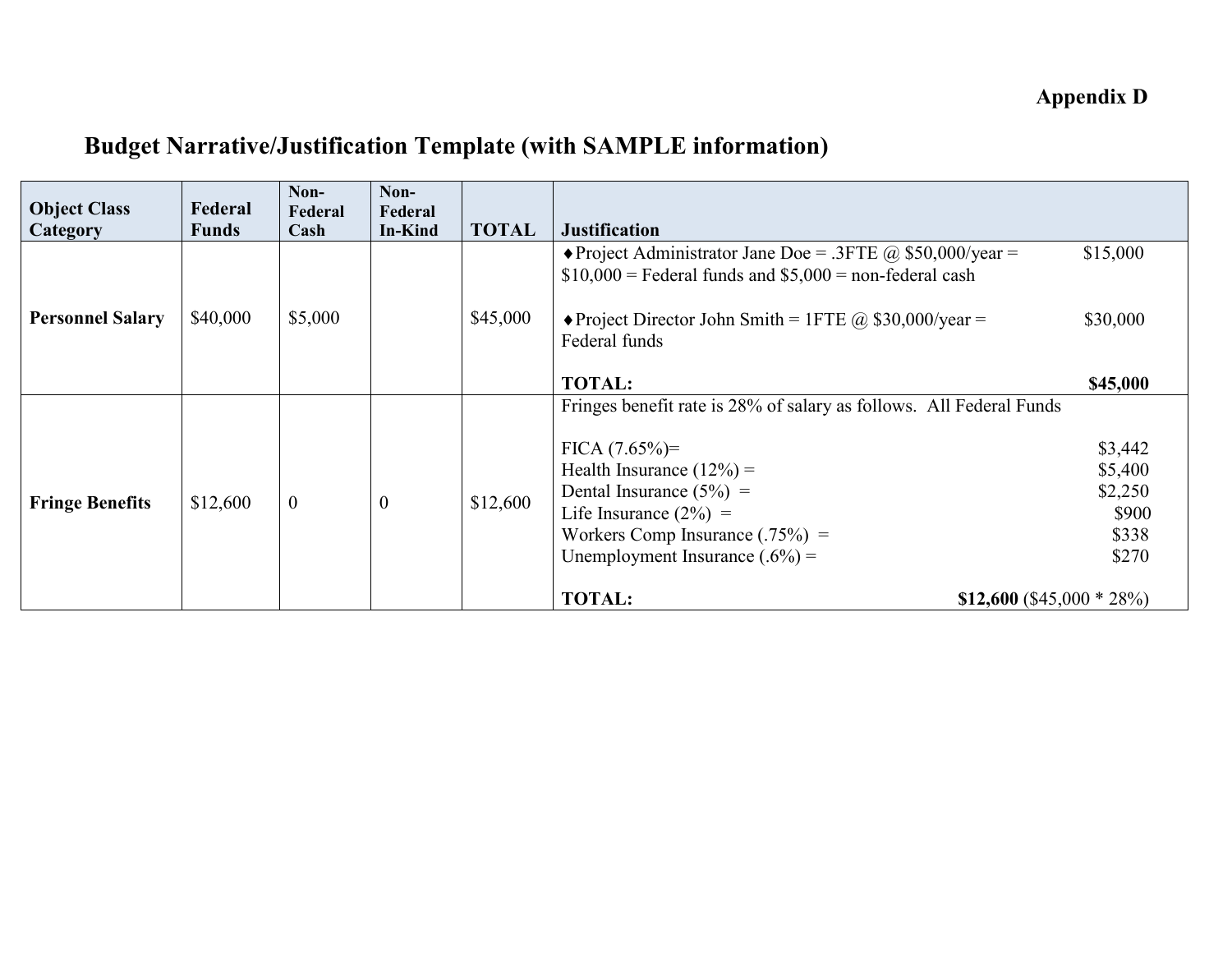|                                 | Federal        | Non-            | Non-                      |                |                                                                                                                                                                                                                                                                            |                                               |
|---------------------------------|----------------|-----------------|---------------------------|----------------|----------------------------------------------------------------------------------------------------------------------------------------------------------------------------------------------------------------------------------------------------------------------------|-----------------------------------------------|
| <b>Object Class</b><br>Category | <b>Funds</b>   | Federal<br>Cash | Federal<br><b>In-Kind</b> | <b>TOTAL</b>   | <b>Justification</b>                                                                                                                                                                                                                                                       |                                               |
|                                 |                |                 |                           |                | Travel to two annual recipient meetings: All Federal funds.<br>Airfare: 2 people x 2 trips $$750/per$ round trip =<br>Lodging: 2 nights per trip x 2 people x $$100/night \ x 2 trips =$<br>Per Diem: 2 days per trip x 2 people x $$40/day \times 2$ trips =<br>Subtotal: | \$3,000<br>\$800<br>\$320<br>\$4,120          |
| <b>Travel</b>                   | \$4,120        | \$1,547         |                           | \$5,667        | • Out-of-town site visits. Non-federal cash.<br>Car mileage: 3 trips x 2 people x 350 miles/trip x $$.365/mile =$<br>Lodging: 3 trips x 2 people x 1 night/trip x $$50/night =$<br>Per Diem: 3 trips x 2 people x 2days/trip x $$40/day =$<br>Subtotal:<br><b>TOTAL:</b>   | \$767<br>\$300<br>\$480<br>\$1,547<br>\$5,667 |
| Equipment                       | $\overline{0}$ | $\mathbf{0}$    | $\overline{0}$            | $\overline{0}$ | No equipment requested                                                                                                                                                                                                                                                     |                                               |
| <b>Supplies</b>                 | \$1,340        | \$2,160         |                           | \$3,500        | $\triangle$ Laptop computer for use in client intakes – Federal Funds =<br>• Consumable supplies (paper, pens, etc.) – Non-federal cash<br>$$100/mo \times 12$ months =<br>◆ Copying – Non-federal cash<br>$$80/mo \times 12$ months =                                     | \$1,340<br>\$1,200<br>\$960                   |
|                                 |                |                 |                           |                | <b>TOTAL:</b>                                                                                                                                                                                                                                                              | \$3,500                                       |
| Contractual                     | \$150,000      |                 | \$50,000                  | \$200,000      | Contracts to A,B,C<br>Contractor A to deliver supplies $-$ Federal funds $=$<br>Contractor B to print materials – Federal funds=<br>Contractor C for logistical support- Non-Federal $=$<br><b>TOTAL:</b><br>\$200,000                                                     | \$75,000<br>\$75,000<br>\$50,000              |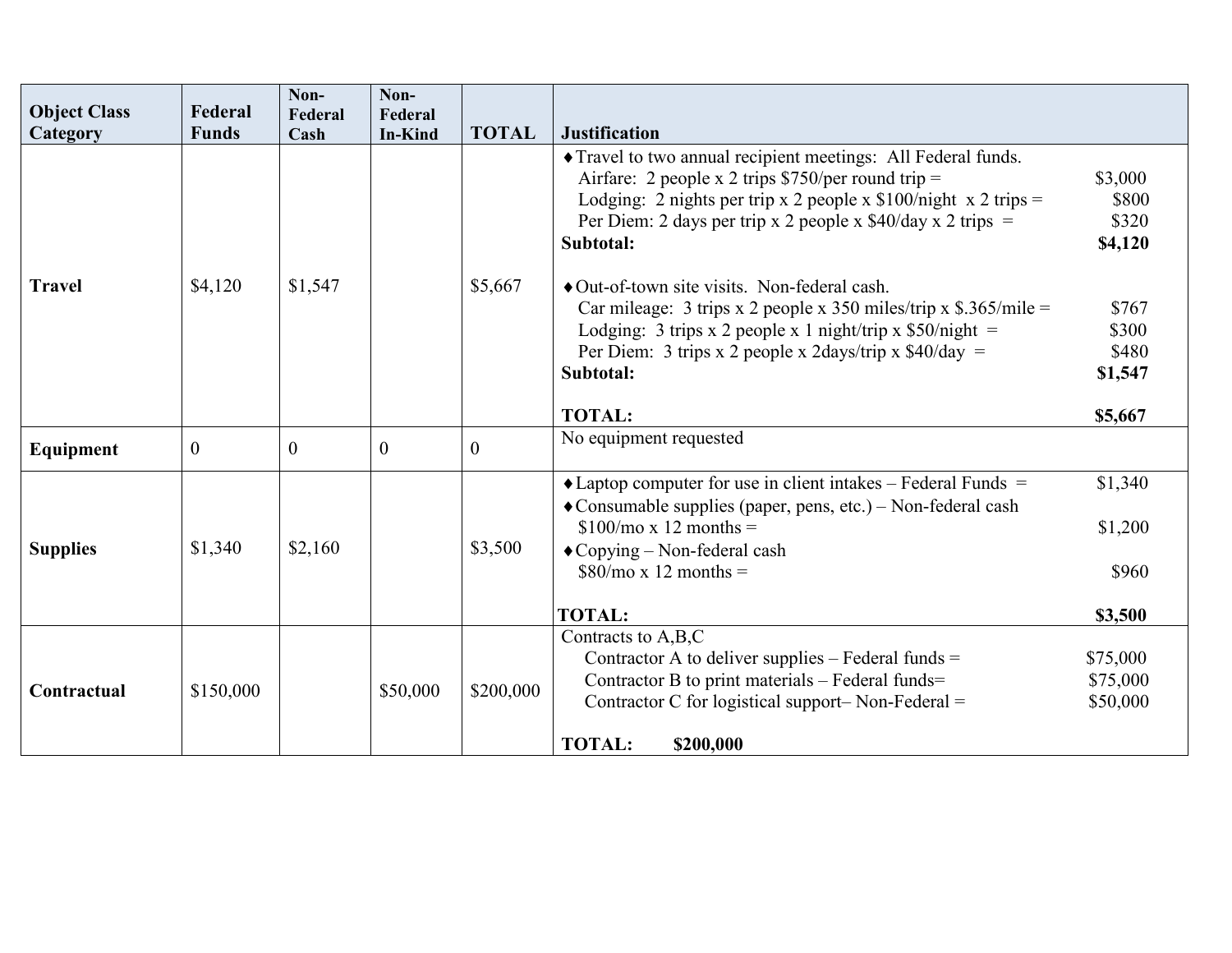| <b>Object Class</b><br>Category | Federal<br><b>Funds</b> | Non-<br>Federal<br>Cash | Non-<br>Federal<br>In-Kind | <b>TOTAL</b> | <b>Justification</b>                                                                                                                                                                                                                                                                                                  |                                                    |
|---------------------------------|-------------------------|-------------------------|----------------------------|--------------|-----------------------------------------------------------------------------------------------------------------------------------------------------------------------------------------------------------------------------------------------------------------------------------------------------------------------|----------------------------------------------------|
| Other                           | \$11,250                | \$2,000                 |                            | \$13,250     | $\bullet$ Subaward to ABC to conduct training – Federal funds =<br>• Printing brochures – Federal funds $(25,000 \text{ (a)} $0.05 \text{ each})$ =<br>$\triangle$ Registration fee for annual ABC conference – Non-federal cash =<br>$\triangle$ Postage – Non-Federal Cash (\$150/mo x 12 months) =<br><b>TOTAL</b> | \$10,000<br>\$1,250<br>\$200<br>\$1,800<br>\$3,250 |
| <b>Indirect Costs</b>           | \$12,000                | \$1,000                 | \$1,000                    | \$14,000     | $\triangle$ Rent – Federal funds (\$1,000/mos. x 12 months) =<br>$\bullet$ Utilities – Non-federal cash =<br>• Administrative Support – Non-Federal In-Kind<br>100 hours x $$10/hour =$<br><b>TOTAL</b>                                                                                                               | \$12,000<br>\$1,000<br>\$1,000<br>\$14,000         |
| <b>TOTALS</b>                   | \$231,310               | \$11,707                | \$51,000                   | \$294,017    |                                                                                                                                                                                                                                                                                                                       |                                                    |